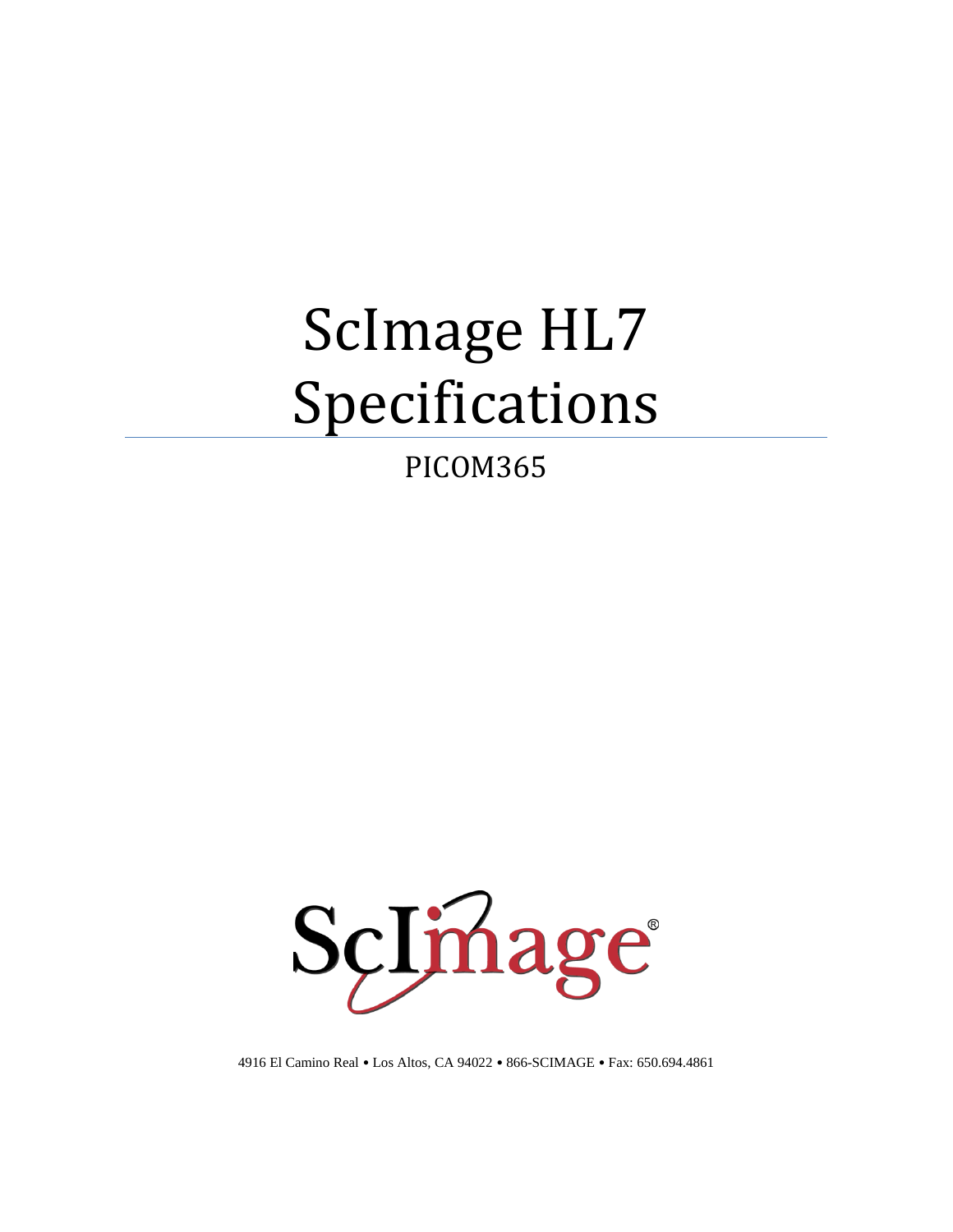#### *Caution:*

*U.S. Federal law restricts this device to sale by or on the order of a physician.*

*Every precaution has been taken to ensure the accuracy of the information contained in this specification. ScImage, Inc. will not be held responsible for errors made in the preparation of this document. ScImage, Inc. reserves the right to change or update any of the software/hardware specifications contained in this document, at any time, without notice. This specification is intended to be used as a guide to the technical operation and use of software produced by ScImage. It is not intended to teach how to evaluate medical images or other data for diagnostic or any other purpose.* 

#### *Copyright Notice:*

*Copyright* © *2000-2018 ScImage, Inc., 4916 El Camino Real, Los Altos, California 94022, U.S.A. All Rights Reserved. No part of this document may be reproduced or transmitted in any form by any means, electronic or mechanical, including photocopying and recording for any purpose without the written permission of ScImage, Inc.* 

#### *Trademark Notice:*

*ScImage® and PICOM® are registered trademarks of ScImage, Inc. PICOM PowerConsole™, NetraMD™, PicomEnterprise™, PicomOnline™, PicomWeb™, Electronic Patient Folder™, EPF™, PowerList™, PViewXYZ™, PViewXYT™, PicomSRI™, Structured Reportware™, ForeverOnline™, and Picom365™ are trademarks of ScImage, Inc. All other product names mentioned herein are the trademarks of their respective owners.*

#### *Indications for Use:*

*The PICOM365 software is a Picture Archive and Communication System intended for acceptance, transfer, display, storage and digital processing of medical images. Its hardware components may include digitizers, workstations, communications devices, computers, video monitors, magnetic, optical disk, or other digital data storage devices and hardcopy devices. The software components provide functions for performing operations related to image visualization, enhancement, compression or quantification.* 

#### *Confidentiality and Proprietary Rights:*

*This document is the confidential property of ScImage, Inc. It is furnished under an agreement with ScImage, Inc and may only be used in accordance with the terms of that agreement. The use of this document is restricted to clients of ScImage, Inc., their employees, third party vendors representing the other system involved in the interface, and their employees. The user of this document agrees to protect the proprietary rights of ScImage, Inc. as expressed herein. The user further agrees not to permit access to this document by any person for any purpose other than as an aid in the use of the associated system. In no case will this document be examined for the purpose of copying any portion of the system described herein or to design another system to accomplish similar results. This document or portions of it may not be copied without written permission from ScImage, Inc. The information in this document is subject to change without notice.*

### *Contact Information:*

*ScImage, Inc. 4916 El Camino Real Los Altos, California 94022 U.S.A. 1.866.ScImage 1.866.724.6243 [http://www.scimage.com](http://www.scimage.com/)*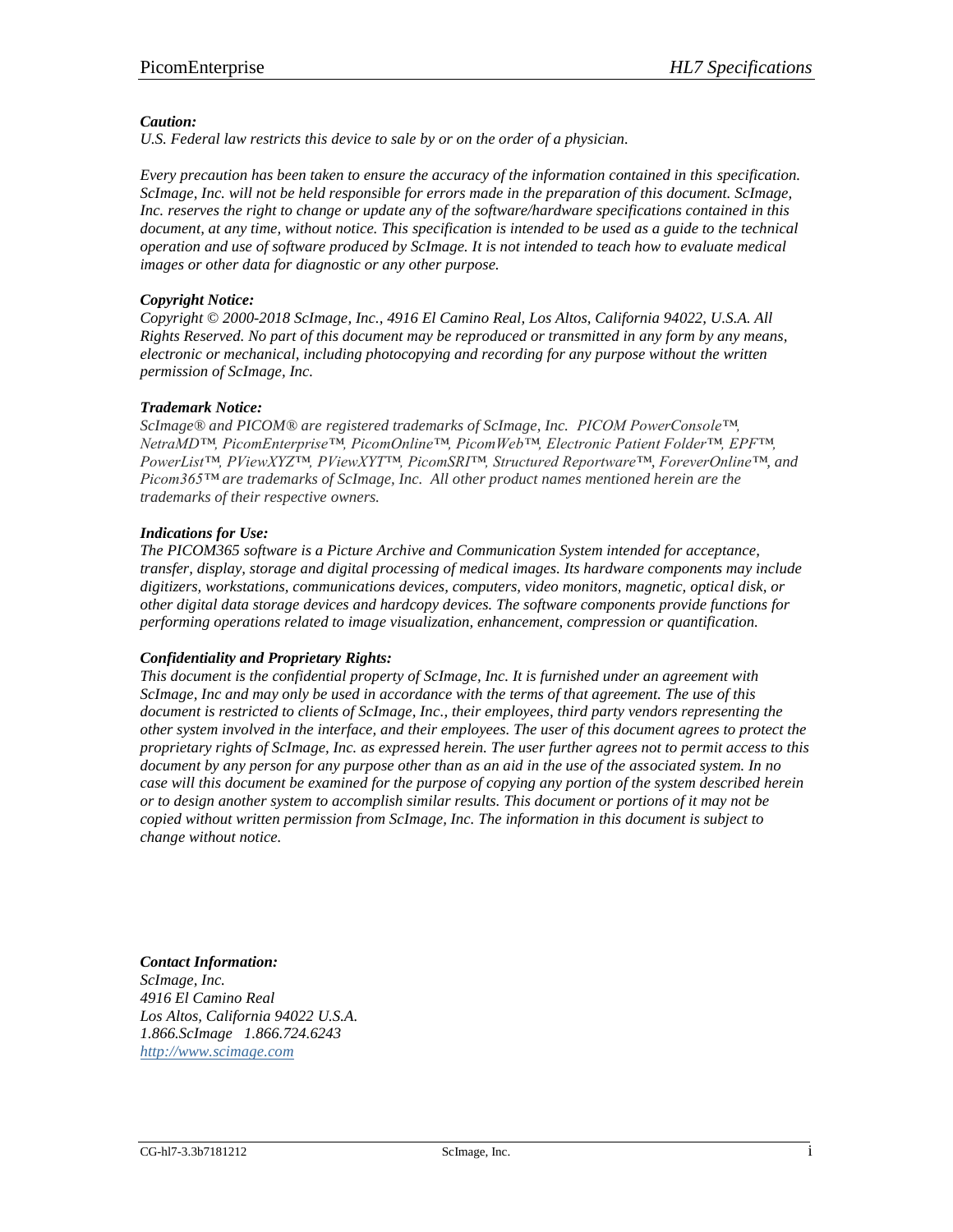# Contents

| 1 |  |
|---|--|
|   |  |
|   |  |
|   |  |
|   |  |
|   |  |
|   |  |
|   |  |
| 2 |  |
|   |  |
|   |  |
|   |  |
|   |  |
|   |  |
|   |  |
|   |  |
|   |  |
|   |  |
|   |  |
|   |  |
|   |  |
|   |  |
|   |  |
|   |  |
|   |  |
|   |  |
|   |  |
|   |  |
|   |  |
|   |  |
|   |  |
|   |  |
|   |  |
|   |  |
|   |  |
|   |  |
|   |  |
|   |  |
|   |  |
|   |  |
| 5 |  |
|   |  |
|   |  |
|   |  |
|   |  |
|   |  |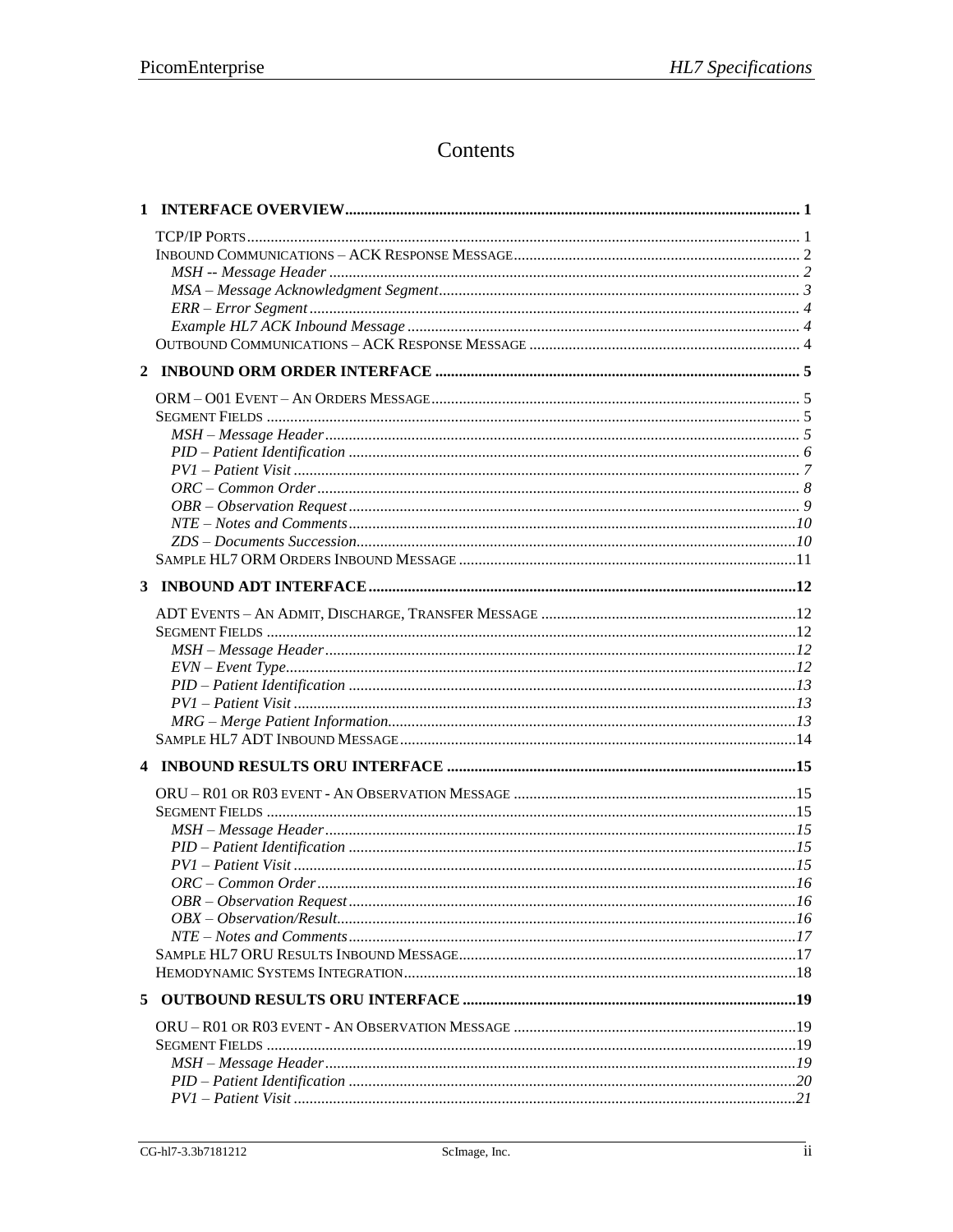| 9 |  |
|---|--|
|   |  |
|   |  |
|   |  |
|   |  |
|   |  |
|   |  |
|   |  |
|   |  |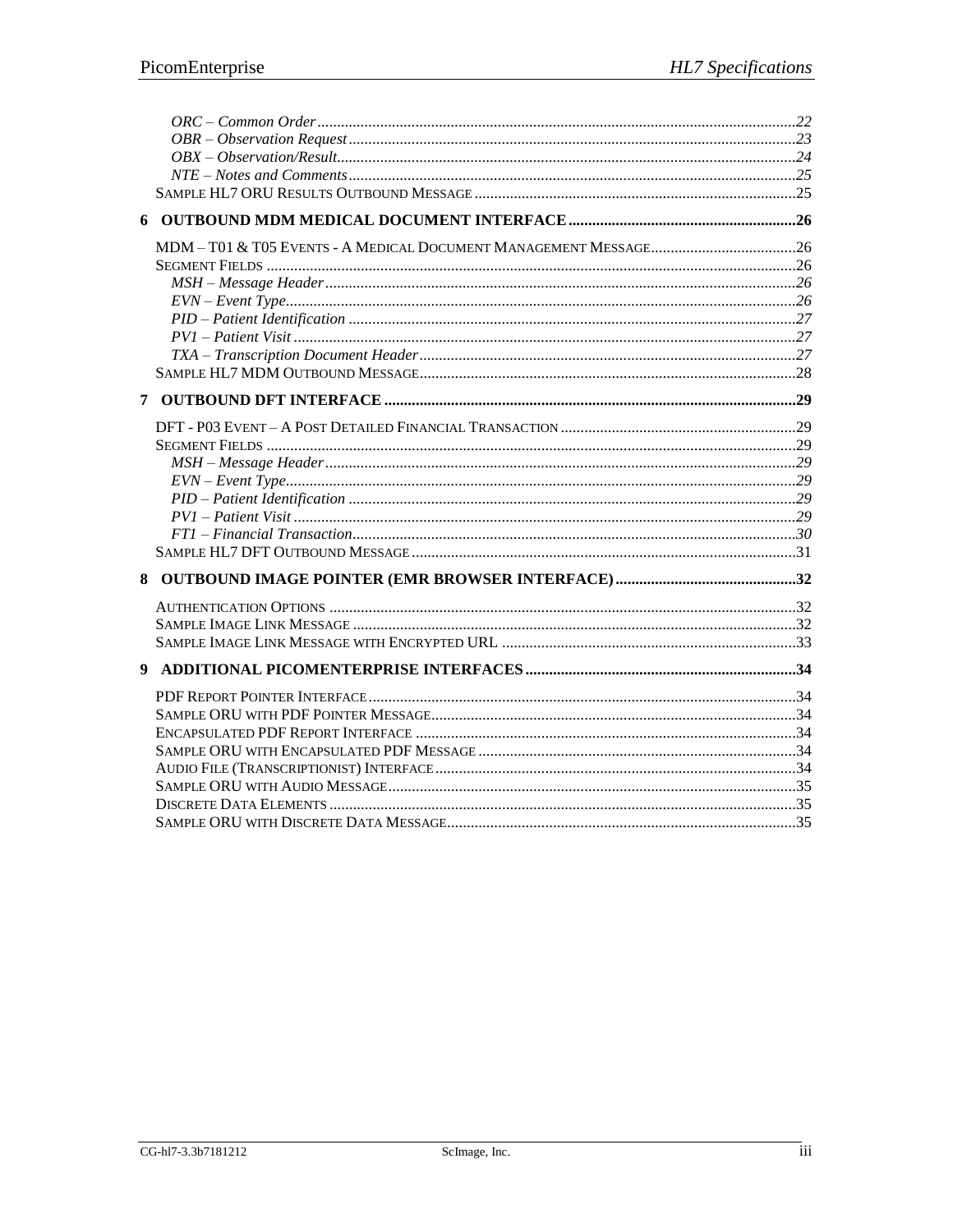# **1 Interface Overview**

The interfaces addressed in this document are designed to allow bi-directional communications using Health Level 7 (HL7) version 2.4 Standard for the exchange of electronic data between information systems (i.e. HIS, RIS and other HL7 interfaces). The HL7 standard defines the data fields necessary for common transactions in a health care environment. It also includes a set of encoding rules, which specify the exact string of bytes transmitted, and a Lower Level Protocol to ensure reliable transmission of the messages in simple networking environments. The scope of this documentation addresses the following:

- Communication associated with the Inbound Orders Interface
- Communication associated with the Admit, Discharge, Transfer Interface
- Communication associated with the Outbound Results Interface
- Communication associated with the Detailed Financial Transaction Interface

Each interface will be extensively described as well as all of the necessary components. Special attention will be paid to the message structures, communication protocols, and configuration.

The ScImage, Inc. implementation of HL7 is based on version 2.4 of the HL7 standard, but also includes transactions from HL7 versions 2.1, 2.2, and 2.3.

For additional information regarding the HL7 Standard, please reference [http://www.hl7.org/.](http://www.hl7.org/)

# **TCP/IP Ports**

ScImage, Inc. is capable of configuring an interface to function using either TCP/IP ports or ASCII files exchanged in shared directories. The examples below are for TCP/IP transactions.

- 1. Unique TCP/IP port addresses and socket numbers must be determined by the client, ScImage, Inc., and the host system vendor prior to installation.
- 2. The sending system will act as a TCP/IP client and is responsible for opening the port prior to sending data. The receiving system will act as a TCP/IP server.

**IMPORTANT NOTE:** The sending system must be able to monitor the status of the port, and must be able to reconnect to the port without user support if it has been disconnected.

- 3. ScImage expects a start block character which is a hex OB (or an ASCII 11).
- 4. At the end of each segment, a carriage return is added (hex OD, ASCII 13).
- 5. At the termination of the complete message there is an end block (hex 1C, ASCII 28) followed by a carriage return.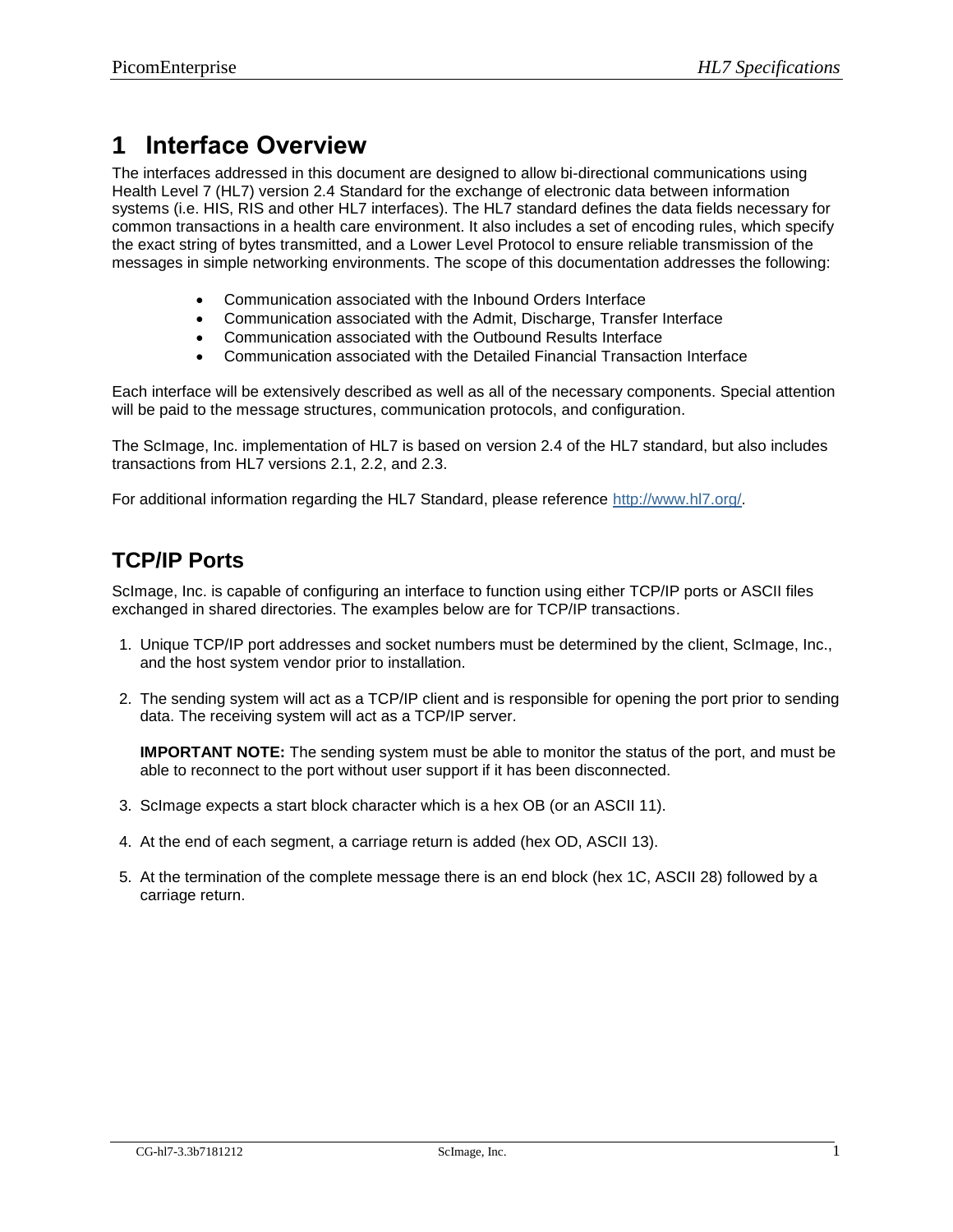### **Inbound Communications – ACK Response Message**

The exchange of inbound messages will be as follows:

- ScImage, Inc. listens on the port for the HL7 message. After receipt of each message. ScImage, Inc. sends an ACK Message back to the sending device on the same port number.
- If the ACK message's MSA segment indicates that the HL7 message was received, then the sending system is free to send the next message. This is repeated until all messages are sent. If the MSA indicates that the HL7 message contained an error, the host must resend the message until either the MSA indicates the message was received, or the interface times out.
- If a study is already in Rpt Signed status, inbound ORU messages containing preliminary reports (OBR-25=P) will be rejected with an Application Reject (AR) ACK message.
- If the inbound HL7 message is not a supported message type, then an AR message with ERR code 200 will be returned to the sending device. If the inbound HL7 message is a supported message type, but unsupported event type, then an AR message with ERR code 201 will be returned.
- If ScImage, Inc. has problems updating the Orders database, an Application Error (AE) ACK message will be returned.

|  |  |  | { } Indicate repeatable segments |
|--|--|--|----------------------------------|
|  |  |  |                                  |

[] Indicate optional segments

| Message Segments | Segment Name           | Comments                      |
|------------------|------------------------|-------------------------------|
| <b>MSH</b>       | Message Header         |                               |
| <b>MSA</b>       | Message Identification |                               |
| [[ERR]}          | Error                  | Conforms with HL7 version 2.4 |

### **MSH -- Message Header**

The MSH segment defines the intent, source, destination, and some specifics of the syntax of a message.

| Seq | <b>Element Name</b>          | Optional | Length | Comments                                                                                                                                                                                                                    |
|-----|------------------------------|----------|--------|-----------------------------------------------------------------------------------------------------------------------------------------------------------------------------------------------------------------------------|
| 0   | Header                       | R        | 3      |                                                                                                                                                                                                                             |
| 11  | <b>Field Separator</b>       | R        |        |                                                                                                                                                                                                                             |
| 2   | <b>Encoding Characters</b>   | R.       | 4      | $\sim \&$ where:<br>$\sim$ is the component delimiter<br>(ASCII 94)<br>$\sim$ is the repeat delimiter<br>(ASCII 126)<br>$\forall$ is the escape delimiter<br>(ASCII 92)<br>$\&$ is the subcomponent delimiter<br>(ASCII 38) |
| IЗ  | Sending Application          | R        | 180    |                                                                                                                                                                                                                             |
| 4   | <b>Sending Facility</b>      | R        | 180    |                                                                                                                                                                                                                             |
| 5   | <b>Receiving Application</b> | R        | 180    |                                                                                                                                                                                                                             |
| 6   | <b>Receiving Facility</b>    | R        | 180    |                                                                                                                                                                                                                             |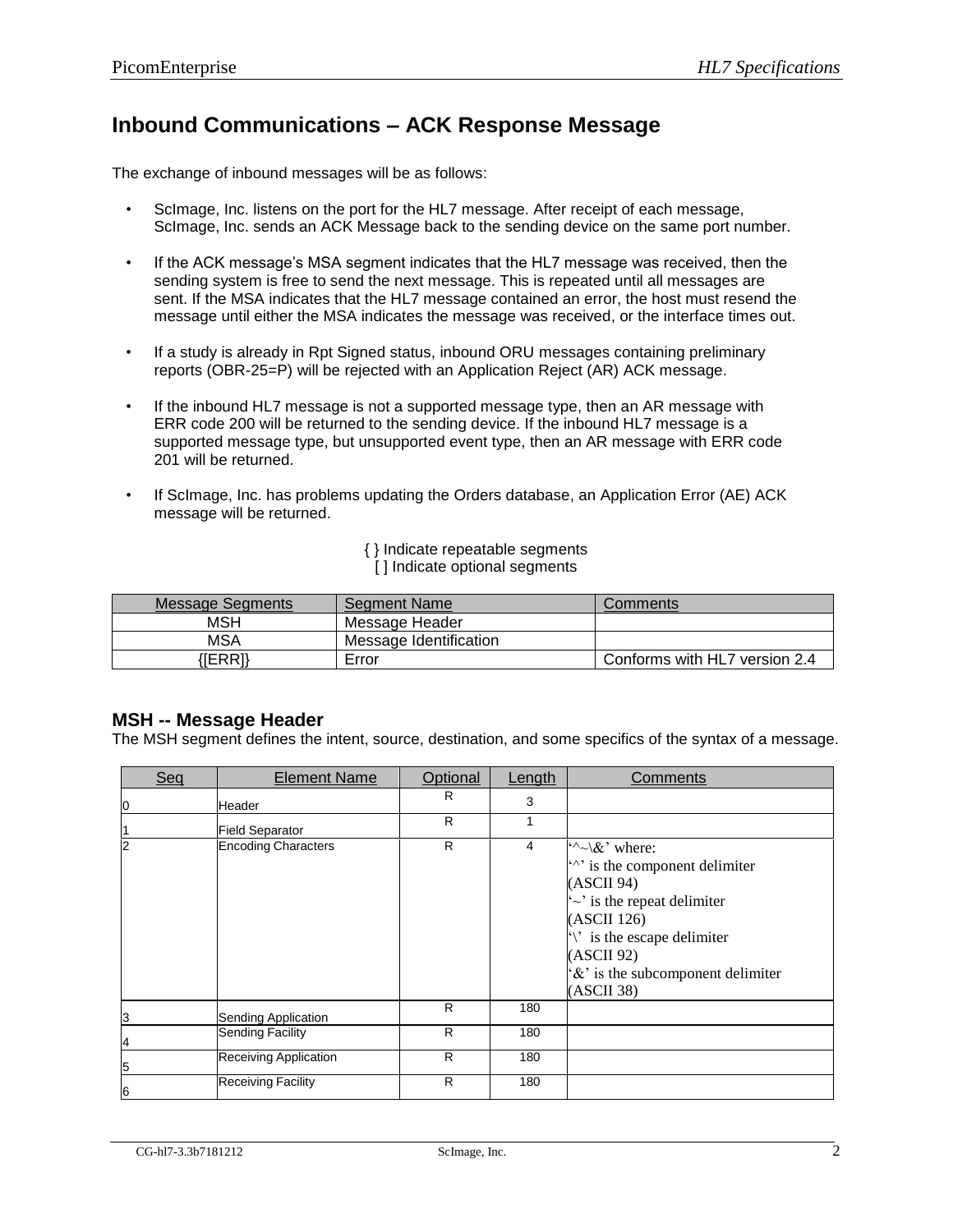|                | Date/Time Of Message               | $\overline{\mathsf{R}}$ | $\overline{26}$ |                                                                                                                                                                                                           |
|----------------|------------------------------------|-------------------------|-----------------|-----------------------------------------------------------------------------------------------------------------------------------------------------------------------------------------------------------|
| 8              | Security                           | O                       | 40              |                                                                                                                                                                                                           |
| 9              | Message Type                       | R                       | 7               | Components: <message <math="" type="">(ID) ^<br/><trigger (id)="" event=""> This field contains<br/>the message type (table 0076) and trigger<br/>event (table 0003) for the message.</trigger></message> |
| 10             | Message Control ID                 | R                       | 20              |                                                                                                                                                                                                           |
| 11             | Processing ID                      | R                       | 3               |                                                                                                                                                                                                           |
| 12             | Version ID                         | R                       | 8               |                                                                                                                                                                                                           |
| 13             | Sequence Number                    | O                       | 15              |                                                                                                                                                                                                           |
| 14             | <b>Continuation Pointer</b>        | $\circ$                 | 180             |                                                                                                                                                                                                           |
| 15             | Accept Acknowledgment Type         | O                       | $\overline{2}$  |                                                                                                                                                                                                           |
| 16             | Application Acknowledgment<br>Type | O                       | 2               |                                                                                                                                                                                                           |
| 17             | Country Code                       | O                       | $\overline{2}$  |                                                                                                                                                                                                           |
| 18             | <b>Character Set</b>               | O                       | 6               |                                                                                                                                                                                                           |
| 19             | Principal Language Of Message      | O                       | 60              |                                                                                                                                                                                                           |
| Identification |                                    |                         |                 | $R =$ Required, C = Conditionally Required, O = Optional, NU = Not Used, N = Numeric, AN = Alpha/Numeric, ID = Segment                                                                                    |

#### Example MSH:

MSH|^~\&|PICOM365|55555|AML|AML|20131018143140||ACK^A04|12874|T|2.4||||||||

### **MSA – Message Acknowledgment Segment**

The MSA segment contains response information when acknowledging another message.

| Seg                                                                                                                                      | <b>Element Name</b>             | Optional  | Length | Comments        |  |
|------------------------------------------------------------------------------------------------------------------------------------------|---------------------------------|-----------|--------|-----------------|--|
| 0                                                                                                                                        | Segment Header                  | R         | 3      |                 |  |
|                                                                                                                                          | Acknowledgement Code            | R         | 2      |                 |  |
| 2                                                                                                                                        | Message Control ID              | R         | 20     |                 |  |
| 3                                                                                                                                        | Text Message                    | Ω         | 80     |                 |  |
| 4                                                                                                                                        | <b>Expected Sequence Number</b> | <b>NU</b> |        |                 |  |
| 5                                                                                                                                        | Delayed Acknowledgment Type     | <b>NU</b> |        |                 |  |
| 6                                                                                                                                        | <b>Error Condition</b>          | <b>NU</b> |        | See ERR segment |  |
| $R =$ Required, C = Conditionally Required, O = Optional, NU = Not Used, N = Numeric, AN = Alpha/Numeric, ID = Segment<br>Identification |                                 |           |        |                 |  |

Example MSA: MSA|AR|12874|||||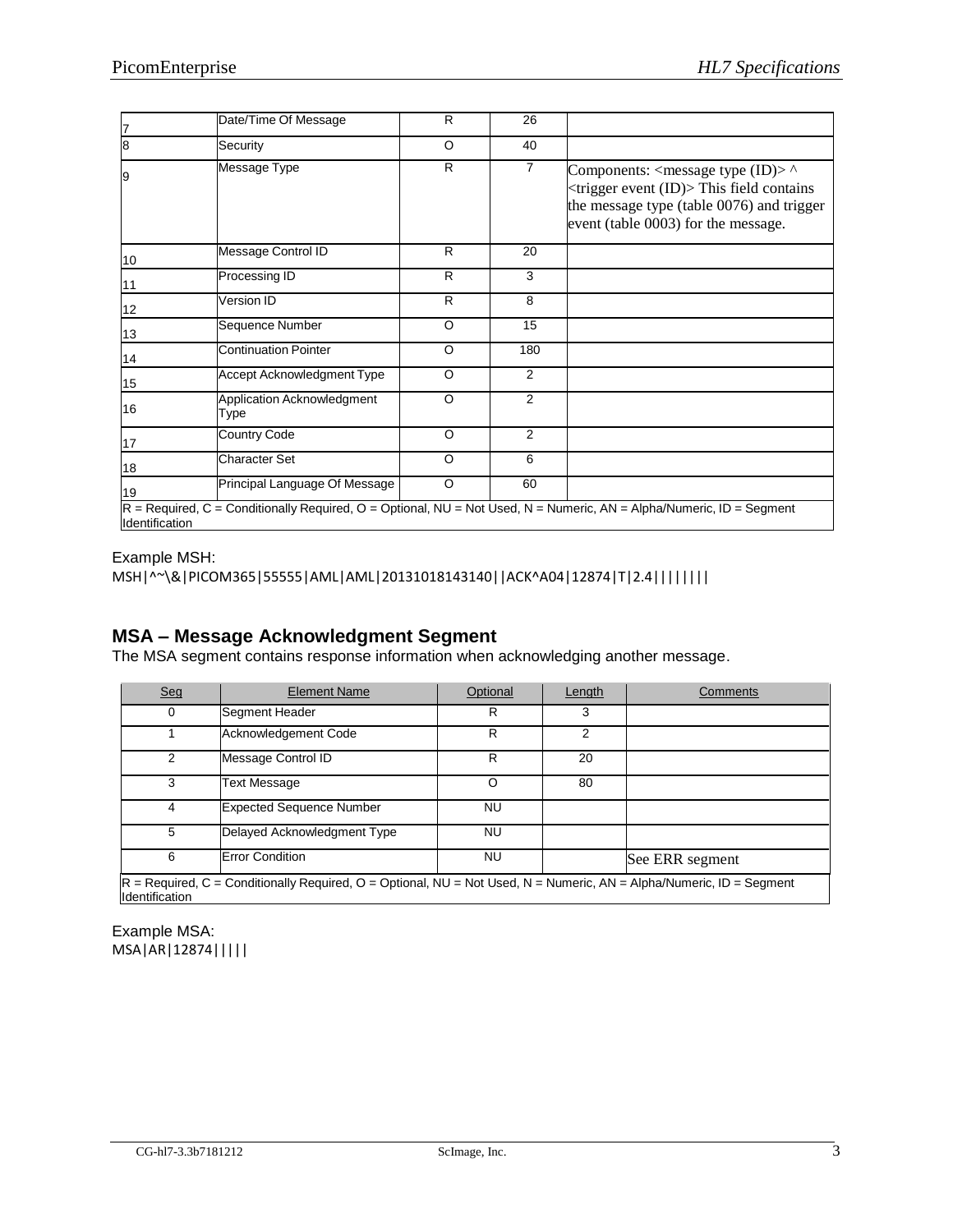### **ERR – Error Segment**

The ERR segment specifies the error code for AR (application reject) ACK messages.

| Seg                                                                                                                                       | <b>Element Name</b>            | Optional  | Length | Comments                                                                              |  |
|-------------------------------------------------------------------------------------------------------------------------------------------|--------------------------------|-----------|--------|---------------------------------------------------------------------------------------|--|
| $\Omega$                                                                                                                                  | Segment Header                 | R         | 3      |                                                                                       |  |
|                                                                                                                                           | <b>Error Code and Location</b> | R         | 80     | Composite                                                                             |  |
| 1.1                                                                                                                                       | Segment ID                     | <b>NU</b> |        |                                                                                       |  |
| 1.2                                                                                                                                       | Sequence                       | <b>NU</b> |        |                                                                                       |  |
| 1.3                                                                                                                                       | <b>Field Position</b>          | <b>NU</b> |        |                                                                                       |  |
| 1.4                                                                                                                                       | Code identifying error         | R         |        | Supported: 200 (Message Type)<br>not supported) $& 201$ (Event<br>Code not supported) |  |
| $R =$ Required, C = Conditionally Required, O = Optional, NU = Not Used, N = Numeric, AN = Alpha/Numeric, ID = Segment<br>Ildentification |                                |           |        |                                                                                       |  |

### Example ERR:

ERR|^^^200

### **Example HL7 ACK Inbound Message**

MSH|^~\&|PICOM365|55555|AML|AML|20131018143140||ACK^A04|12874|T|2.4|||||||| MSA|AR|12874||||| ERR|^^^200

# **Outbound Communications – ACK Response Message**

The exchange of outbound messages will be as follows:

• ScImage, Inc. sends the HL7 message out to the receiving device over a configured port. After delivery of each message, ScImage, Inc. expects an ACK Message back from the receiving device on the same port number within a configurable number of seconds. If no ACK is received, the HL7 message will continue to be sent again by ScImage, Inc. until an ACK is received.

• If the ACK message's MSA segment indicates that the HL7 message was received, then ScImage, Inc. will continue to send other messages. This is repeated until all messages are sent. If the MSA indicates that the HL7 message contained an error, then ScImage, Inc will resend the message until either the MSA indicates the message was received, or the interface times out.

| Message Segments | Segment Name           | Comments                      |
|------------------|------------------------|-------------------------------|
| <b>MSH</b>       | Message Header         | Refer to MSH definition under |
|                  |                        | Inbound Communications.       |
| <b>MSA</b>       | Message Identification | Refer to MSA definition under |
|                  |                        | Inbound Communications.       |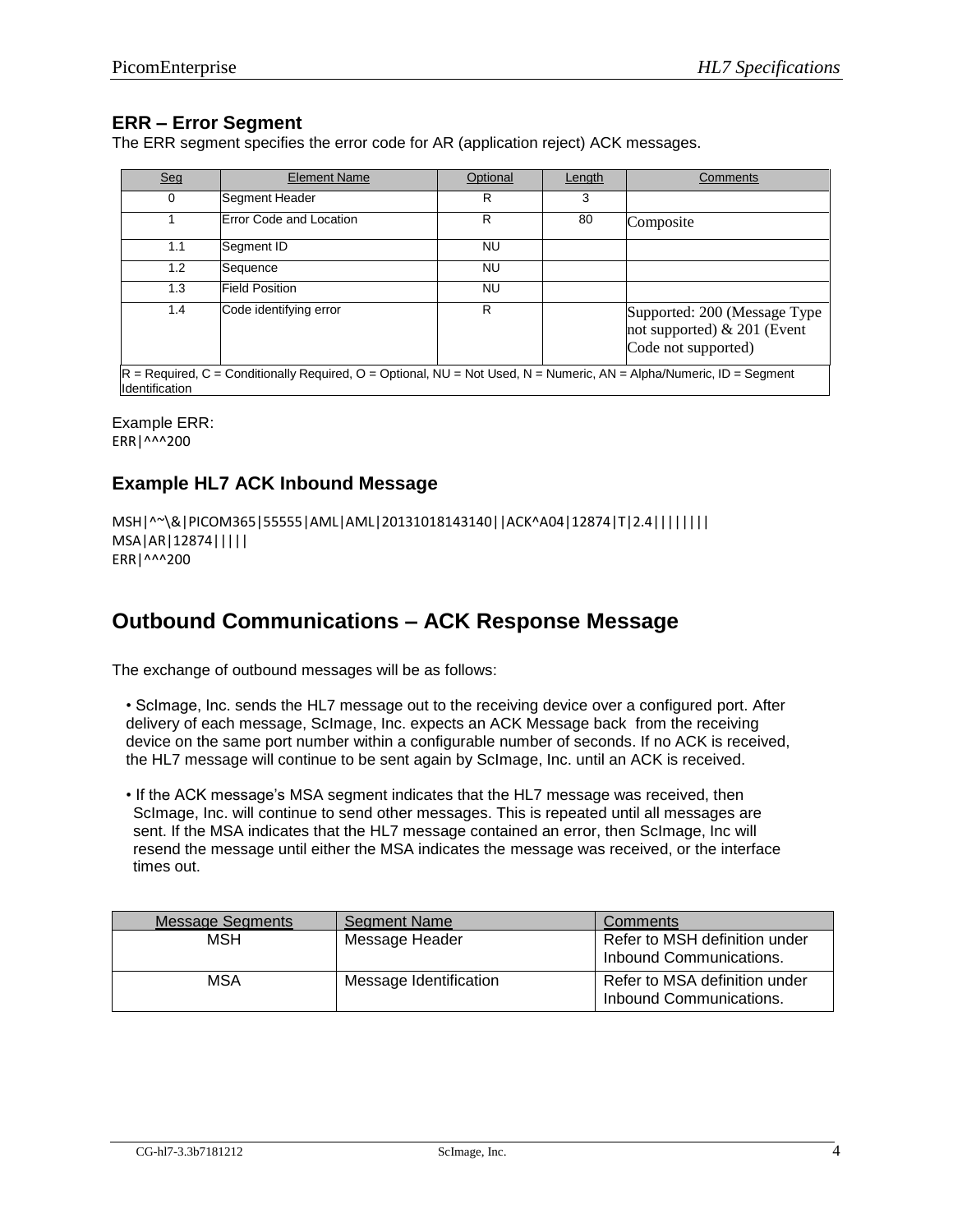# **2 Inbound ORM Order Interface**

### **ORM – O01 Event – An Orders Message**

The ORM message (event O01) is used to receive an order from a HIS/RIS or other HL7 system. Each ORM message has at least one OBR segment detailing the order request. ScImage, Inc. uses the segments and fields listed below for receiving ORM orders. Segments and fields not listed are ignored.

{ } Indicate repeatable segments

[] Indicate optional segments

| <b>Message Segments</b> | Segment Name               | Comments |
|-------------------------|----------------------------|----------|
| <b>MSH</b>              | Message Header             |          |
| <b>PID</b>              | Patient Identification     |          |
| [PV1]                   | <b>Patient Visit</b>       |          |
| ORC                     | Common Order               |          |
| $\{OBR\}$               | <b>Observation Request</b> |          |
| $[\{NTE\}]$             | Notes and Comments         |          |
| [ZDS]                   | Document Succession        |          |

### **Segment Fields**

### **MSH – Message Header**

The MSH segment defines the intent, source, destination, and some specifics of the syntax of a message.

| Seq            | <b>Element Name</b>        | Optional       | Length         | Comments                                                                                                                                                                                                                                                |
|----------------|----------------------------|----------------|----------------|---------------------------------------------------------------------------------------------------------------------------------------------------------------------------------------------------------------------------------------------------------|
| 0              | Header                     | R              | 3              |                                                                                                                                                                                                                                                         |
| l1             | <b>Field Separator</b>     | $\mathsf{R}$   | 1              |                                                                                                                                                                                                                                                         |
| $\overline{2}$ | <b>Encoding Characters</b> | $\overline{R}$ | $\overline{4}$ | $\land \land \lor \lor$ where:<br>$\cdots$ is the component delimiter<br>(ASCII 94)<br>$\sim$ is the repeat delimiter<br>(ASCII 126)<br>'\' is the escape delimiter<br>(ASCII 92)<br>$\&$ is the subcomponent delimiter<br>(ASCII 38)                   |
| 3              | <b>Sending Application</b> | R              | 180            |                                                                                                                                                                                                                                                         |
|                | <b>Sending Facility</b>    | R              | 180            |                                                                                                                                                                                                                                                         |
| 5              | Receiving Application      | R              | 180            |                                                                                                                                                                                                                                                         |
| 6              | <b>Receiving Facility</b>  | $\overline{R}$ | 180            |                                                                                                                                                                                                                                                         |
| 7              | Date/Time Of Message       | R              | 26             |                                                                                                                                                                                                                                                         |
| 8              | Security                   | O              | 40             |                                                                                                                                                                                                                                                         |
| 9              | Message Type               | $\overline{R}$ | $\overline{7}$ | Components: $\langle$ message type (ID) $\rangle$ ^<br><trigger (id)="" event=""> This field contains<br/>the message type (table 0076) and trigger<br/>event (table 0003) for the message.<br/>Generally ORM^O01 for order (ORM)<br/>events.</trigger> |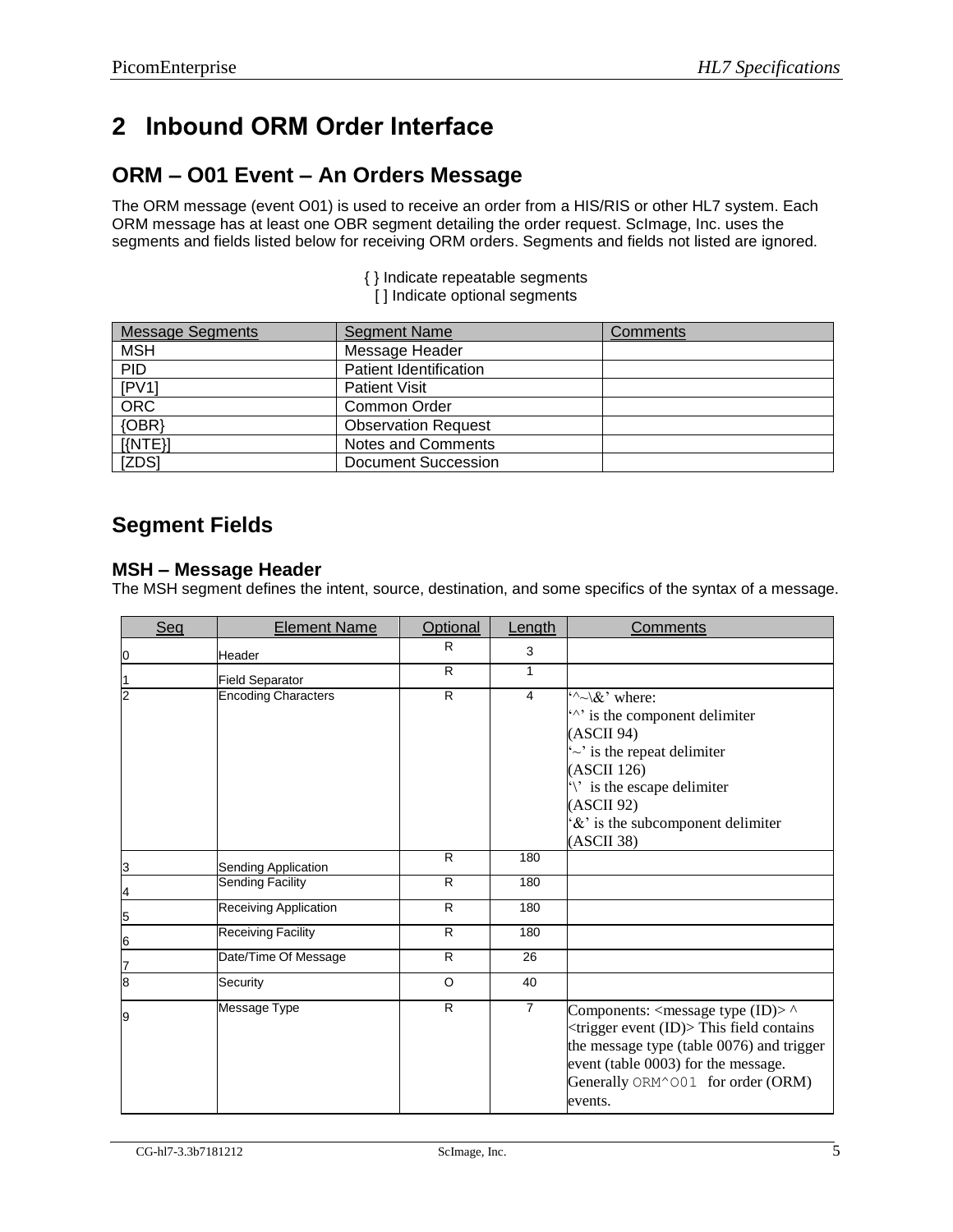| 10                                                                                                                                       | Message Control ID                 | R       | 20  |  |  |
|------------------------------------------------------------------------------------------------------------------------------------------|------------------------------------|---------|-----|--|--|
| 11                                                                                                                                       | Processing ID                      | R       | 3   |  |  |
| 12                                                                                                                                       | Version ID                         | R       | 8   |  |  |
| 13                                                                                                                                       | Sequence Number                    | O       | 15  |  |  |
| 14                                                                                                                                       | <b>Continuation Pointer</b>        | O       | 180 |  |  |
| 15                                                                                                                                       | <b>Accept Acknowledgment Type</b>  | $\circ$ | 2   |  |  |
| 16                                                                                                                                       | Application Acknowledgment<br>Type | $\circ$ | 2   |  |  |
| 17                                                                                                                                       | <b>Country Code</b>                | O       | 2   |  |  |
| 18                                                                                                                                       | Character Set                      | $\circ$ | 6   |  |  |
| 19                                                                                                                                       | Principal Language Of Message      | $\circ$ | 60  |  |  |
| $R =$ Required, C = Conditionally Required, O = Optional, NU = Not Used, N = Numeric, AN = Alpha/Numeric, ID = Segment<br>Identification |                                    |         |     |  |  |

Example MSH:

MSH|^~\&|PICOM365|SCI|EHR|AML|20021018143140||ORM^O01|12874|T|2.4

### **PID – Patient Identification**

The PID segment is used by all applications as the primary means of communicating patient identification information. This segment contains permanent patient identifying and demographic information that, for the most part, is not likely to change frequently.

| Seg             | <b>Element Name</b>           | Optional           | Length          | Comments                                                                  |
|-----------------|-------------------------------|--------------------|-----------------|---------------------------------------------------------------------------|
| $\mathbf 0$     | Segment Header                | R                  | 3               |                                                                           |
| $\mathbf{1}$    | Set ID - Patient ID           | $\overline{\circ}$ | $\overline{4}$  |                                                                           |
| 2               | Patient ID (External ID)      | $\circ$            | 16              |                                                                           |
| 3               | Patient ID (Internal ID)      | $\overline{R}$     | $\overline{20}$ |                                                                           |
| $\overline{4}$  | Alternate Patient ID - PID    | $\overline{O}$     | 20              |                                                                           |
| 5               | <b>Patient Name</b>           | $\overline{R}$     | 48              |                                                                           |
| 6               | Mother's Maiden Name          | O                  | 48              |                                                                           |
| $\overline{7}$  | Date/Time of Birth            | $\overline{\circ}$ | 26              |                                                                           |
| 8               | <b>Sex</b>                    | R                  | $\mathbf{1}$    | 'M', 'F', 'U'. Required for<br>proper application of reference<br>ranges. |
| $\overline{9}$  | <b>Patient Alias</b>          | $\overline{\circ}$ | 48              |                                                                           |
| 10              | Race                          | $\circ$            | $\mathbf{1}$    |                                                                           |
| 11              | <b>Patient Address</b>        | $\circ$            | 106             |                                                                           |
| $\overline{12}$ | <b>County Code</b>            | $\overline{\circ}$ | $\overline{4}$  |                                                                           |
| 13              | Phone Number - Home           | $\overline{O}$     | 40              |                                                                           |
| 14              | Phone Number - Business       | $\circ$            | 40              |                                                                           |
| $\overline{15}$ | Primary Language              | $\overline{O}$     | 60              |                                                                           |
| 16              | <b>Marital Status</b>         | $\overline{\circ}$ | 1               |                                                                           |
| $\overline{17}$ | Religion                      | $\overline{O}$     | 3               |                                                                           |
| 18              | <b>Patient Account Number</b> | O                  | 20              |                                                                           |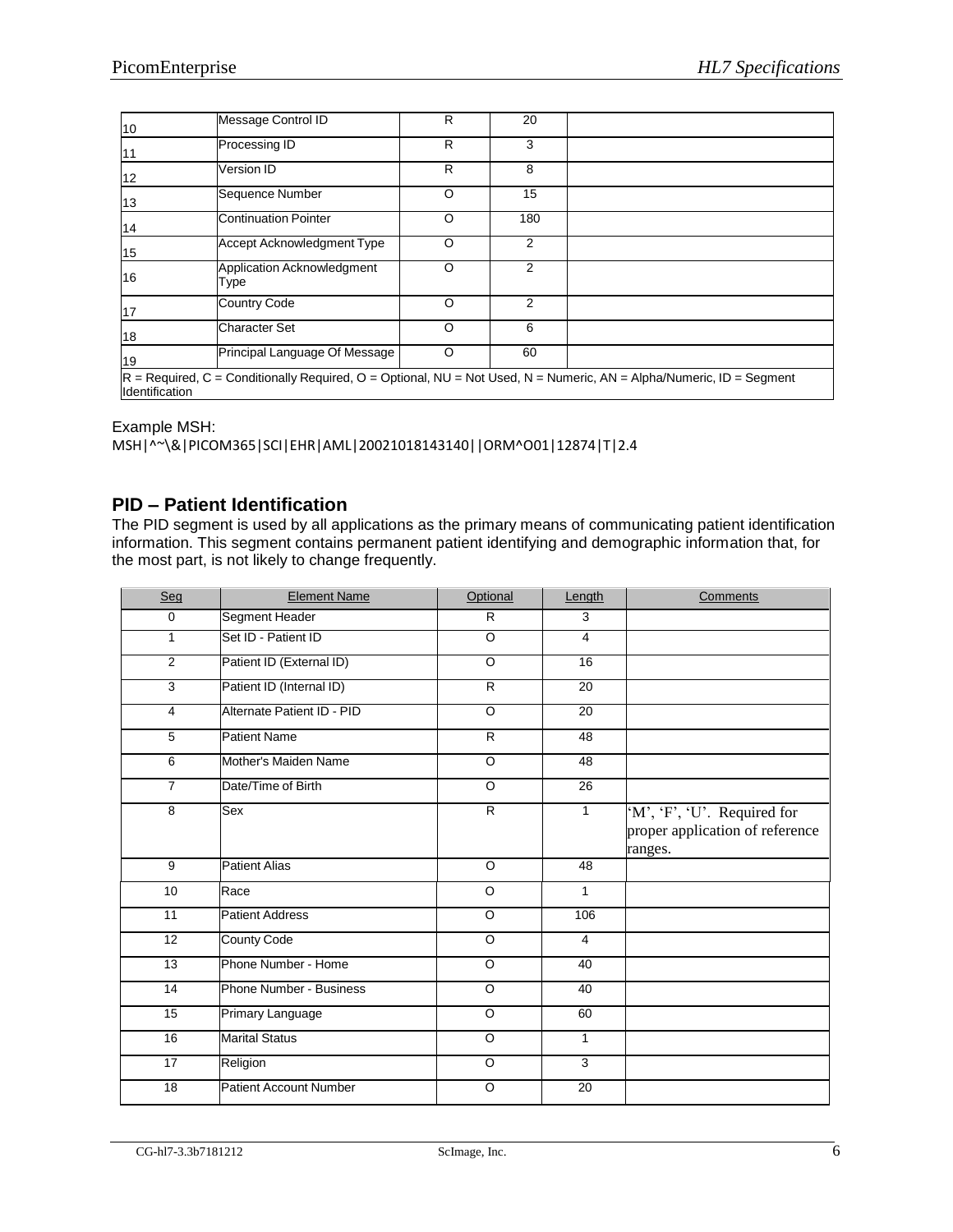| 19             | <b>SSN Number - Patient</b>                                                                                            | O       | 16             | SSN Number - patient |
|----------------|------------------------------------------------------------------------------------------------------------------------|---------|----------------|----------------------|
| 20             | Driver's Lic Num - Patient                                                                                             | O       | 25             |                      |
| 21             | Mother's Identifier                                                                                                    | $\circ$ | 20             |                      |
| 22             | <b>Ethnic Group</b>                                                                                                    | O       | 3              |                      |
| 23             | <b>Birth Place</b>                                                                                                     | O       | 60             |                      |
| 24             | Multiple Birth Indicator                                                                                               | O       | 2              |                      |
| 25             | <b>Birth Order</b>                                                                                                     | $\circ$ | $\overline{2}$ |                      |
| 26             | Citizenship                                                                                                            | O       | 4              |                      |
| 27             | <b>Veterans Military Status</b>                                                                                        | O       | 60             |                      |
| 28             | Nationality                                                                                                            | O       | 80             |                      |
| 29             | Patient Death Date and Time                                                                                            | O       | 26             |                      |
| 30             | <b>Patient Death Indicator</b>                                                                                         | O       |                |                      |
| Identification | $R =$ Required, C = Conditionally Required, O = Optional, NU = Not Used, N = Numeric, AN = Alpha/Numeric, ID = Segment |         |                |                      |

Example PID:

PID|1||747638^^^D964655^^^A||PATIENT^TEST^L^^^^Current|GERSTIN|19570503|F||1|89Y RAINY LAKE DRIVE^^CITY^MO^63017^US^home^MO189^""||(314)555-0555^Home^""|(314)555-5555^Business^""|CD-273230|M|MET|0309500077^^^D|500506341|||""||||""|""|""||""

### **PV1 – Patient Visit**

The PV1 segment is used to communicate information on a visit-specific basis. This segment can be used to send multiple-visit statistic records to the same patient account or single-visit records to more than one account. Individual sites must determine the use for this segment.

| Seg                                                                                                                                      | <b>Element Name</b>              | Optional | Length            | Comments                                             |  |  |  |
|------------------------------------------------------------------------------------------------------------------------------------------|----------------------------------|----------|-------------------|------------------------------------------------------|--|--|--|
| $\Omega$                                                                                                                                 | Segment Header                   | R        | 3                 | PV <sub>1</sub>                                      |  |  |  |
|                                                                                                                                          | Set ID - Patient Visit           | O        | 4                 |                                                      |  |  |  |
| $\overline{2}$                                                                                                                           | <b>Patient Class</b>             | O        |                   | <b>INPATIENT, OUTPATIENT,</b><br>PREADMIT, EMERGENCY |  |  |  |
| 3                                                                                                                                        | <b>Assigned Patient Location</b> | R        | 12 <sup>2</sup>   | Location^Room^Bed                                    |  |  |  |
| 7                                                                                                                                        | <b>Attending Doctor</b>          | R        | 60                |                                                      |  |  |  |
| 8                                                                                                                                        | <b>Referring Doctor</b>          | O        | 45                |                                                      |  |  |  |
| 17                                                                                                                                       | <b>Admitting Doctor</b>          | O        | 60                |                                                      |  |  |  |
| 18                                                                                                                                       | <b>Patient Type</b>              | O        | 3                 | <b>INPATIENT, OUTPATIENT</b>                         |  |  |  |
| 19                                                                                                                                       | <b>Visit Number</b>              | $\circ$  | 250               |                                                      |  |  |  |
| 44                                                                                                                                       | <b>Admit Date/Time</b>           | R        | $12 \overline{ }$ | <b>YYYYMMDDhhmmss</b>                                |  |  |  |
| 45                                                                                                                                       | Discharge Date/Time              | C        | 12 <sup>°</sup>   | <b>YYYYMMDDhhmmss</b>                                |  |  |  |
| $R =$ Required, C = Conditionally Required, O = Optional, NU = Not Used, N = Numeric, AN = Alpha/Numeric, ID = Segment<br>Identification |                                  |          |                   |                                                      |  |  |  |

Example PV1:

PV1|1|O|OP^8713^D||||2342^Jones^Bob|18110^S^Alan^R|||||||||10900^F^MARIAH^A||2|||||||||||||||| |||||||||20060307110111|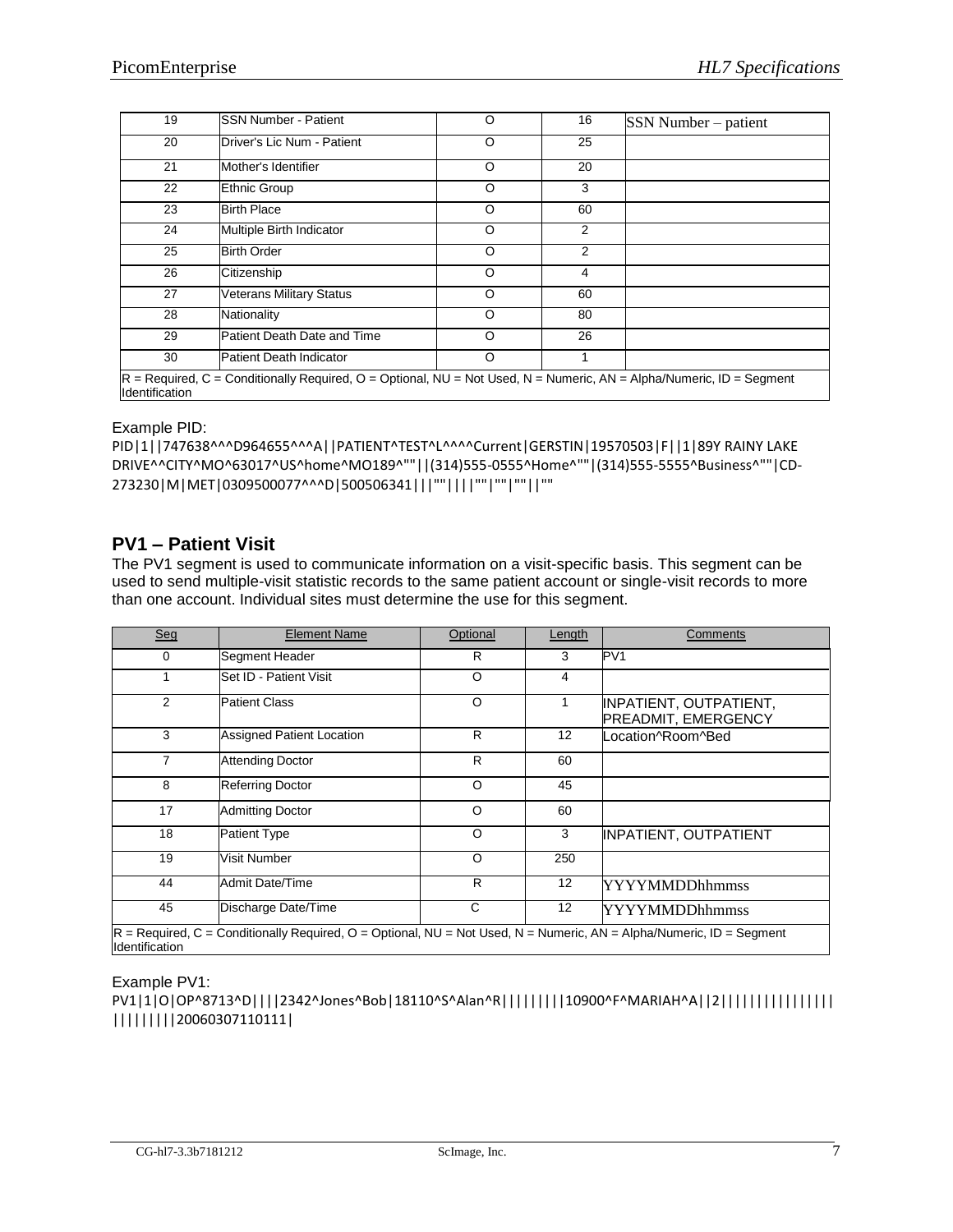### **ORC – Common Order**

The Common Order segment (ORC) is used to transmit fields that are common to all orders (all types of services that are requested). The ORC segment is required in the Order (ORM) message.

| Seg             | <b>Element Name</b>                                                                                                    | Optional           | Length         | Comments                                                                       |  |  |  |  |
|-----------------|------------------------------------------------------------------------------------------------------------------------|--------------------|----------------|--------------------------------------------------------------------------------|--|--|--|--|
| 0               | Segment Header                                                                                                         | R.                 | 3              |                                                                                |  |  |  |  |
| $\mathbf{1}$    | <b>Order Control</b>                                                                                                   | $\overline{R}$     | $\overline{2}$ | $NW = New Order$<br>OC = Order Cancelled<br>SC = Status Changed<br>$HD = Hold$ |  |  |  |  |
| $\overline{2}$  | <b>Placer Order Number</b>                                                                                             | C                  | 22             |                                                                                |  |  |  |  |
| $\overline{3}$  | Filler Order Number                                                                                                    | $\overline{c}$     | 22             |                                                                                |  |  |  |  |
| $\overline{4}$  | <b>Placer Group Number</b>                                                                                             | $\overline{\circ}$ | 22             |                                                                                |  |  |  |  |
| 5               | <b>Order Status</b>                                                                                                    | $\overline{\circ}$ | $\overline{2}$ |                                                                                |  |  |  |  |
| $6\overline{6}$ | Response Flag                                                                                                          | $\overline{0}$     | $\mathbf{1}$   |                                                                                |  |  |  |  |
| $\overline{7}$  | Quantity/Timing                                                                                                        | $\overline{\circ}$ | 200            |                                                                                |  |  |  |  |
| $\overline{8}$  | Parent                                                                                                                 | $\overline{\circ}$ | 200            |                                                                                |  |  |  |  |
| 9               | Date/Time of Transaction                                                                                               | O                  | 26             |                                                                                |  |  |  |  |
| 10              | <b>Entered By</b>                                                                                                      | O                  | 120            |                                                                                |  |  |  |  |
| 11              | Verified By                                                                                                            | $\overline{\circ}$ | 120            |                                                                                |  |  |  |  |
| $\overline{12}$ | <b>Ordering Provider</b>                                                                                               | $\overline{\circ}$ | 120            |                                                                                |  |  |  |  |
| 13              | <b>Enterer's Location</b>                                                                                              | $\overline{\circ}$ | 80             |                                                                                |  |  |  |  |
| 14              | Call Back Phone Number                                                                                                 | $\circ$            | 40             |                                                                                |  |  |  |  |
| 15              | Order Effective Date/Time                                                                                              | $\overline{\circ}$ | 26             |                                                                                |  |  |  |  |
| 16              | Order Control Code Reason                                                                                              | $\overline{O}$     | 200            |                                                                                |  |  |  |  |
| $\overline{17}$ | <b>Entering Organization</b>                                                                                           | $\overline{O}$     | 60             |                                                                                |  |  |  |  |
| $\overline{18}$ | <b>Entering Device</b>                                                                                                 | $\overline{\circ}$ | 60             |                                                                                |  |  |  |  |
| 19              | <b>Action By</b>                                                                                                       | $\overline{\circ}$ | 120            |                                                                                |  |  |  |  |
| $\overline{20}$ | <b>Advanced Beneficiary Notice Code</b>                                                                                | $\overline{O}$     | 250            |                                                                                |  |  |  |  |
| $\overline{21}$ | <b>Ordering Facility Name</b>                                                                                          | $\overline{O}$     | 250            |                                                                                |  |  |  |  |
| 22              | <b>Ordering Facility Address</b>                                                                                       | $\overline{O}$     | 250            |                                                                                |  |  |  |  |
| $\overline{23}$ | <b>Ordering Facility Phone Number</b>                                                                                  | $\overline{\circ}$ | 250            |                                                                                |  |  |  |  |
| 24              | <b>Ordering Provider Address</b>                                                                                       | $\overline{O}$     | 250            |                                                                                |  |  |  |  |
| 25              | <b>Order Status Modifier</b>                                                                                           | $\overline{\circ}$ | 250            |                                                                                |  |  |  |  |
| Identification  | $R =$ Required, C = Conditionally Required, O = Optional, NU = Not Used, N = Numeric, AN = Alpha/Numeric, ID = Segment |                    |                |                                                                                |  |  |  |  |

### Example ORC: ORC|NW|00004DX20030022524|70735||||||||||||200304081215||||||||||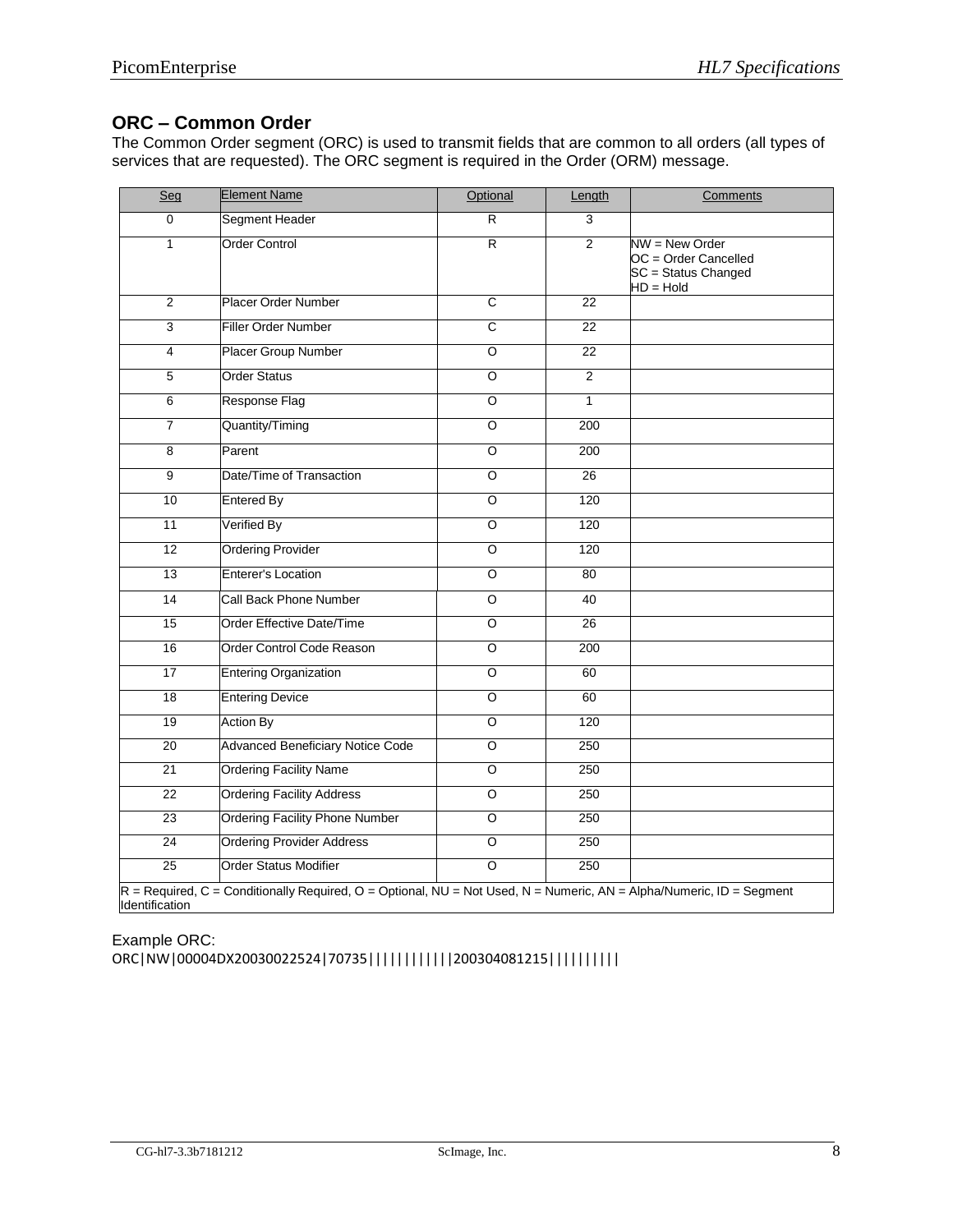### **OBR – Observation Request**

The OBR segment is used to transmit information specific to the order. It defines the attributes of a particular diagnostic service or clinical observation

| Seg             | <b>Element Name</b>                 | Optional                | Length          |                       | Comments |
|-----------------|-------------------------------------|-------------------------|-----------------|-----------------------|----------|
| 0               | Segment Header                      | R                       | 3               |                       |          |
| $\mathbf{1}$    | Set ID - OBR                        | $\overline{C}$          | $\overline{4}$  |                       |          |
| $\overline{2}$  | Placer Order Number                 | $\overline{\mathsf{C}}$ | $\overline{75}$ |                       |          |
| 3               | Filler Order Number                 | $\overline{c}$          | $\overline{75}$ |                       |          |
| 4               | <b>Universal Service ID</b>         | $\overline{R}$          | 200             |                       |          |
| $\overline{5}$  | Priority                            | $\overline{\circ}$      | $\overline{2}$  | 'S'=Stat              |          |
| 6               | Requested Date/time                 | $\overline{O}$          | 26              |                       |          |
| $\overline{7}$  | Observation Date/Time #             | C                       | 26              | <b>YYYYMMDDhhmmss</b> |          |
| 8               | Observation End Date/Time #         | $\overline{\circ}$      | $\overline{26}$ | <b>YYYYMMDDhhmmss</b> |          |
| $\overline{9}$  | <b>Collection Volume</b>            | $\overline{O}$          | $\overline{20}$ |                       |          |
| 10              | Collector Identifier                | $\overline{O}$          | 60              |                       |          |
| 11              | Specimen Action Code                | $\overline{0}$          | $\mathbf{1}$    |                       |          |
| 12              | Danger Code                         | $\overline{O}$          | 60              |                       |          |
| 13              | Relevant Clinical Info.             | $\overline{O}$          | 300             |                       |          |
| 14              | Specimen Received Date/Time         | $\overline{\mathsf{c}}$ | 26              | <b>YYYYMMDDhhmmss</b> |          |
| 15              | Specimen Source                     | $\overline{O}$          | 300             |                       |          |
| 16              | <b>Ordering Provider</b>            | $\overline{0}$          | 80              |                       |          |
| 17              | Order Callback Phone Number         | $\overline{O}$          | 40              |                       |          |
| 18              | Placer field 1                      | $\mathsf O$             | 60              |                       |          |
| 19              | Placer field 2                      | $\overline{O}$          | 60              |                       |          |
| 20              | Filler Field 1                      | $\overline{O}$          | 60              |                       |          |
| 21              | Filler Field 2                      | $\overline{0}$          | 60              |                       |          |
| $\overline{22}$ | Results Rpt/Status Chng - Date/Time | $\overline{c}$          | $\overline{26}$ |                       |          |
| 23              | Charge to Practice                  | $\overline{O}$          | 40              |                       |          |
| 24              | Diagnostic Serve Sect ID            | $\overline{O}$          | 10              |                       |          |
| 25              | <b>Result Status</b>                | C                       | $\overline{1}$  |                       |          |
| 26              | <b>Parent Result</b>                | $\overline{O}$          | 400             |                       |          |
| $\overline{27}$ | Quantity/Timing                     | O                       | 200             |                       |          |
| 28              | <b>Result Copies To</b>             | $\overline{O}$          | 150             |                       |          |
| 29              | Parent                              | $\overline{O}$          | 150             |                       |          |
| 30              | <b>Transportation Mode</b>          | $\overline{O}$          | 20              |                       |          |
| 31              | Reason for Study                    | $\overline{O}$          | 300             |                       |          |
| 32              | Principal Result Interpreter        | $\overline{O}$          | 200             |                       |          |
| 33              | <b>Assistant Result Interpreter</b> | $\overline{O}$          | 200             |                       |          |
| 34              | Technician                          | $\overline{O}$          | 200             |                       |          |
| 35              | Transcriptionist                    | $\overline{O}$          | 200             |                       |          |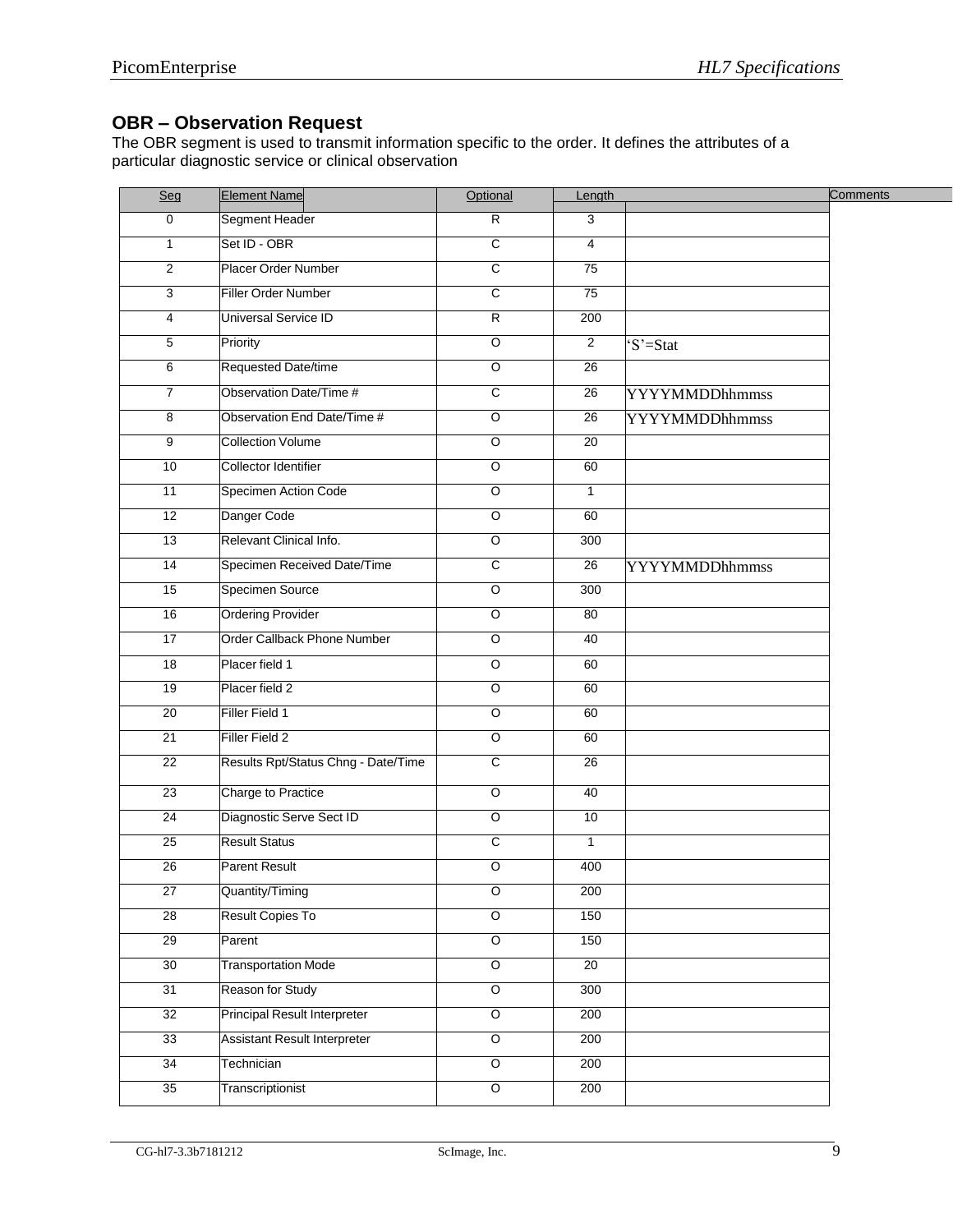| 36                                                                                                                                             | Scheduled Date/Time                               | O | 26  |  |  |
|------------------------------------------------------------------------------------------------------------------------------------------------|---------------------------------------------------|---|-----|--|--|
| 37                                                                                                                                             | Number of Sample Containers                       | O | 4   |  |  |
| 38                                                                                                                                             | <b>Transport Logistics of Collected</b><br>Sample | Ω | 60  |  |  |
| 39                                                                                                                                             | Collector's Comment                               | Ω | 200 |  |  |
| 40                                                                                                                                             | <b>Transport Arrangement Responsibility</b>       | റ | 60  |  |  |
| 41                                                                                                                                             | Transport Arranged                                | Ω | 30  |  |  |
| 42                                                                                                                                             | <b>Escort Required</b>                            | റ |     |  |  |
| 43                                                                                                                                             | <b>Planned Patient Transport Comment</b>          | Ω | 200 |  |  |
| R = Required, CR = Conditionally Required, O = Optional, NU = Not Used, N = Numeric, AN = Alpha/Numeric, ID = Segment<br><b>Identification</b> |                                                   |   |     |  |  |

#### Example OBR:

OBR||4CT040007625|244398|41602^CT SOFT TISSUE NECK W/CONTRAST|||||||||||||||||||||||1^^0^20040315075100^^2^ALLERGY TO IODINE||||^CERVICALGIA|

### **NTE – Notes and Comments**

The NTE segment is a common format for sending notes and comments.

| Seg                                                                                                                                      | <b>Element Name</b> | Optional | Length | Comments |  |  |
|------------------------------------------------------------------------------------------------------------------------------------------|---------------------|----------|--------|----------|--|--|
| 0                                                                                                                                        | Segment Header      | R        | 3      |          |  |  |
|                                                                                                                                          | Set ID              |          |        |          |  |  |
| $\mathcal{P}$                                                                                                                            | Source of Comment   | Ω        | 8      |          |  |  |
| 3                                                                                                                                        | <b>Comment</b>      |          | 65536  |          |  |  |
| $R =$ Required, C = Conditionally Required, O = Optional, NU = Not Used, N = Numeric, AN = Alpha/Numeric, ID = Segment<br>Identification |                     |          |        |          |  |  |

#### Example NTE:

NTE|1||Call Results Upon Completion

### **ZDS – Documents Succession**

The ZDS segment is used to convey the Study Instance UID of the order.

| Seg                                                                                                                                               | <b>Element Name</b> | Optional | Length | Comments |  |
|---------------------------------------------------------------------------------------------------------------------------------------------------|---------------------|----------|--------|----------|--|
|                                                                                                                                                   | Segment Header      |          |        |          |  |
|                                                                                                                                                   | Study Instance UID  |          | 200    |          |  |
| $\mathsf{R}$ = Required, C = Conditionally Required, O = Optional, NU = Not Used, N = Numeric, AN = Alpha/Numeric, ID = Segment<br>Identification |                     |          |        |          |  |

Example ZDS: ZDS|1.2.840.113754.1.4.661.6859781.9168.1.661.21814.471^^Application^DICOM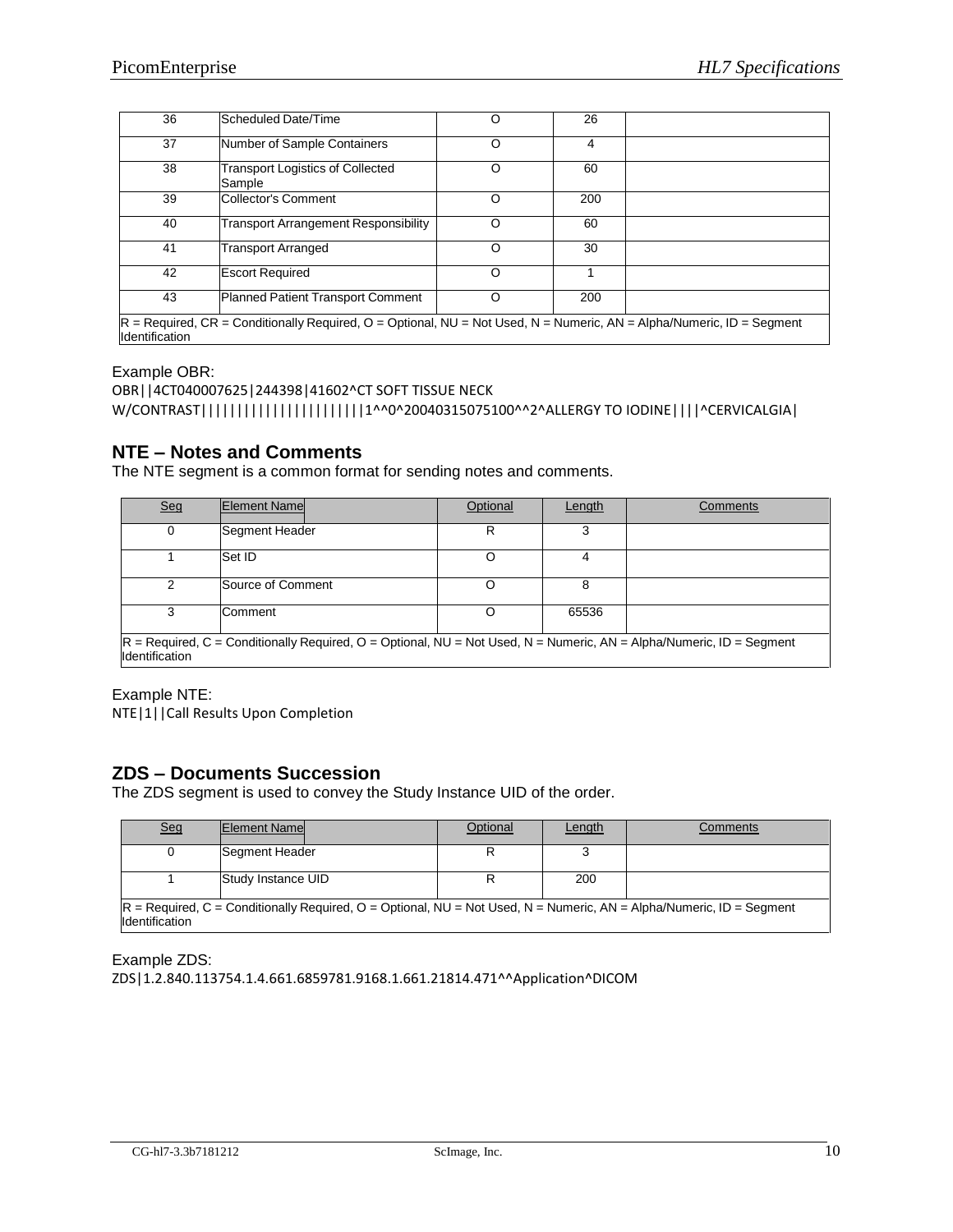# **Sample HL7 ORM Orders Inbound Message**

MSH|^~\&|EHR|HNAM500|PICOM365|D|20030408121514||ORM^001|Q46430286T37802061|T|2.3|| PID|1||747638^^^D964655^^^A||PATIENT^TEST^L^^^^Current|GERSTIN|19570503|F||1|89Y RAINY LAKE DRIVE^^CITY^MO^63017^US^home^MO189^""||(314)555-0555^Home^""|(314)555-555^Business^""|CD-273230|M|MET|0309500077^^^D|500506341|||""||||""|""|""||"" PV1|1|O|OP^8713^D||||2342^Jones^Bob|18110^S^Alan^R|||||||||10900^F^MARIAH^A||2|||||||||||||||| |||||||||20060307110111| ORC|NW|4CT040007625|70735||||||||||||200304081215|||||||||| OBR||4CT040007625|244398|41602^CT SOFT TISSUE NECK W/CONTRAST|||||||||||||||||||||||1^^0^20040315075100^^2^ALLERGY TO IODINE||||^CERVICALGIA| NTE|1||Call Results Upon Completion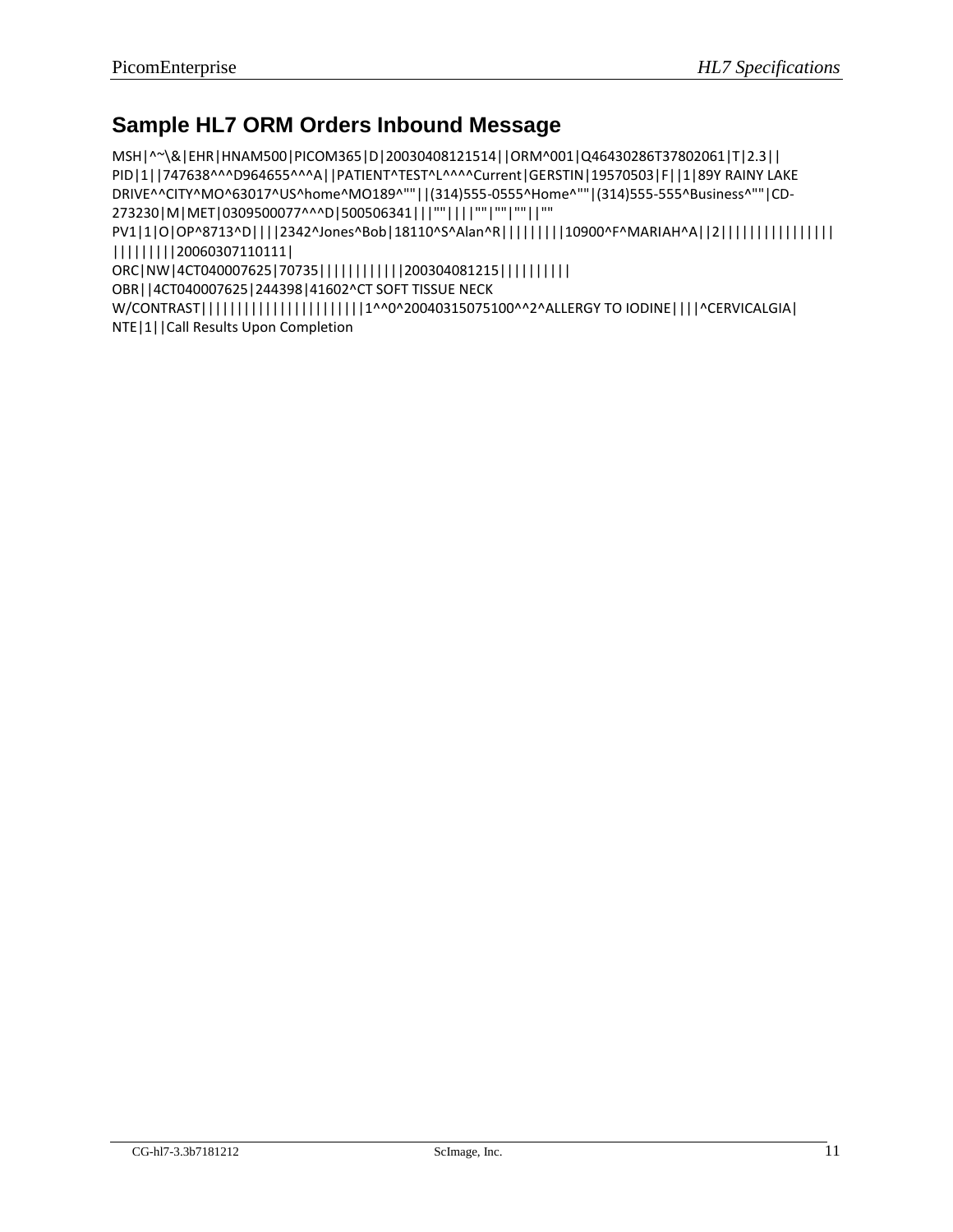# **3 Inbound ADT Interface**

### **ADT Events – An Admit, Discharge, Transfer Message**

ADT messages are used to receive notification of patient transfers, discharge, and changes or merges to patient demographics information from a HIS/RIS or other HL7 system. ScImage, Inc. supports the following ADT events listed below. Segments and fields not listed are ignored.

- A02 Transfer
- A03 Discharge
- A08 Patient Demographics Update
- A12 Transfer Cancellation
- A18 Merge Patient Information
- A34 Merge Patient Information-patient ID only
- A40 Merge Patient Information-internal ID
- A47 Change Patient Identifier

#### { } Indicate repeatable segments

[] Indicate optional segments

| Message Segments | <b>Segment Name</b>    | Comments                  |
|------------------|------------------------|---------------------------|
| <b>MSH</b>       | Message Header         |                           |
| <b>EVN</b>       | Event Type             |                           |
| <b>PID</b>       | Patient Identification |                           |
| PV1              | <b>Patient Visit</b>   |                           |
| [MRG]            | Merge Information      | Required for Merge events |

# **Segment Fields**

### **MSH – Message Header**

The MSH segment defines the intent, source, destination, and some specifics of the syntax of a message.

\*Refer to section 2 (Inbound ORM Order Interface) for MSH segment definition table.

```
Example MSH:
```
MSH|^~\&|EHR| | PICOM365||201308221728||ADT^A08|1817457|P|2.7||3|||||||

### **EVN – Event Type**

The EVN segment details the trigger event information to the receiving application.

| Seg | <b>Element Name</b>       | Optional | Length | Comments |
|-----|---------------------------|----------|--------|----------|
|     | Segment Header            | R        | 3      |          |
|     | Event Type Code           | R        | 3      |          |
| 2   | <b>Recorded Date/Time</b> | R        | 26     |          |
| 3   | Date/Time Planned Event   | O        | 26     |          |
| 4   | Event Reason Code         | Ω        | 3      |          |
| 5   | Operator ID               | O        | 250    |          |
| 6   | <b>Event Occurred</b>     | O        | 26     |          |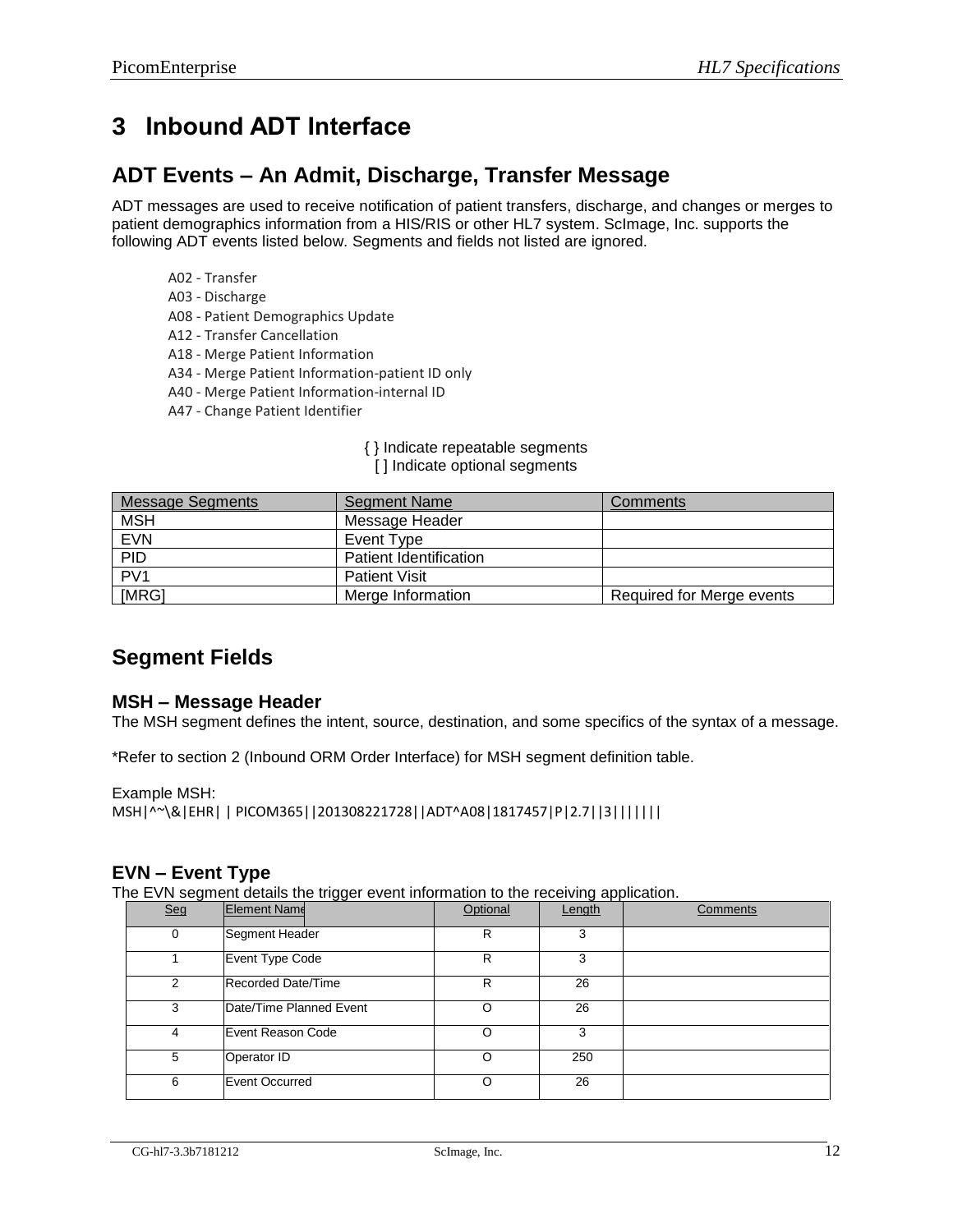|                                                                                                                                  | <b>Event Facility</b> |  | 180 |  |  |
|----------------------------------------------------------------------------------------------------------------------------------|-----------------------|--|-----|--|--|
| $\mathsf{IR}$ = Required, C = Conditionally Required, O = Optional, NU = Not Used, N = Numeric, AN = Alpha/Numeric, ID = Segment |                       |  |     |  |  |
| Identification                                                                                                                   |                       |  |     |  |  |

Example EVN:

EVN|A08|201308221728|||JohnDoe|201308221727

### **PID – Patient Identification**

The PID segment is used by all applications as the primary means of communicating patient identification information. This segment contains permanent patient identifying and demographic information that, for the most part, is not likely to change frequently.

\*Refer to section 2 (Inbound ORM Order Interface) for PID segment definition table.

Example PID: PID|||12345||SMITH^GUY^R||19470411|M||White|723 ROAD OAK DR^^City^CA^11111^USA^M^^^^^20120621~723 ROAD OAK DR^^City^CA^11111^USA^H^^^^^20120621||2133334444||EN|M|Baptist|6665553|333224444

### **PV1 – Patient Visit**

The PV1 segment is used to communicate information on a visit-specific basis. This segment can be used to send multiple-visit statistic records to the same patient account or single-visit records to more than one account. Individual sites must determine the use for this segment.

\*Refer to section 2 (Inbound ORM Order Interface) for PV1 segment definition table.

Example PV1: PV1||O|3G^^34503|Elective|||1620^Default^Physician^L.|||CAT||||Phys or Self|||1620^Default^Physician^L.|SDS||||||||||||||||||||||||||201308221330

### **MRG – Merge Patient Information**

The MRG segment provides ScImage, Inc. with the information necessary to perform a merge of clinical records between two patients using Patient ID.

| Seg                                                                                                                                             | <b>Element Name</b>                  | Optional  | Length | Comments |  |
|-------------------------------------------------------------------------------------------------------------------------------------------------|--------------------------------------|-----------|--------|----------|--|
| 0                                                                                                                                               | Segment Header                       | R         | 3      |          |  |
|                                                                                                                                                 | <b>Prior Patient Identifier List</b> | R         | 250    |          |  |
| 2                                                                                                                                               | <b>Prior Alternate Patient ID</b>    | <b>NU</b> | 250    |          |  |
| 3                                                                                                                                               | <b>Prior Patient Account Number</b>  | <b>NU</b> | 250    |          |  |
| 4                                                                                                                                               | <b>Prior Patient ID</b>              | <b>NU</b> | 250    |          |  |
| 5                                                                                                                                               | <b>Prior Visit Number</b>            | <b>NU</b> | 250    |          |  |
| 6                                                                                                                                               | <b>Prior Alternate Visit ID</b>      | <b>NU</b> | 250    |          |  |
| 7                                                                                                                                               | <b>Prior Patient Name</b>            | O         | 250    |          |  |
| $R =$ Required, C = Conditionally Required, O = Optional, NU = Not Used, N = Numeric, AN = Alpha/Numeric, ID = Segment<br><b>Identification</b> |                                      |           |        |          |  |

Example MRG: MRG|8992560||||||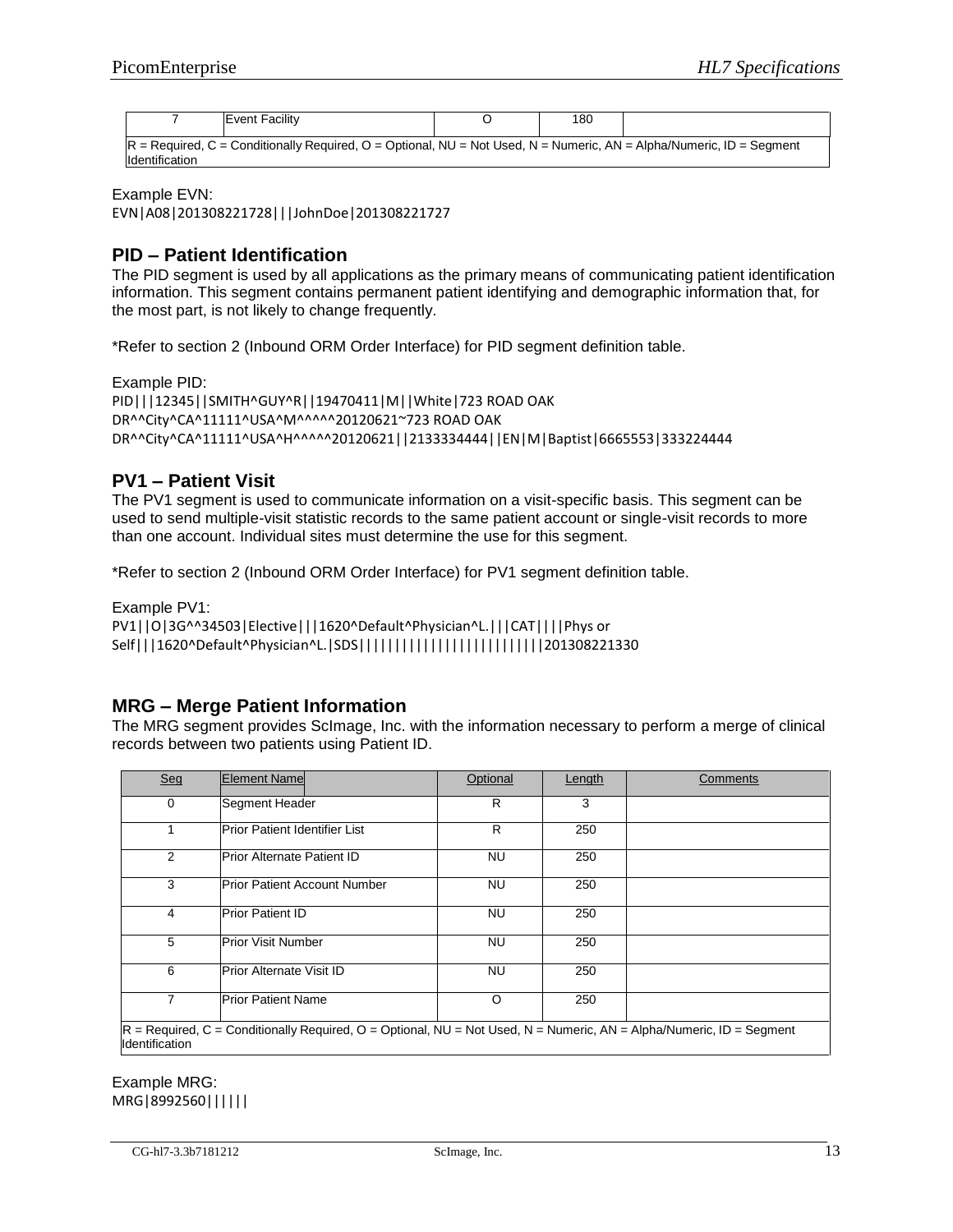# **Sample HL7 ADT Inbound Message**

MSH|^~\&|EHR||PICOM365||201308221728||ADT^A08|1817457|P|2.7||3||||||| EVN|A08|201308221728||XFR|JohnDoe|201308221727 PID|||12345||SMITH^GUY^R||19470411|M||White|723 ROAD OAK DR^^City^CA^11111^USA^M^^^^^20120621~723 ROAD OAK DR^^City^CA^11111^USA^H^^^^^20120621||2133334444||EN|M|Baptist|6665553|333224444 PV1||O|3G^^34503|Elective|||1620^Default^Physician^L.|||CAT||||Phys or Self|||1620^Default^Physician^L.|SDS||||||||||||||||||||||||||201308221330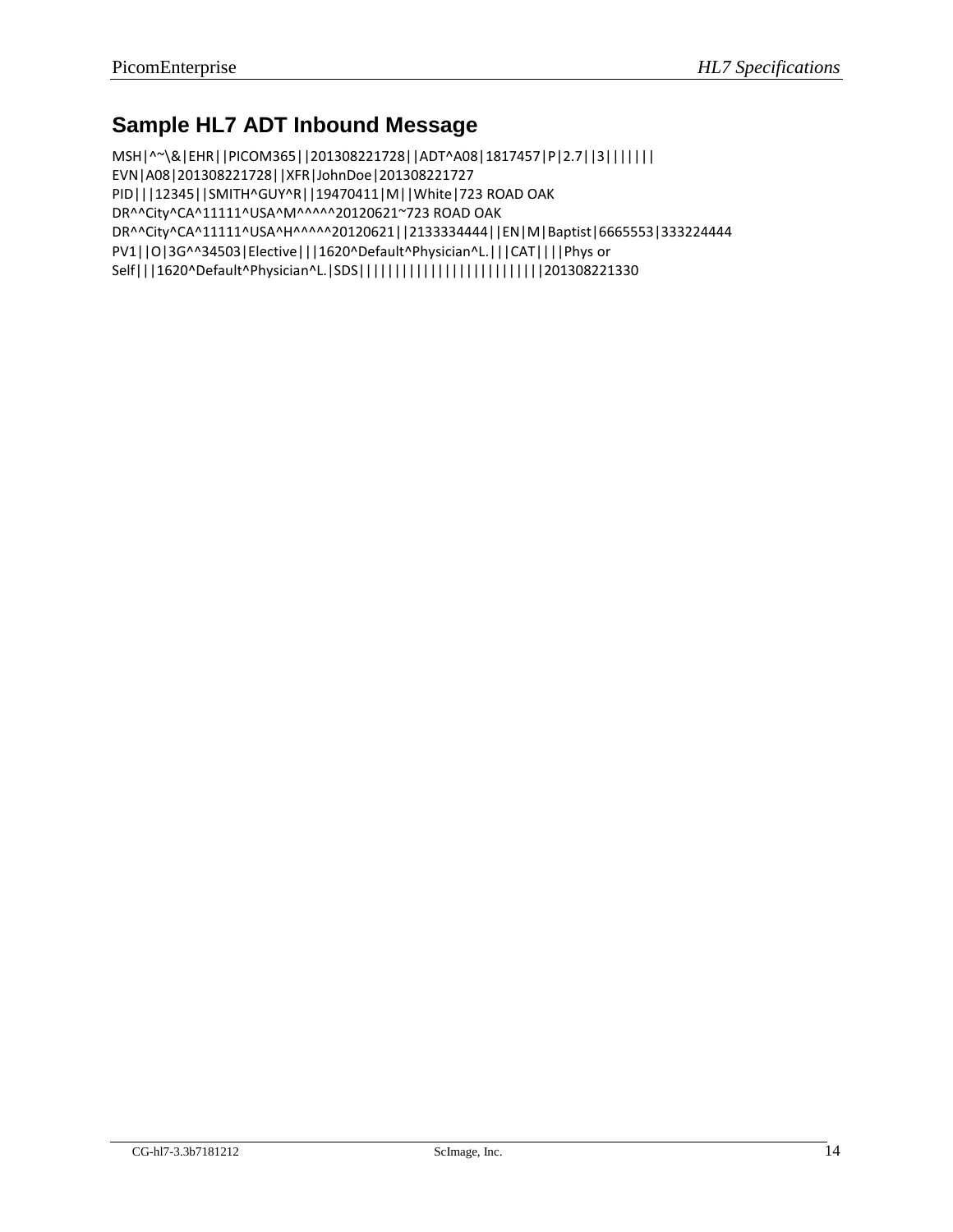# **4 Inbound Results ORU Interface**

### **ORU – R01 or R03 event - An Observation Message**

The ORU message is used to receive a result from a HIS/RIS or other HL7 system. Each ORU message has at least one OBR segment and at least one OBX segment. ScImage, Inc. accepts the segments and fields listed below. Segments and fields not listed are ignored.

|  |  |  | { } Indicate repeatable segments |  |
|--|--|--|----------------------------------|--|
|--|--|--|----------------------------------|--|

[] Indicate optional segments

| <b>Message Segments</b> | <b>Segment Name</b>        | Comments |
|-------------------------|----------------------------|----------|
| <b>MSH</b>              | Message Header             |          |
| <b>PID</b>              | Patient Identification     |          |
| PV1                     | <b>Patient Visit</b>       |          |
| [ORC]                   | Common Order               |          |
| $\{OBR\}$               | <b>Observation Request</b> |          |
| $\{OBX\}$               | <b>Observation/Result</b>  |          |
| $[\{NTE\}]$             | Notes and Comments         |          |

Note: If a study is already in Rpt Signed status, any inbound preliminary report with OBR-25=P will be rejected with an AR ACK message.

# **Segment Fields**

### **MSH – Message Header**

The MSH segment defines the intent, source, destination, and some specifics of the syntax of a message.

\*Refer to section 2 (Inbound ORM Order Interface) for MSH segment definition table.

```
Example MSH:
MSH|^~\&|EHR||PICOM365||20030625121952||ORU^R01|7869250|P|2.3|||AL|
```
### **PID – Patient Identification**

The PID segment is used by all applications as the primary means of communicating patient identification information. This segment contains permanent patient identifying and demographic information that, for the most part, is not likely to change frequently.

\*Refer to section 2 (Inbound ORM Order Interface) for PID segment definition table.

Example PID: PID||12345|12345|000000000|Mouse^Mickey^M||19801011|F|||||||||||000000000

### **PV1 – Patient Visit**

The PV1 segment is used to communicate information on a visit-specific basis. This segment can be used to send multiple-visit statistic records to the same patient account or single-visit records to more than one account. Individual sites must determine the use for this segment.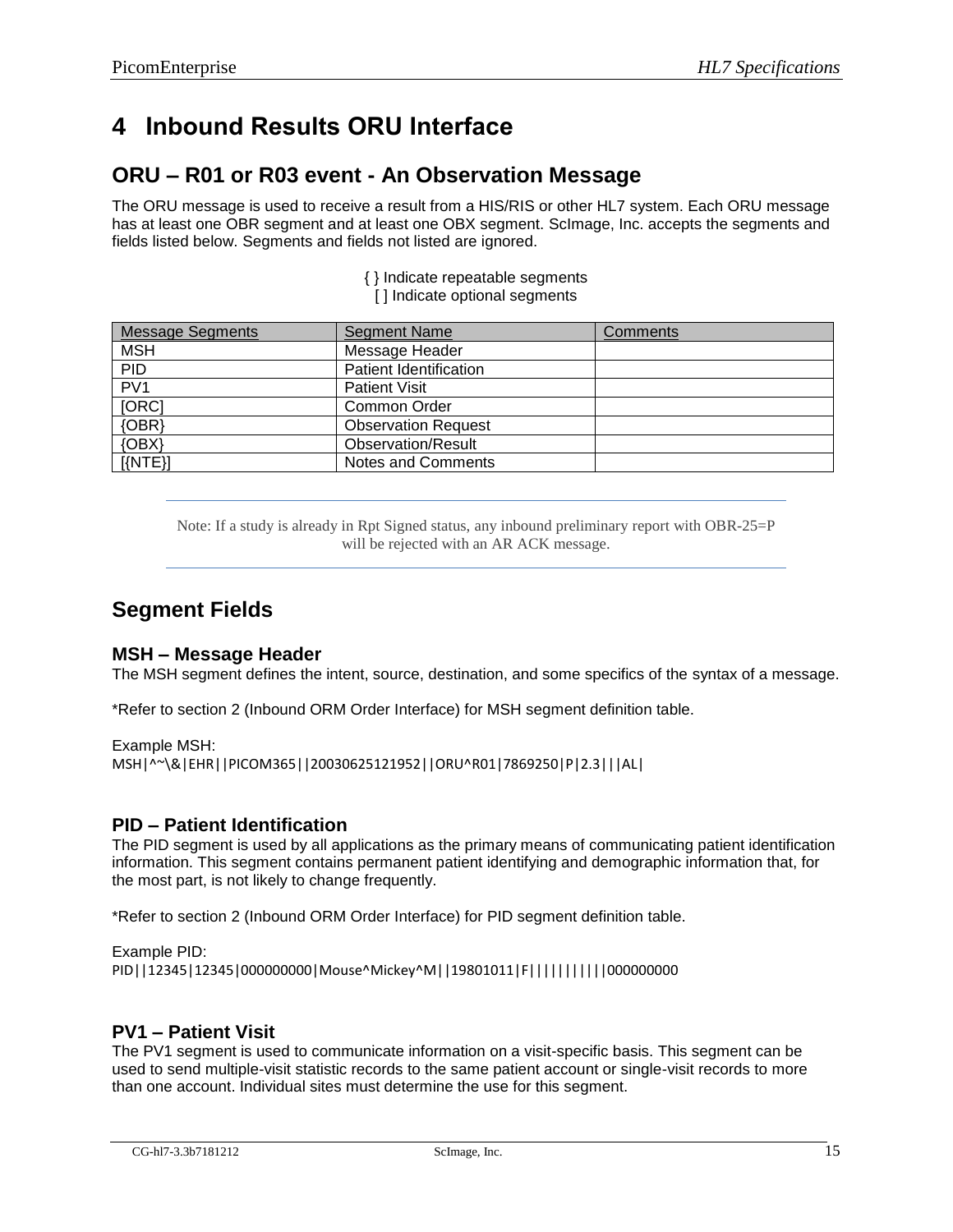\*Refer to section 2 (Inbound ORM Order Interface) for PV1 segment definition table.

Example PV1: PV1||I|^PTLOC^||||654321^Default^Physician^^^^|||||||||||012328329102312|||||||||||||||||||||||||||| 00105100802|200203031642

### **ORC – Common Order**

The Common Order segment (ORC) is used to transmit fields that are common to all orders (all types of services that are requested). The ORC segment is required in the Order (ORM) message.

\*Refer to section 2 (Inbound ORM Order Interface) for ORC segment definition table.

Example ORC:

ORC|NW||25||||||200203061205|||654321^Default^Physician^^^^|||||

### **OBR – Observation Request**

The OBR segment is used to transmit information specific to the order. It defines the attributes of a particular diagnostic service or clinical observation

\*Refer to section 2 (Inbound ORM Order Interface) for OBR segment definition table.

Example OBR:

OBR||306180572||73075^FACTOR V LEIDEN MUTATION ANALYSIS^HLA|||200306181234|||^^^^^^^|||||1&Blood&HLA|23104^MCCLURE^JOSEPH^""^^^MD^DOC||||| |||^ScImage, Inc. Software^4916 El Camino Real^^Los Altos^CA^94022|F||^^^^

### **OBX – Observation/Result**

The OBX segment is used to transmit a single observation or observation fragment. It represents the smallest indivisible unit of a report.

Its principal mission is to carry information about observations in report messages. But the OBX can also be part of an observation order. In this case, the OBX carries clinical information needed by the filler to interpret the observation the filler makes.

| Seg         | <b>Element Name</b>           | Optional     | Length | Comments |
|-------------|-------------------------------|--------------|--------|----------|
| $\mathbf 0$ | Segment Header                | $\mathsf{R}$ | 3      |          |
| 1           | Set ID - OBX                  | O            | 10     |          |
| 2           | Value Type                    | C            | 2      |          |
| 3           | <b>Observation Identifier</b> | R            | 590    |          |
| 4           | <b>Observation Sub-ID</b>     | C            | 20     |          |
| 5           | <b>Observation Value</b>      | C            | 65536  |          |
| 6           | <b>Units</b>                  | O            | 60     |          |
| 7           | References Range              | O            | 10     |          |
| 8           | Abnormal Flags                | O            | 5      |          |
| 9           | Probability                   | O            | 5      |          |
| 10          | Nature of Abnormal Test       | O            | 2      |          |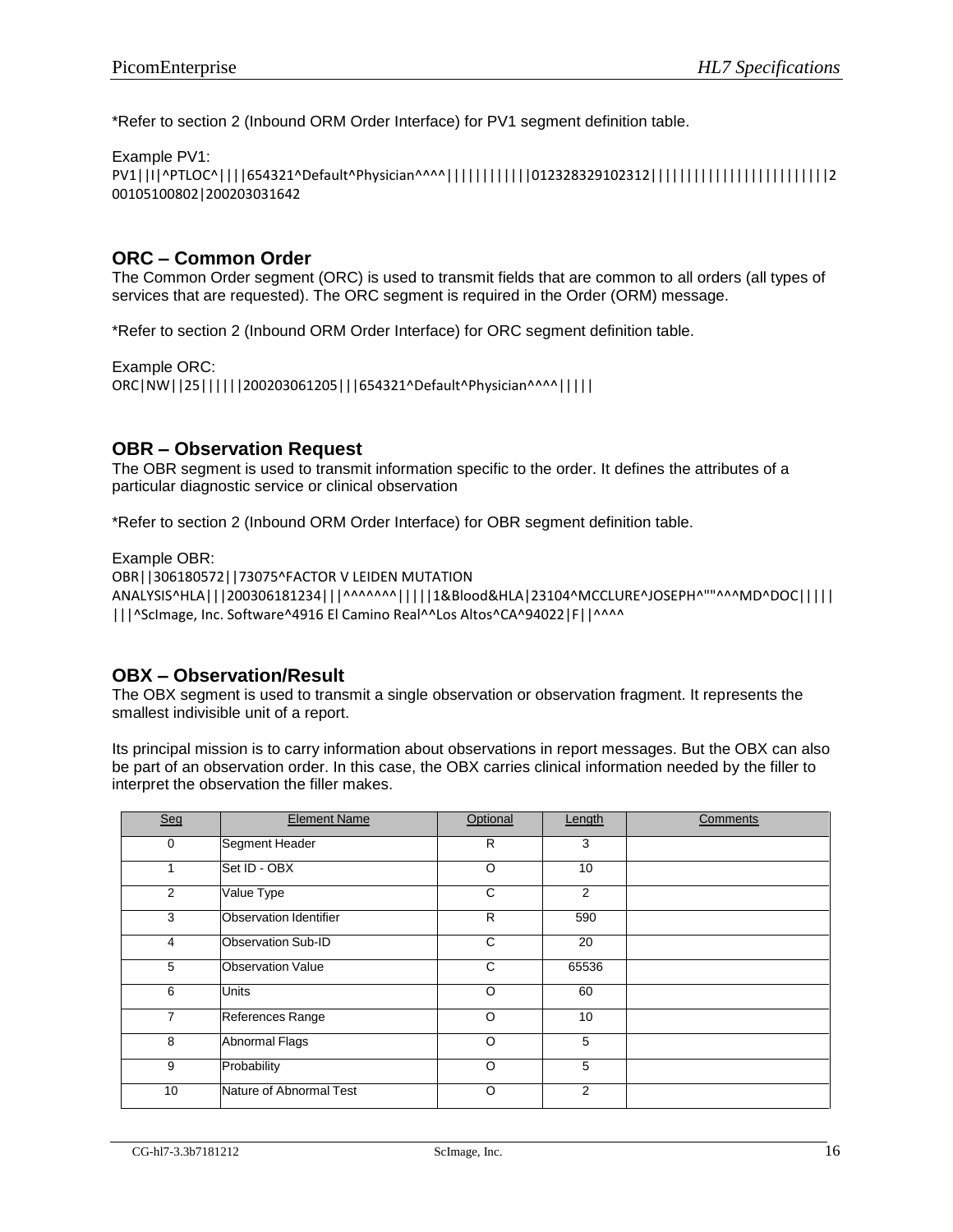|                                                                                                                                           | <b>Observe Result Status</b> | R |    |  |  |  |
|-------------------------------------------------------------------------------------------------------------------------------------------|------------------------------|---|----|--|--|--|
| 12 <sup>2</sup>                                                                                                                           | Date Last Obs Normal Values  |   | 26 |  |  |  |
| 13                                                                                                                                        | User Defined Access Checks   |   | 20 |  |  |  |
| 14                                                                                                                                        | Date/Time of the Observation |   | 26 |  |  |  |
| 15                                                                                                                                        | Producer's ID                |   | 60 |  |  |  |
| 16                                                                                                                                        | Responsible Observer         |   | 80 |  |  |  |
| 17                                                                                                                                        | <b>Observation Method</b>    | O | 60 |  |  |  |
| $ R =$ Required, C = Conditionally Required, O = Optional, NU = Not Used, N = Numeric, AN = Alpha/Numeric, ID = Segment<br>Identification |                              |   |    |  |  |  |

Example OBX:

OBX|1|FT|CHEST|1|Line 1 of report||||||F

### **NTE – Notes and Comments**

The NTE segment is a common format for sending notes and comments.

\*Refer to section 2 (Inbound ORM Order Interface) for NTE segment definition table.

Example NTE: NTE|||Test Performed at: ScImage, Inc. Software, 701 Road Blvd, City, IN 46032

# **Sample HL7 ORU Results Inbound Message**

MSH|^~\&|EHR||PICOM365||200203061205||ORU^R01|0000000092|P|2.3|2| PID|||00000001|D000003|Test^Patient^MI^DR^^JR|Maiden Name|19250101|F|Alias^Name^MI^^^Dr||Patient Address line 1^Patient Address line 2^Anywhere^VT^11111-2222||(802)555-1212|(802)555- 1212X12345||||012328329102312|111-22-3333 PV1||I|^PTLOC^||||654321^Name^Doctor^^^^||||||||||||012328329102312|||||||||||||||||||||||||2001 05100802|200203031642 ORC|RE||25||||||200203061205|||654321^ Name^Doctor ^^^^||||| OBR|||25|CHEST^CHEST|||200203061200||||||003.1,003.22|||654321^ Name^Doctor ^^^^|||N||RM1|200203061204|||P||^^M15\*^200203061158^^9|123122^Another^Physician^^^^~^YetAnothe r^Physician^^^^~309843^Third^Physician^^^^||AMB||654321^ Name^Doctor ^^^^||444555^Default^Technologist^^^^|^IDX^Development^^^^|200203061300 NTE|1|L|Exam History field #1~Exam History field #2~Exam History field #3| OBX|1|FT|CHEST|1|Line 1 of report||||||F OBX|2|FT|CHEST|1|Line 2 of report||||||F OBX|3|FT|CHEST|1|Line 3 of report ||||||F OBX|4|FT|CHEST|1|Line 4 of report ||||||F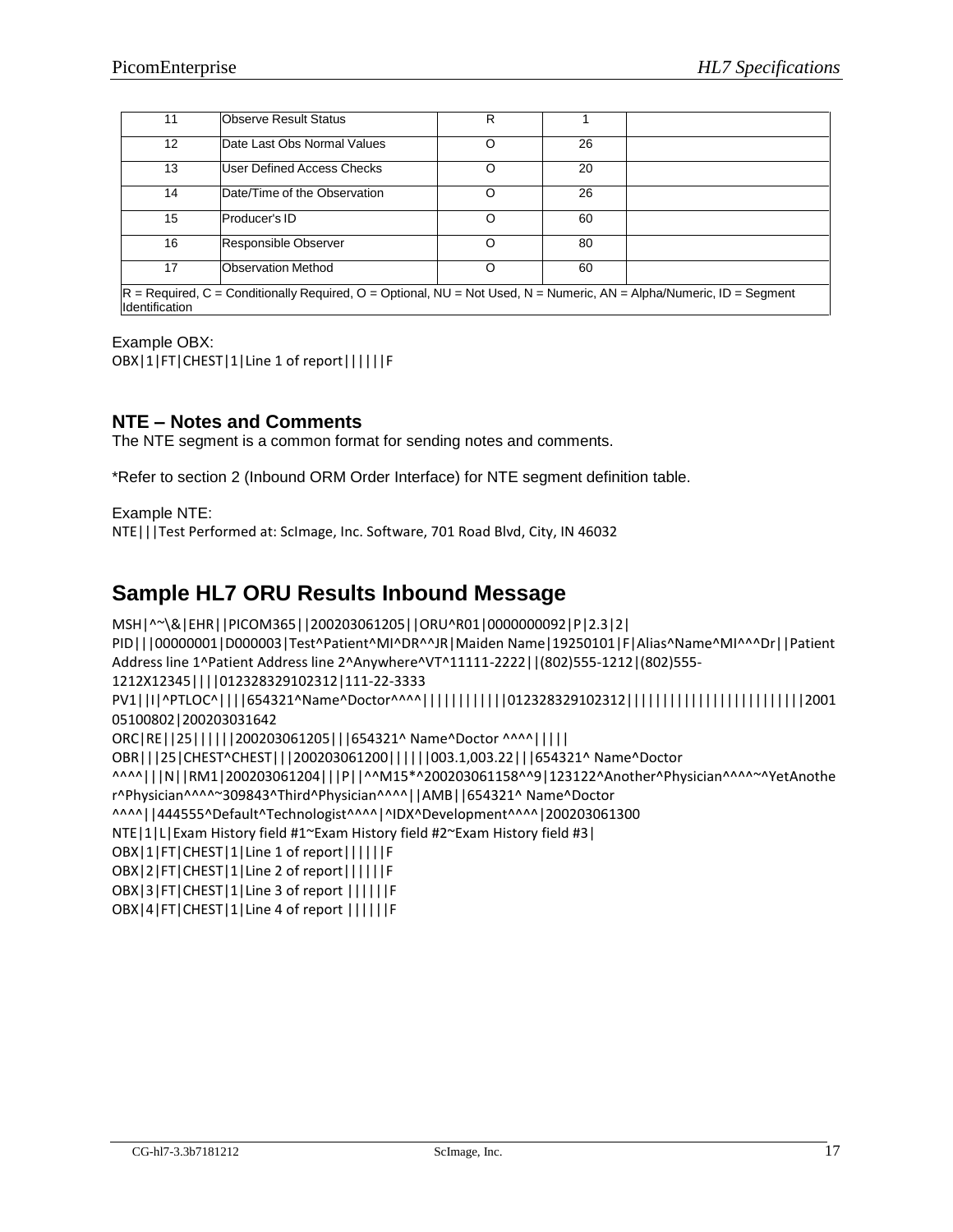# **Hemodynamic Systems Integration**

ScImage, Inc. supports ORU^R01 messages from the hemodynamic systems listed below. The hemodynamic report is extracted into the ScImage, Inc. database and made available for ScImage, Inc cath reporting applications.

| Vendor         | <b>System</b>       | ScImage Mode Label      |
|----------------|---------------------|-------------------------|
| <b>Philips</b> | Witt                | <b>HEMO WITT</b>        |
| Philips        | <b>XPER</b>         | <b>HEMO PHILIPSXPER</b> |
| Philips        | <b>Zymed Holter</b> | HOLTER ZYMED            |
| <b>GE</b>      | MacLab              | <b>HEMO MACLAB</b>      |
| Siemens        | <b>Sensis</b>       | <b>HEMO SENSIS</b>      |
| Merge          | Merge Hemo          | <b>HEMO MERGE</b>       |
| Fuji           | Prosolv             | PROSOLV_DISCRETEDATA    |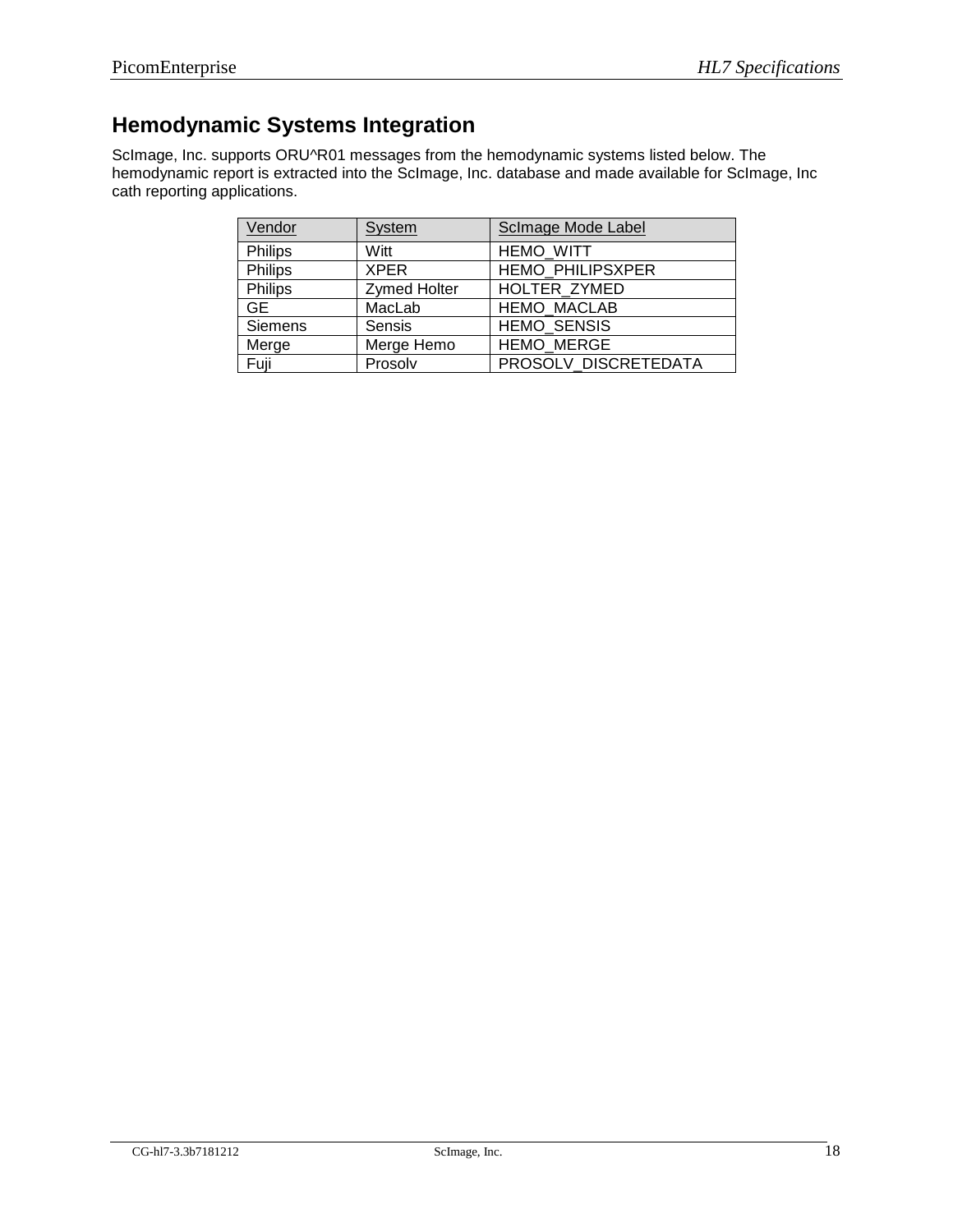# **5 Outbound Results ORU Interface**

### **ORU – R01 or R03 event - An Observation Message**

The ORU message (unsolicited transmission of an observation message - event R01) is used to send results to a HIS/RIS or other HL7 system. Each ORU message has at least one OBR segment and at least one OBX segment. ScImage, Inc. uses the segments and fields listed below. Segments and fields not listed are ignored.

{ } Indicate repeatable segments

[] Indicate optional segments

| Message Segments | Segment Name               | Comments |
|------------------|----------------------------|----------|
| <b>MSH</b>       | Message Header             |          |
| <b>PID</b>       | Patient Identification     |          |
| [PV1]            | <b>Patient Visit</b>       |          |
| [ORC]            | Common Order               |          |
| $\{OBR\}$        | <b>Observation Request</b> |          |
| $\{OBX\}$        | <b>Observation/Result</b>  |          |
| $[\{NTE\}]$      | Notes and Comments         |          |

# **Segment Fields**

### **MSH – Message Header**

The MSH segment defines the intent, source, destination, and some specifics of the syntax of a message.

| Seq            | <b>Element Name</b>          | <b>Optional</b>         | Length         | Comments                                                                                                                                                                                                                                                                                |
|----------------|------------------------------|-------------------------|----------------|-----------------------------------------------------------------------------------------------------------------------------------------------------------------------------------------------------------------------------------------------------------------------------------------|
| 0              | Header                       | R                       | 3              |                                                                                                                                                                                                                                                                                         |
| 1              | <b>Field Separator</b>       | $\overline{\mathsf{R}}$ | 1              |                                                                                                                                                                                                                                                                                         |
| $\overline{2}$ | <b>Encoding Characters</b>   | $\overline{R}$          | $\overline{4}$ | $\left\langle \sim \right\rangle \&$ where<br>" s the component delimiter<br>(ASCII 94)<br>$\sim$ is the repeat delimiter<br>(ASCII 126)<br>$\gamma$ is the escape delimiter<br>(ASCII 92)<br>'&' is the subcomponent<br>delimiter (ASCII 38)                                           |
| 3              | Sending Application          | R                       | 180            |                                                                                                                                                                                                                                                                                         |
| 4              | <b>Sending Facility</b>      | $\overline{R}$          | 180            |                                                                                                                                                                                                                                                                                         |
| 5              | <b>Receiving Application</b> | R                       | 180            |                                                                                                                                                                                                                                                                                         |
| 6              | <b>Receiving Facility</b>    | $\mathsf{R}$            | 180            |                                                                                                                                                                                                                                                                                         |
| 7              | Date/Time Of Message         | $\overline{R}$          | 26             |                                                                                                                                                                                                                                                                                         |
| 8              | Security                     | $\circ$                 | 40             | Components: <message type<br=""><math>(ID)</math> <math>\sim</math> <trigger <math="" event="">(ID)<br/>This field contains the message<br/>type (table 0076) and trigger<br/>event (table 0003) for the<br/>message. Generally ORM^O01<br/>for order (ORM) events.</trigger></message> |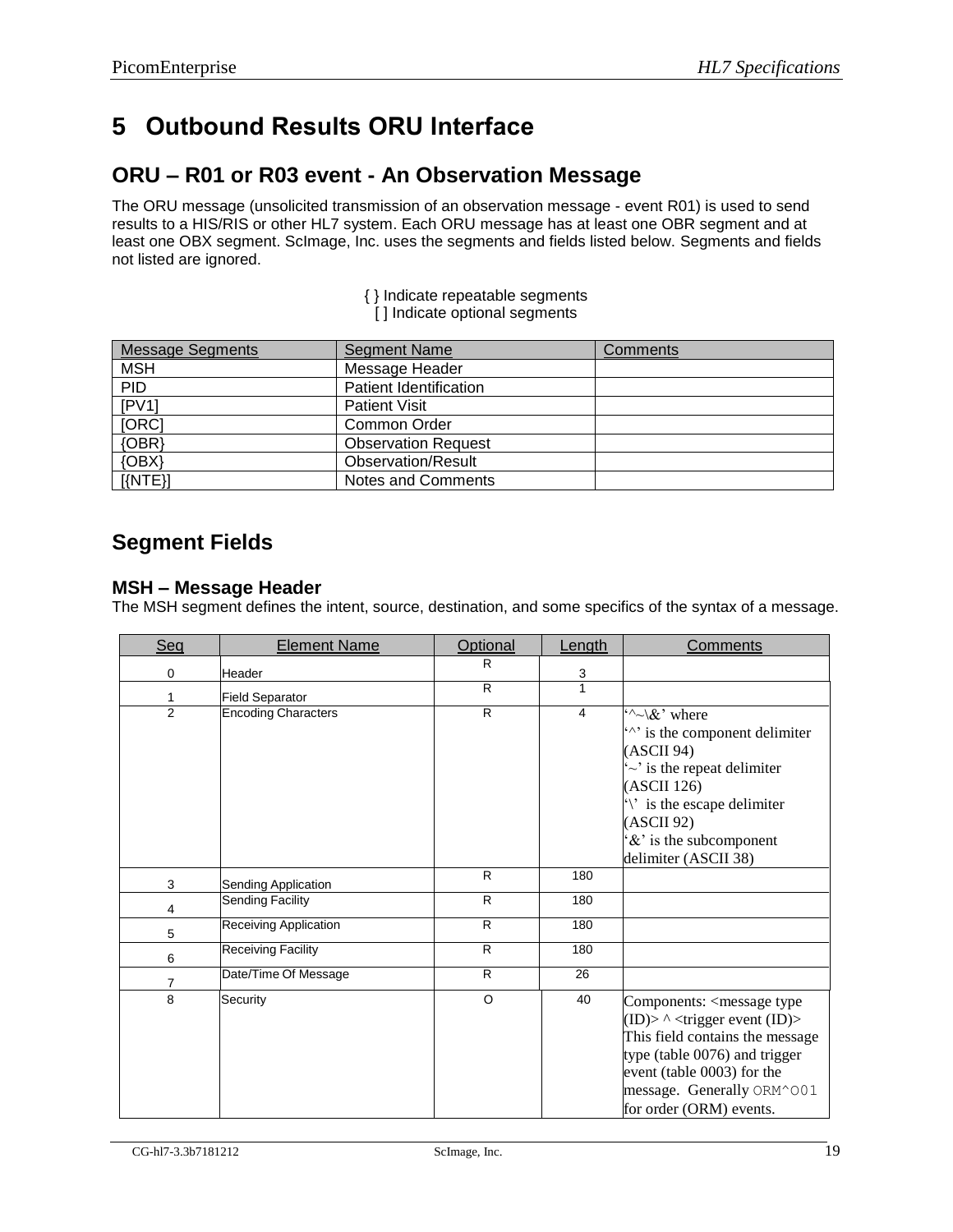| 9              | Message Type                                                                                                           | R        |                |  |
|----------------|------------------------------------------------------------------------------------------------------------------------|----------|----------------|--|
| 10             | Message Control ID                                                                                                     | R        | 20             |  |
| 11             | Processing ID                                                                                                          | R        | 3              |  |
| 12             | Version ID                                                                                                             | R        | 8              |  |
| 13             | Sequence Number                                                                                                        | $\circ$  | 15             |  |
| 14             | <b>Continuation Pointer</b>                                                                                            | $\circ$  | 180            |  |
| 15             | <b>Accept Acknowledgment Type</b>                                                                                      | $\Omega$ | $\overline{2}$ |  |
| 16             | Application Acknowledgment Type                                                                                        | $\circ$  | $\overline{2}$ |  |
| 17             | <b>Country Code</b>                                                                                                    | $\circ$  | $\overline{2}$ |  |
| 18             | <b>Character Set</b>                                                                                                   | $\circ$  | 6              |  |
| 19             | Principal Language Of Message                                                                                          | $\Omega$ | 60             |  |
| Identification | $R =$ Required, C = Conditionally Required, O = Optional, NU = Not Used, N = Numeric, AN = Alpha/Numeric, ID = Segment |          |                |  |

Example MSH:

MSH|^~\&|PICOM365||EHR||20030625121952||ORU^R01|7869250|P|2.3|||AL|

### **PID – Patient Identification**

The PID segment is used by all applications as the primary means of communicating patient identification information. This segment contains permanent patient identifying and demographic information that, for the most part, is not likely to change frequently.

| Seg            | <b>Element Name</b>            | Optional           | Length          | Comments                                                                  |
|----------------|--------------------------------|--------------------|-----------------|---------------------------------------------------------------------------|
| $\mathbf 0$    | Segment Header                 | R                  | 3               |                                                                           |
| $\mathbf{1}$   | Set ID - Patient ID            | $\circ$            | $\overline{4}$  |                                                                           |
| 2              | Patient ID (External ID)       | $\circ$            | 16              |                                                                           |
| 3              | Patient ID (Internal ID)       | $\overline{R}$     | 20              |                                                                           |
| 4              | Alternate Patient ID - PID     | $\overline{\circ}$ | 20              |                                                                           |
| $\overline{5}$ | <b>Patient Name</b>            | $\overline{R}$     | 48              |                                                                           |
| 6              | Mother's Maiden Name           | $\circ$            | 48              |                                                                           |
| $\overline{7}$ | Date/Time of Birth             | $\overline{O}$     | $\overline{26}$ |                                                                           |
| $\overline{8}$ | Sex                            | $\overline{O}$     | $\mathbf{1}$    | 'M', 'F', 'U'. Required for<br>proper application of reference<br>ranges. |
| 9              | <b>Patient Alias</b>           | $\circ$            | 48              |                                                                           |
| 10             | Race                           | $\circ$            | $\mathbf{1}$    |                                                                           |
| 11             | <b>Patient Address</b>         | $\overline{\circ}$ | 106             |                                                                           |
| 12             | <b>County Code</b>             | $\circ$            | $\overline{4}$  |                                                                           |
| 13             | Phone Number - Home            | O                  | 40              |                                                                           |
| 14             | <b>Phone Number - Business</b> | O                  | 40              |                                                                           |
| 15             | Primary Language               | $\circ$            | 60              |                                                                           |
| 16             | <b>Marital Status</b>          | O                  | $\mathbf{1}$    |                                                                           |
| 17             | Religion                       | O                  | 3               |                                                                           |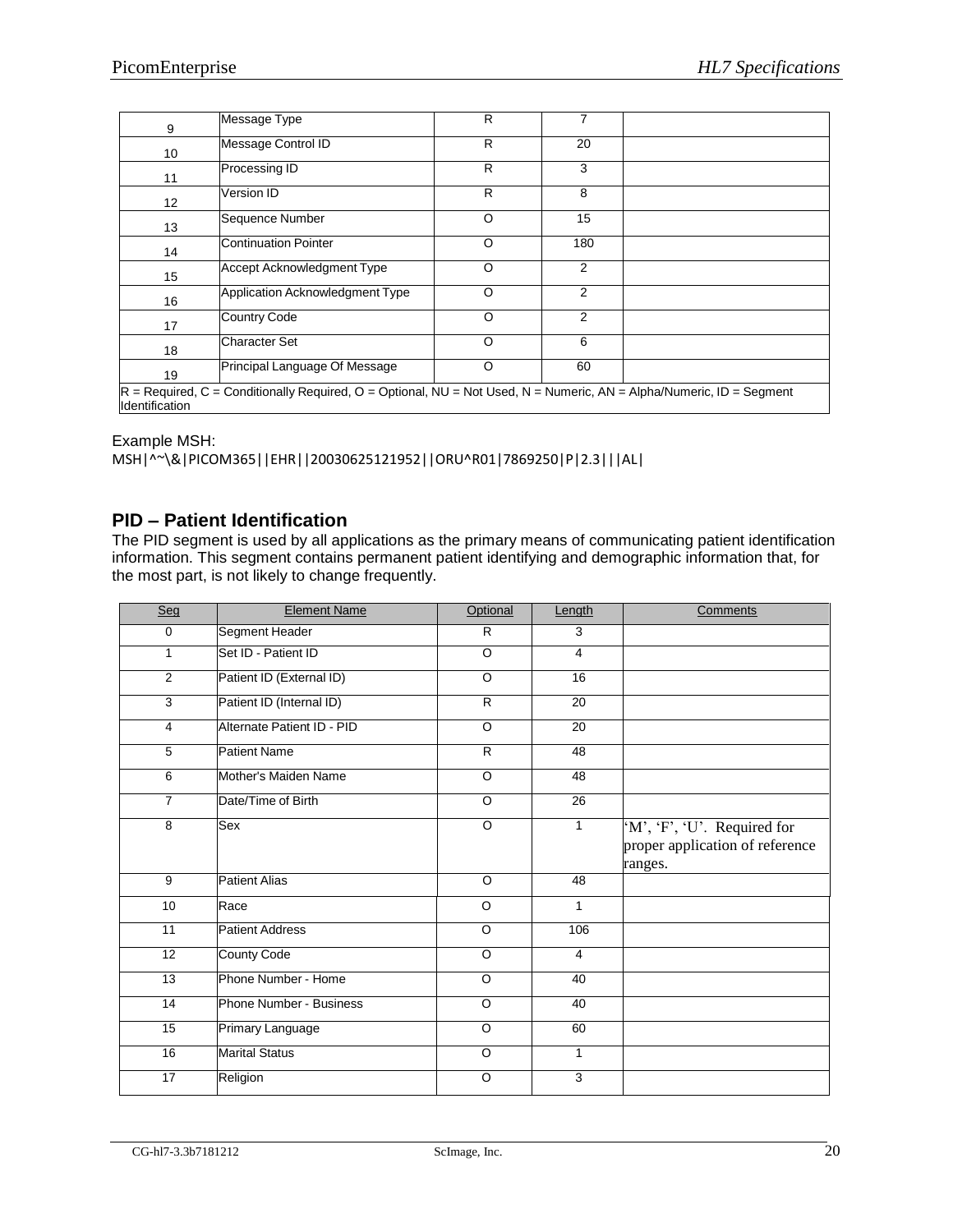| <b>SSN Number - Patient</b><br>Driver's Lic Num - Patient<br>Mother's Identifier<br><b>Ethnic Group</b><br><b>Birth Place</b><br>Multiple Birth Indicator | O<br>O<br>$\circ$<br>$\circ$<br>O<br>$\circ$ | 16<br>25<br>20<br>3<br>60 | SSN Number – patient                                                                                                   |
|-----------------------------------------------------------------------------------------------------------------------------------------------------------|----------------------------------------------|---------------------------|------------------------------------------------------------------------------------------------------------------------|
|                                                                                                                                                           |                                              |                           |                                                                                                                        |
|                                                                                                                                                           |                                              |                           |                                                                                                                        |
|                                                                                                                                                           |                                              |                           |                                                                                                                        |
|                                                                                                                                                           |                                              |                           |                                                                                                                        |
|                                                                                                                                                           |                                              |                           |                                                                                                                        |
|                                                                                                                                                           |                                              | 2                         |                                                                                                                        |
| <b>Birth Order</b>                                                                                                                                        | O                                            | 2                         |                                                                                                                        |
| Citizenship                                                                                                                                               | O                                            | 4                         |                                                                                                                        |
| <b>Veterans Military Status</b>                                                                                                                           | O                                            | 60                        |                                                                                                                        |
| Nationality                                                                                                                                               | O                                            | 80                        |                                                                                                                        |
| Patient Death Date and Time                                                                                                                               | O                                            | 26                        |                                                                                                                        |
| <b>Patient Death Indicator</b>                                                                                                                            | O                                            | 1                         |                                                                                                                        |
|                                                                                                                                                           |                                              |                           | $R =$ Required, C = Conditionally Required, O = Optional, NU = Not Used, N = Numeric, AN = Alpha/Numeric, ID = Segment |

#### Example PID:

PID||12345|12345|000000000|Mouse^Mickey^M||19801011|F|||||||||||000000000

### **PV1 – Patient Visit**

The PV1 segment is used to communicate information on a visit-specific basis. This segment can be used to send multiple-visit statistic records to the same patient account or single-visit records to more than one account. Individual sites must determine the use for this segment.

| Seg            | <b>Element Name</b>                                                                                                    | Optional     | Length            | Comments                                             |  |  |  |
|----------------|------------------------------------------------------------------------------------------------------------------------|--------------|-------------------|------------------------------------------------------|--|--|--|
| 0              | Segment Header                                                                                                         | R            | 3                 | PV1                                                  |  |  |  |
|                | Set ID - Patient Visit                                                                                                 | O            | 4                 |                                                      |  |  |  |
| 2              | <b>Patient Class</b>                                                                                                   | O            |                   | <b>INPATIENT, OUTPATIENT,</b><br>PREADMIT, EMERGENCY |  |  |  |
| 3              | <b>Assigned Patient Location</b>                                                                                       | R            | 12                | Location^Room^Bed                                    |  |  |  |
| $\overline{7}$ | <b>Attending Doctor</b>                                                                                                | R            | 60                |                                                      |  |  |  |
| 8              | Referring Doctor                                                                                                       | O            | 45                |                                                      |  |  |  |
| 17             | <b>Admitting Doctor</b>                                                                                                | O            | 60                |                                                      |  |  |  |
| 18             | <b>Patient Type</b>                                                                                                    | $\circ$      | 3                 | <b>INPATIENT, OUTPATIENT</b>                         |  |  |  |
| 19             | Visit Number                                                                                                           | $\circ$      | 250               |                                                      |  |  |  |
| 44             | <b>Admit Date/Time</b>                                                                                                 | $\mathsf{R}$ | $12 \overline{ }$ | <b>YYYYMMDDhhmmss</b>                                |  |  |  |
| 45             | Discharge Date/Time                                                                                                    | C            | 12                | <b>YYYYMMDDhhmmss</b>                                |  |  |  |
| Identification | $R =$ Required, C = Conditionally Required, O = Optional, NU = Not Used, N = Numeric, AN = Alpha/Numeric, ID = Segment |              |                   |                                                      |  |  |  |

Example PV1:

PV1||I|^PTLOC^||||654321^Default^Physician^^^^|||||||||||012328329102312|||||||||||||||||||||||||||| 00105100802|200203031642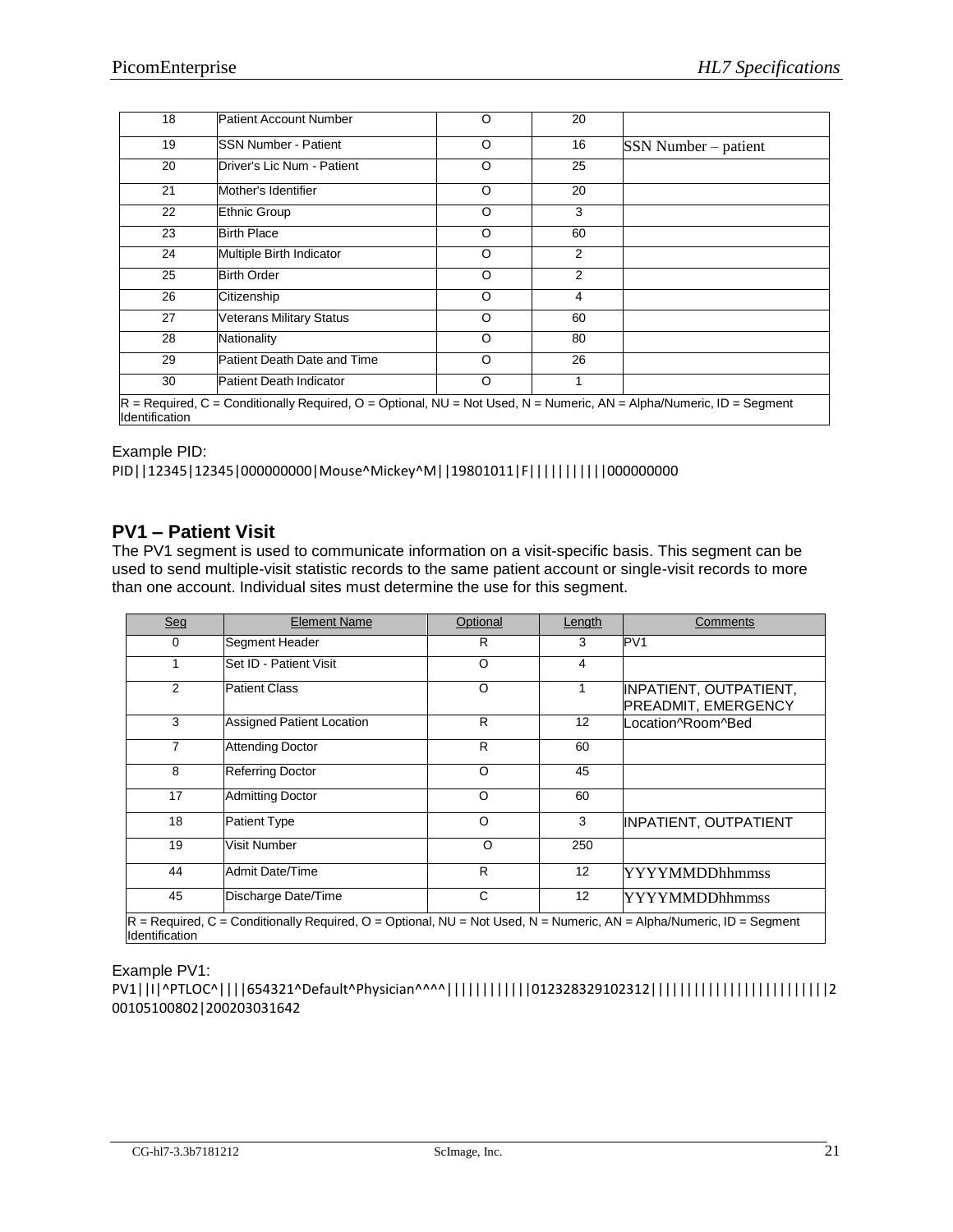### **ORC – Common Order**

The Common Order segment (ORC) is used to transmit fields that are common to all orders (all types of services that are requested). The ORC segment is required in the Order (ORM) message.

| Seg             | <b>Element Name</b>                                                                                                    | Optional           | Length           | <b>Comments</b>                                                                |
|-----------------|------------------------------------------------------------------------------------------------------------------------|--------------------|------------------|--------------------------------------------------------------------------------|
| 0               | Segment Header                                                                                                         | R.                 | 3                |                                                                                |
| $\mathbf{1}$    | <b>Order Control</b>                                                                                                   | $\overline{R}$     | $\overline{2}$   | $NW = New Order$<br>OC = Order Cancelled<br>SC = Status Changed<br>$HD = Hold$ |
| $\overline{2}$  | <b>Placer Order Number</b>                                                                                             | C                  | $\overline{22}$  |                                                                                |
| 3               | Filler Order Number                                                                                                    | $\overline{C}$     | 22               |                                                                                |
| $\overline{4}$  | <b>Placer Group Number</b>                                                                                             | $\overline{0}$     | 22               |                                                                                |
| 5               | <b>Order Status</b>                                                                                                    | $\overline{\circ}$ | $\overline{2}$   |                                                                                |
| $6\overline{6}$ | <b>Response Flag</b>                                                                                                   | $\overline{0}$     | $\overline{1}$   |                                                                                |
| $\overline{7}$  | Quantity/Timing                                                                                                        | $\overline{0}$     | 200              |                                                                                |
| 8               | Parent                                                                                                                 | $\overline{O}$     | 200              |                                                                                |
| 9               | Date/Time of Transaction                                                                                               | $\overline{\circ}$ | 26               |                                                                                |
| 10              | <b>Entered By</b>                                                                                                      | $\overline{\circ}$ | 120              |                                                                                |
| 11              | Verified By                                                                                                            | $\overline{\circ}$ | 120              |                                                                                |
| 12              | <b>Ordering Provider</b>                                                                                               | O                  | 120              |                                                                                |
| 13              | <b>Enterer's Location</b>                                                                                              | $\overline{\circ}$ | 80               |                                                                                |
| 14              | Call Back Phone Number                                                                                                 | $\circ$            | 40               |                                                                                |
| $\overline{15}$ | Order Effective Date/Time                                                                                              | $\overline{\circ}$ | 26               |                                                                                |
| 16              | Order Control Code Reason                                                                                              | O                  | 200              |                                                                                |
| $\overline{17}$ | <b>Entering Organization</b>                                                                                           | $\overline{\circ}$ | 60               |                                                                                |
| $\overline{18}$ | <b>Entering Device</b>                                                                                                 | $\overline{O}$     | 60               |                                                                                |
| 19              | <b>Action By</b>                                                                                                       | $\circ$            | 120              |                                                                                |
| 20              | <b>Advanced Beneficiary Notice Code</b>                                                                                | $\overline{\circ}$ | 250              |                                                                                |
| $\overline{21}$ | <b>Ordering Facility Name</b>                                                                                          | $\overline{O}$     | 250              |                                                                                |
| $\overline{22}$ | <b>Ordering Facility Address</b>                                                                                       | $\overline{O}$     | $\overline{250}$ |                                                                                |
| $\overline{23}$ | <b>Ordering Facility Phone Number</b>                                                                                  | $\overline{\circ}$ | 250              |                                                                                |
| $\overline{24}$ | <b>Ordering Provider Address</b>                                                                                       | $\overline{O}$     | 250              |                                                                                |
| $\overline{25}$ | <b>Order Status Modifier</b>                                                                                           | $\overline{\circ}$ | 250              |                                                                                |
| Identification  | $R =$ Required, C = Conditionally Required, O = Optional, NU = Not Used, N = Numeric, AN = Alpha/Numeric, ID = Segment |                    |                  |                                                                                |

Example ORC: ORC|NW||25||||||200203061205|||654321^Default^Physician^^^^|||||||||||||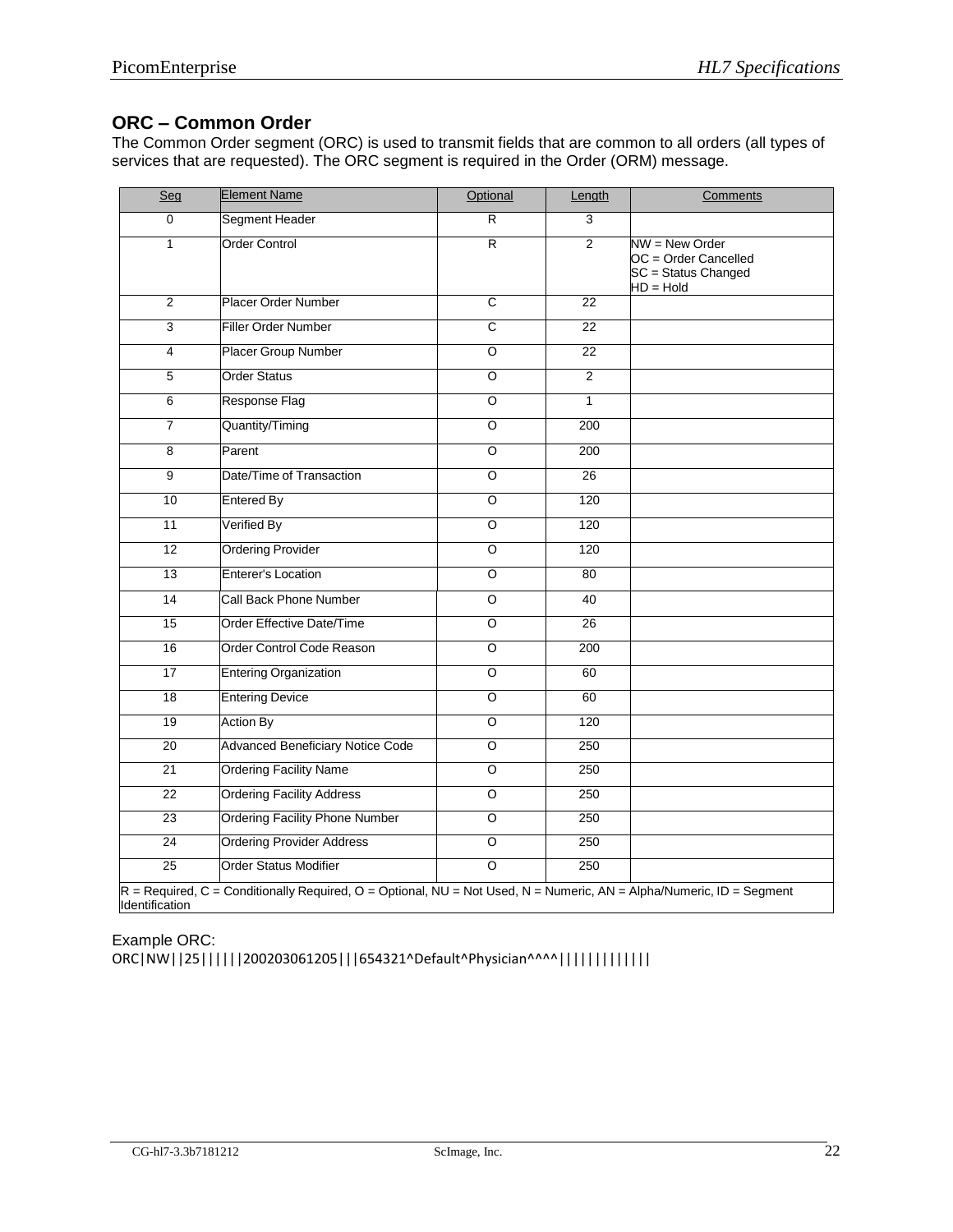### **OBR – Observation Request**

The OBR segment is used to transmit information specific to the order. It defines the attributes of a particular diagnostic service or clinical observation

| Seg             | <b>Element Name</b>                 | Optional                | Length          | Comments              |
|-----------------|-------------------------------------|-------------------------|-----------------|-----------------------|
| 0               | Segment Header                      | R                       | 3               |                       |
| $\mathbf{1}$    | Set ID - OBR                        | $\overline{C}$          | 4               |                       |
| $\overline{2}$  | Placer Order Number                 | $\overline{\mathsf{C}}$ | $\overline{75}$ |                       |
| 3               | Filler Order Number                 | $\overline{\text{c}}$   | $\overline{75}$ |                       |
| $\overline{4}$  | Universal Service ID                | $\overline{R}$          | 200             |                       |
| 5               | Priority                            | $\overline{\circ}$      | 2               | 'S'=Stat              |
| 6               | Requested Date/time                 | $\overline{\circ}$      | 26              |                       |
| 7               | Observation Date/Time #             | $\overline{\text{c}}$   | 26              | <b>YYYYMMDDhhmmss</b> |
| 8               | Observation End Date/Time #         | O                       | 26              | <b>YYYYMMDDhhmmss</b> |
| $\overline{9}$  | <b>Collection Volume</b>            | $\overline{\circ}$      | $\overline{20}$ |                       |
| 10              | Collector Identifier                | $\overline{O}$          | 60              |                       |
| 11              | <b>Specimen Action Code</b>         | O                       | $\mathbf{1}$    |                       |
| 12              | Danger Code                         | O                       | 60              |                       |
| $\overline{13}$ | Relevant Clinical Info.             | $\overline{O}$          | 300             |                       |
| 14              | Specimen Received Date/Time         | $\overline{\text{c}}$   | $\overline{26}$ | <b>YYYYMMDDhhmmss</b> |
| 15              | <b>Specimen Source</b>              | O                       | 300             |                       |
| 16              | <b>Ordering Provider</b>            | $\overline{O}$          | 80              |                       |
| $\overline{17}$ | Order Callback Phone Number         | $\overline{\circ}$      | 40              |                       |
| 18              | Placer field 1                      | O                       | 60              |                       |
| 19              | Placer field 2                      | $\overline{O}$          | 60              |                       |
| 20              | Filler Field 1                      | $\overline{\circ}$      | 60              |                       |
| 21              | Filler Field 2                      | O                       | 60              |                       |
| $\overline{22}$ | Results Rpt/Status Chng - Date/Time | $\overline{c}$          | 26              |                       |
| 23              | Charge to Practice                  | O                       | 40              |                       |
| 24              | Diagnostic Serv Sect ID             | O                       | 10              |                       |
| $\overline{25}$ | <b>Result Status</b>                | $\overline{c}$          | $\mathbf{1}$    |                       |
| 26              | <b>Parent Result</b>                | $\overline{0}$          | 400             |                       |
| 27              | Quantity/Timing                     | O                       | 200             |                       |
| 28              | <b>Result Copies To</b>             | O                       | 150             |                       |
| 29              | Parent                              | ō                       | 150             |                       |
| 30              | <b>Transportation Mode</b>          | $\overline{O}$          | 20              |                       |
| 31              | Reason for Study                    | $\overline{0}$          | 300             |                       |
| 32              | Principal Result Interpreter        | $\overline{O}$          | 200             |                       |
| 33              | Assistant Result Interpreter        | $\overline{O}$          | 200             |                       |
| 34              | Technician                          | $\overline{O}$          | 200             |                       |
| $\overline{35}$ | Transcriptionist                    | O                       | 200             |                       |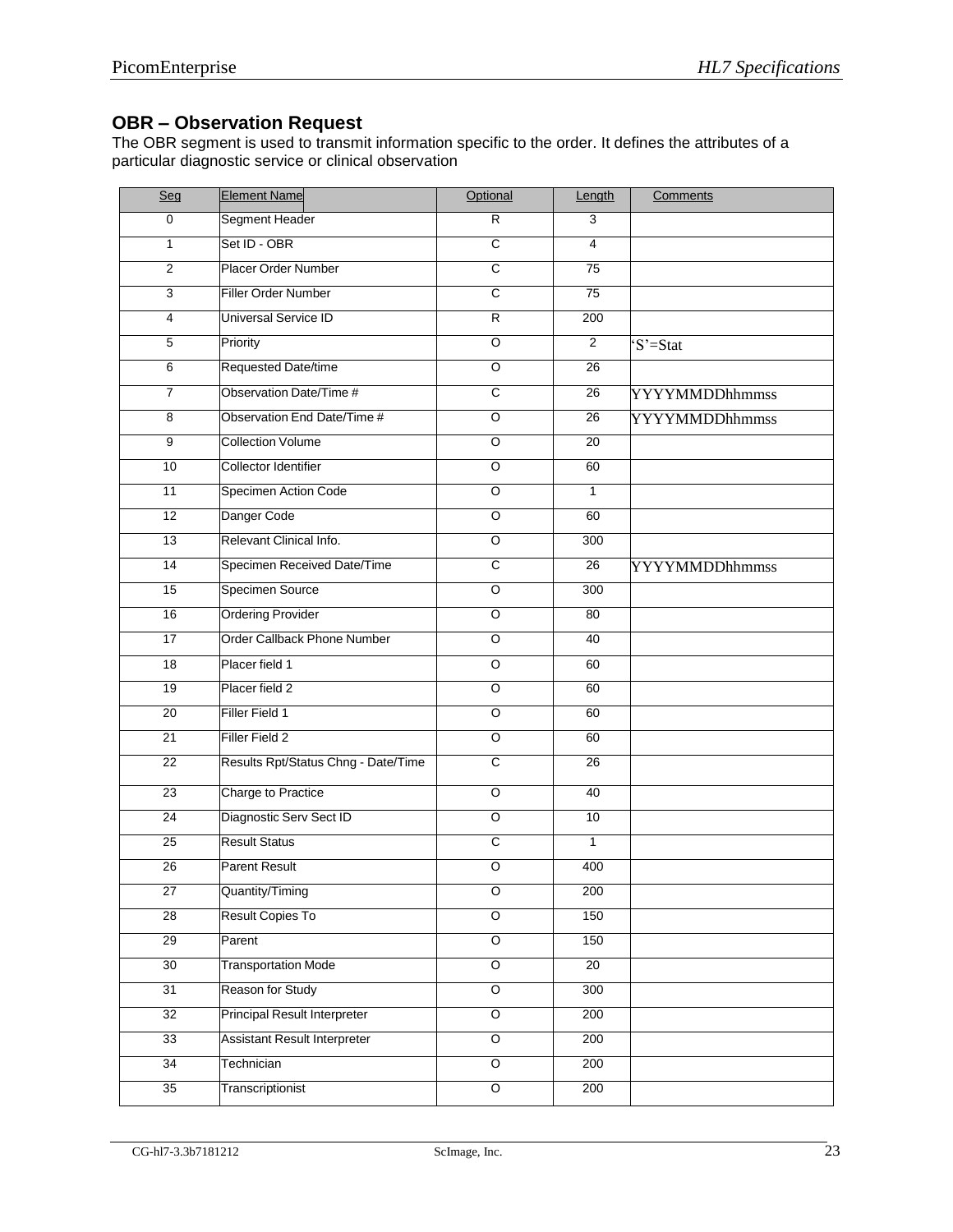| 36                                                                                                                                         | Scheduled Date/Time                               | Ω        | 26  |  |
|--------------------------------------------------------------------------------------------------------------------------------------------|---------------------------------------------------|----------|-----|--|
| 37                                                                                                                                         | Number of Sample Containers                       | റ        | 4   |  |
| 38                                                                                                                                         | <b>Transport Logistics of Collected</b><br>Sample | Ω        | 60  |  |
| 39                                                                                                                                         | <b>Collector's Comment</b>                        | Ω        | 200 |  |
| 40                                                                                                                                         | <b>Transport Arrangement Responsibility</b>       |          | 60  |  |
| 41                                                                                                                                         | <b>Transport Arranged</b>                         | Ω        | 30  |  |
| 42                                                                                                                                         | <b>Escort Required</b>                            | $\Omega$ |     |  |
| 43                                                                                                                                         | Planned Patient Transport Comment                 | റ        | 200 |  |
| $R =$ Required, CR = Conditionally Required, O = Optional, NU = Not Used, N = Numeric, AN = Alpha/Numeric, ID = Segment<br>Ildentification |                                                   |          |     |  |

Example OBR:

OBR||306180572||73075^FACTOR V LEIDEN MUTATION

ANALYSIS^HLA|||200306181234|||^^^^^^^|||||1&Blood&HLA|23104^MCCLURE^JOSEPH^""^^^MD^DOC||||| |||^ScImage, Inc. Software^4916 El Camino Real^^Los Altos^CA^94022|F||^^^^

### **OBX – Observation/Result**

The OBX segment is used to transmit a single observation or observation fragment. It represents the smallest indivisible unit of a report. Its principal mission is to carry information about observations in report messages.

| Seg                                                                                                                                      | <b>Element Name</b>               | Optional              | Length          | Comments |  |
|------------------------------------------------------------------------------------------------------------------------------------------|-----------------------------------|-----------------------|-----------------|----------|--|
| $\mathbf 0$                                                                                                                              | <b>Segment Header</b>             | R                     | 3               |          |  |
| $\mathbf{1}$                                                                                                                             | Set ID - OBX                      | $\Omega$              | 10              |          |  |
| $\overline{2}$                                                                                                                           | Value Type                        | $\overline{c}$        | $\overline{2}$  |          |  |
| 3                                                                                                                                        | Observation Identifier            | $\overline{R}$        | 590             |          |  |
| $\overline{4}$                                                                                                                           | <b>Observation Sub-ID</b>         | $\overline{\text{c}}$ | $\overline{20}$ |          |  |
| 5                                                                                                                                        | <b>Observation Value</b>          | $\overline{c}$        | 65536           |          |  |
| 6                                                                                                                                        | <b>Units</b>                      | $\Omega$              | 60              |          |  |
| $\overline{7}$                                                                                                                           | References Range                  | O                     | 10              |          |  |
| 8                                                                                                                                        | Abnormal Flags                    | $\circ$               | 5               |          |  |
| 9                                                                                                                                        | Probability                       | $\overline{O}$        | $\overline{5}$  |          |  |
| 10                                                                                                                                       | Nature of Abnormal Test           | O                     | $\overline{2}$  |          |  |
| $\overline{11}$                                                                                                                          | <b>Observ Result Status</b>       | $\overline{R}$        | $\mathbf{1}$    |          |  |
| $\overline{12}$                                                                                                                          | Date Last Obs Normal Values       | $\overline{O}$        | 26              |          |  |
| 13                                                                                                                                       | <b>User Defined Access Checks</b> | $\circ$               | 20              |          |  |
| 14                                                                                                                                       | Date/Time of the Observation      | O                     | 26              |          |  |
| $\overline{15}$                                                                                                                          | Producer's ID                     | $\overline{O}$        | 60              |          |  |
| 16                                                                                                                                       | Responsible Observer              | O                     | 80              |          |  |
| 17                                                                                                                                       | <b>Observation Method</b>         | O                     | 60              |          |  |
| $R =$ Required, C = Conditionally Required, O = Optional, NU = Not Used, N = Numeric, AN = Alpha/Numeric, ID = Segment<br>Identification |                                   |                       |                 |          |  |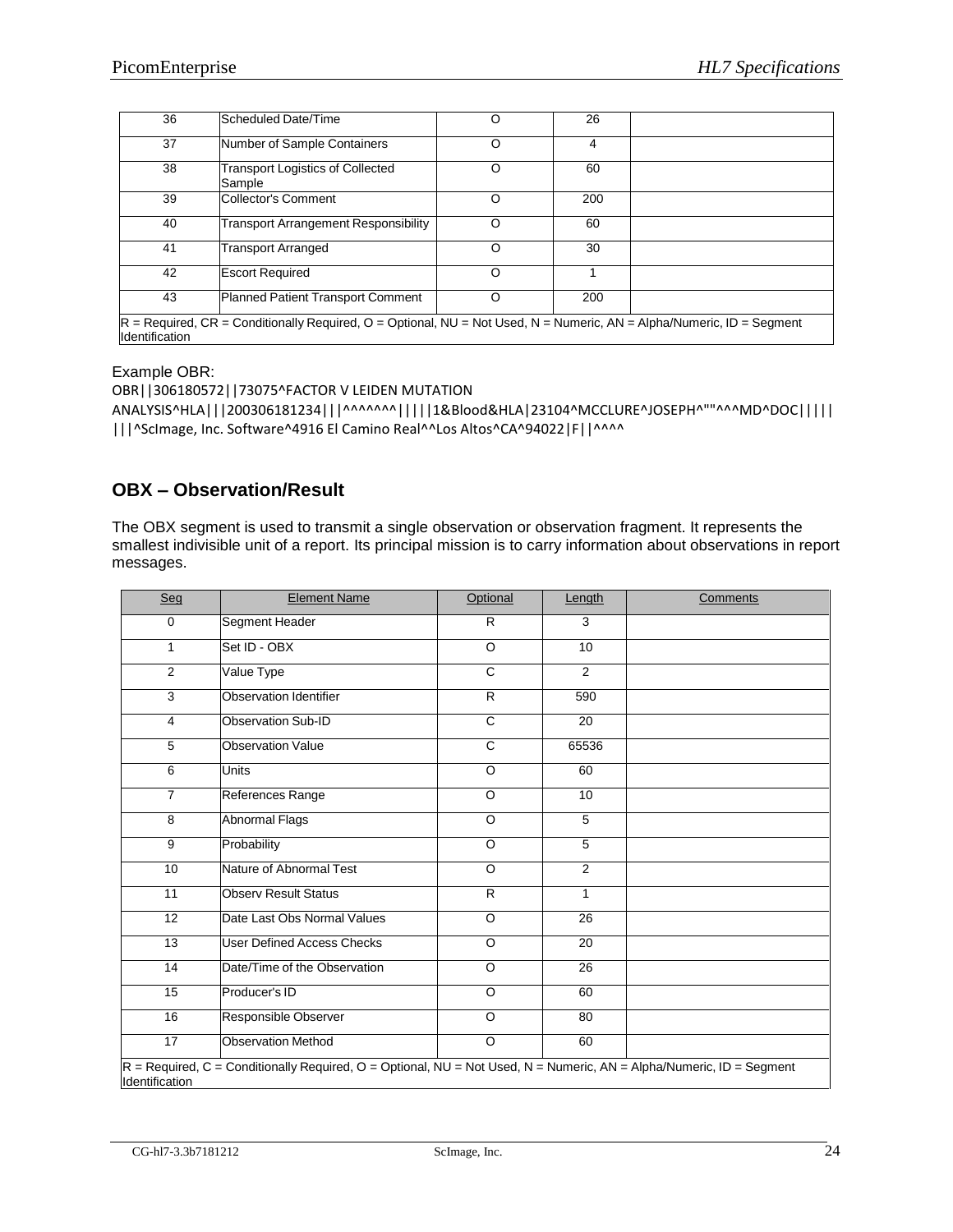Example OBX: OBX|1|FT|CHEST|1|Line 1 of report||||||F

### **NTE – Notes and Comments**

The NTE segment is a common format for sending notes and comments.

| Seg            | <b>Element Name</b>                                                                                                     | Optional | Length | Comments |
|----------------|-------------------------------------------------------------------------------------------------------------------------|----------|--------|----------|
|                | Segment Header                                                                                                          |          |        |          |
|                | Set ID                                                                                                                  |          |        |          |
|                | Source of Comment                                                                                                       |          |        |          |
|                | Comment                                                                                                                 |          | 65536  |          |
| Identification | $ R =$ Required, C = Conditionally Required, O = Optional, NU = Not Used, N = Numeric, AN = Alpha/Numeric, ID = Segment |          |        |          |

Example NTE:

NTE|||Test Performed at: ScImage, Inc. Software, 123 Road Blvd, City, IN 46032

# **Sample HL7 ORU Results Outbound Message**

MSH|^~\&|PICOM365||EHR||200203061205||ORU^R01|0000000092|P|2.3|2|

PID|||00000001|D000003|Test^Patient^MI^DR^^JR|Maiden Name|19250101|F|Alias^Name^MI^^^Dr||Patient Address line 1^Patient Address line 2^Anywhere^VT^11111-2222||(802)555-1212|(802)555-

1212X12345||||012328329102312|111-22-3333

PV1||I|^PTLOC^||||654321^Default^Physician^^^^||||||||||||012328329102312|||||||||||||||||||||||||2 00105100802|200203031642

ORC|RE||25||||||200203061205|||654321^Default^Physician^^^^|||||

OBR|||25|CHEST^CHEST|||200203061200||||||003.1,003.22|||654321^Default^Physician^^^^|||N||RM1|20 0203061204|||P||^^M15\*^200203061158^^9|123122^Another^Physician^^^^~^YetAnother^Physician^^^^~30 9843^Third^Physician^^^^||AMB||654321^Default^Physician^^^^||444555^Default^Technologist^^^^|^IDX^De velopment^^^^|200203061300

NTE|1|L|Exam History field #1~Exam History field #2~Exam History field #3|

OBX|1|FT|CHEST|1|Line 1 of report||||||F

OBX|2|FT|CHEST|1|Line 2 of report||||||F

OBX|3|FT|CHEST|1|Line 3 of report ||||||F

OBX|4|FT|CHEST|1|Line 4 of report ||||||F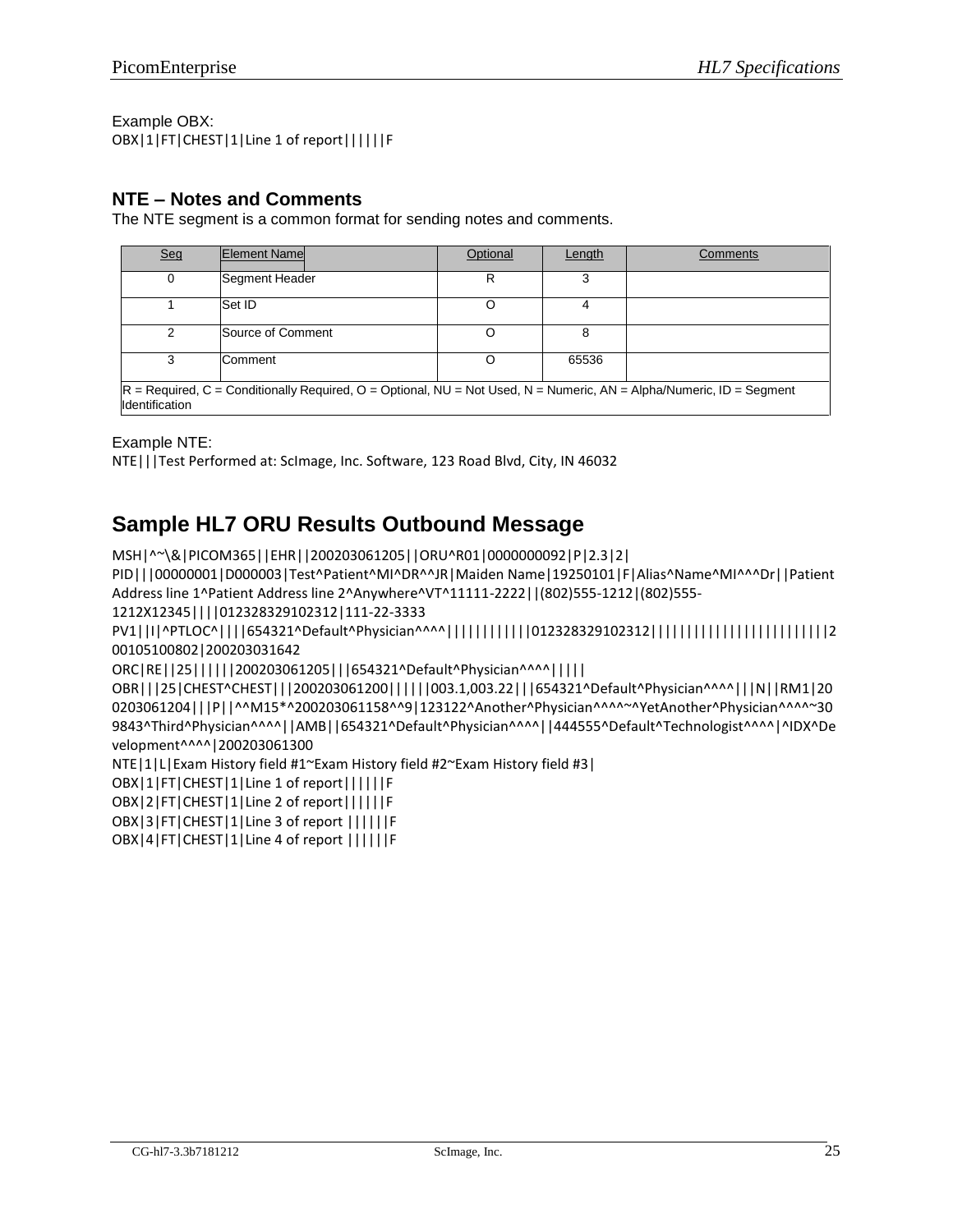# **6 Outbound MDM Medical Document Interface**

### **MDM – T01 & T05 Events - A Medical Document Management Message**

The MDM T01 (original document notification) & T05 (document addendum notification) messages are used to notify an EMR or other HL7 system of a preliminary, final, or addendum report.

| { } Indicate repeatable segments |
|----------------------------------|
| [] Indicate optional segments    |

| <b>Message Segments</b> | <b>Segment Name</b>    | Comments                      |
|-------------------------|------------------------|-------------------------------|
|                         |                        | MSH-9: MDM^T01 for prelim and |
|                         |                        | final reports. MDM^T05 for    |
| <b>MSH</b>              | Message Header         | addendum reports.             |
| [EVN]                   | Event Type             |                               |
| PID                     | Patient Identification |                               |
| [PV1]                   | <b>Patient Visit</b>   |                               |
| <b>TXA</b>              | Document Notification  |                               |

# **Segment Fields**

### **MSH – Message Header**

The MSH segment defines the intent, source, destination, and some specifics of the syntax of a message.

\*Refer to section 5 (Outbound Results ORU Interface) for MSH segment definition table.

Example MSH:

```
MSH|^~\&|PICOM365|FACILITY A|EHR|FACILITY B|20060105180000| D61AFEF1-B10E-11D5-8666-
0004ACD80749|MDM^T01|20060105180000999999|P|2.4
```
### **EVN – Event Type**

The EVN segment details the trigger event information to the receiving application.

| Seg                                                                                                                                      | <b>Element Name</b>       | Optional | Length | Comments |
|------------------------------------------------------------------------------------------------------------------------------------------|---------------------------|----------|--------|----------|
| 0                                                                                                                                        | <b>Segment Header</b>     | R        | 3      |          |
|                                                                                                                                          | Event Type Code           | R        | 3      |          |
| 2                                                                                                                                        | <b>Recorded Date/Time</b> | R        | 26     |          |
| 3                                                                                                                                        | Date/Time Planned Event   | $\circ$  | 26     |          |
| 4                                                                                                                                        | Event Reason Code         | O        | 3      |          |
| 5                                                                                                                                        | Operator ID               | O        | 250    |          |
| 6                                                                                                                                        | <b>Event Occurred</b>     | O        | 26     |          |
|                                                                                                                                          | <b>Event Facility</b>     | O        | 180    |          |
| $R =$ Required, C = Conditionally Required, O = Optional, NU = Not Used, N = Numeric, AN = Alpha/Numeric, ID = Segment<br>Identification |                           |          |        |          |

Example EVN: EVN|T02|200601041800000|||||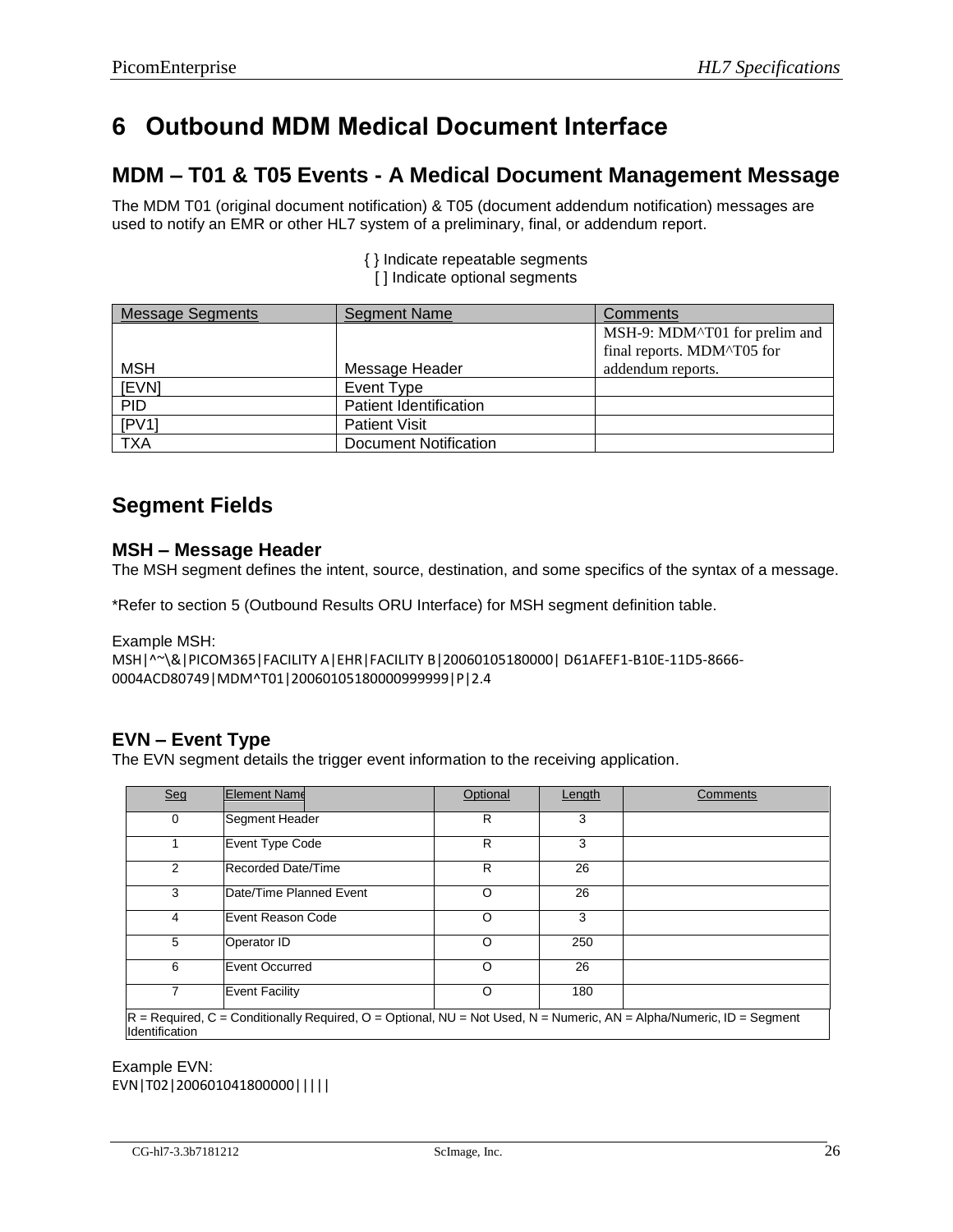### **PID – Patient Identification**

The PID segment is used by all applications as the primary means of communicating patient identification information. This segment contains permanent patient identifying and demographic information that, for the most part, is not likely to change frequently.

\*Refer to section 5 (Outbound Results ORU Interface) for PID segment definition table.

```
Example PID:
PID||12345|12345|00000001|Mouse^Mickey^M||19801011|F|||||||||||123456789|||||||||||
```
### **PV1 – Patient Visit**

The PV1 segment is used to communicate information on a visit-specific basis. This segment can be used to send multiple-visit statistic records to the same patient account or single-visit records to more than one account. Individual sites must determine the use for this segment.

\*Refer to section 5 (Outbound Results ORU Interface) for PV1 segment definition table.

Example PV1: PV1||I|^PTLOC^||||654321^Default^Physician^^^^||||||||||||012328329102312|||||||||||||||||||||||||2 00105100802|200203031642

### **TXA – Transcription Document Header**

The TXA segment contains information specific to the document, but does not contain the text of the document. It is used to update other healthcare systems of reports created or changed.

| Seg             | <b>Element Name</b>                 | Optional           | Length          | Comments                                                    |
|-----------------|-------------------------------------|--------------------|-----------------|-------------------------------------------------------------|
| 0               | <b>Segment Header</b>               | R                  | 3               |                                                             |
| $\mathbf{1}$    | Set ID - TXA                        | $\overline{R}$     | $\overline{4}$  |                                                             |
| $\overline{2}$  | Document Type                       | $\overline{R}$     | $\overline{30}$ | TE - Text                                                   |
| 3               | Document Context Presentation       | $\Omega$           | $\overline{2}$  |                                                             |
| 4               | <b>Activity Date/Time</b>           | O                  | 26              |                                                             |
| 5               | Primary Activity Provider Code/Name | $\circ$            | 250             |                                                             |
| 6               | Origination Date/Time               | $\circ$            | 26              | <b>Report Created Date/Time</b>                             |
| $\overline{7}$  | <b>Transcription Date/Time</b>      | $\circ$            | 26              | <b>Report Created Date/Time</b>                             |
| 8               | Edit Date/Time                      | $\circ$            | 26              |                                                             |
| 9               | Originator Code/Name                | $\circ$            | 250             | Physician's NPI                                             |
| 10              | Assigned Document Authenticator     | $\Omega$           | 250             | Physician's NPI                                             |
| 11              | <b>Transcriptionist Code/Name</b>   | $\Omega$           | 250             |                                                             |
| $\overline{12}$ | <b>Unique Document Number</b>       | $\overline{R}$     | 30              | Report file path using escaped<br>character \E\ for slashes |
| 13              | <b>Parent Document Number</b>       | $\circ$            | 30              |                                                             |
| $\overline{14}$ | <b>Placer Order Number</b>          | $\overline{\circ}$ | 22              |                                                             |
| 15              | <b>Filler Order Number</b>          | $\circ$            | 22              |                                                             |
| 16              | Unique Document File Name           | R                  | 30              | Report file name                                            |
| 17              | Document Completion Status          | O                  | 2               | LA (legally authenticated)                                  |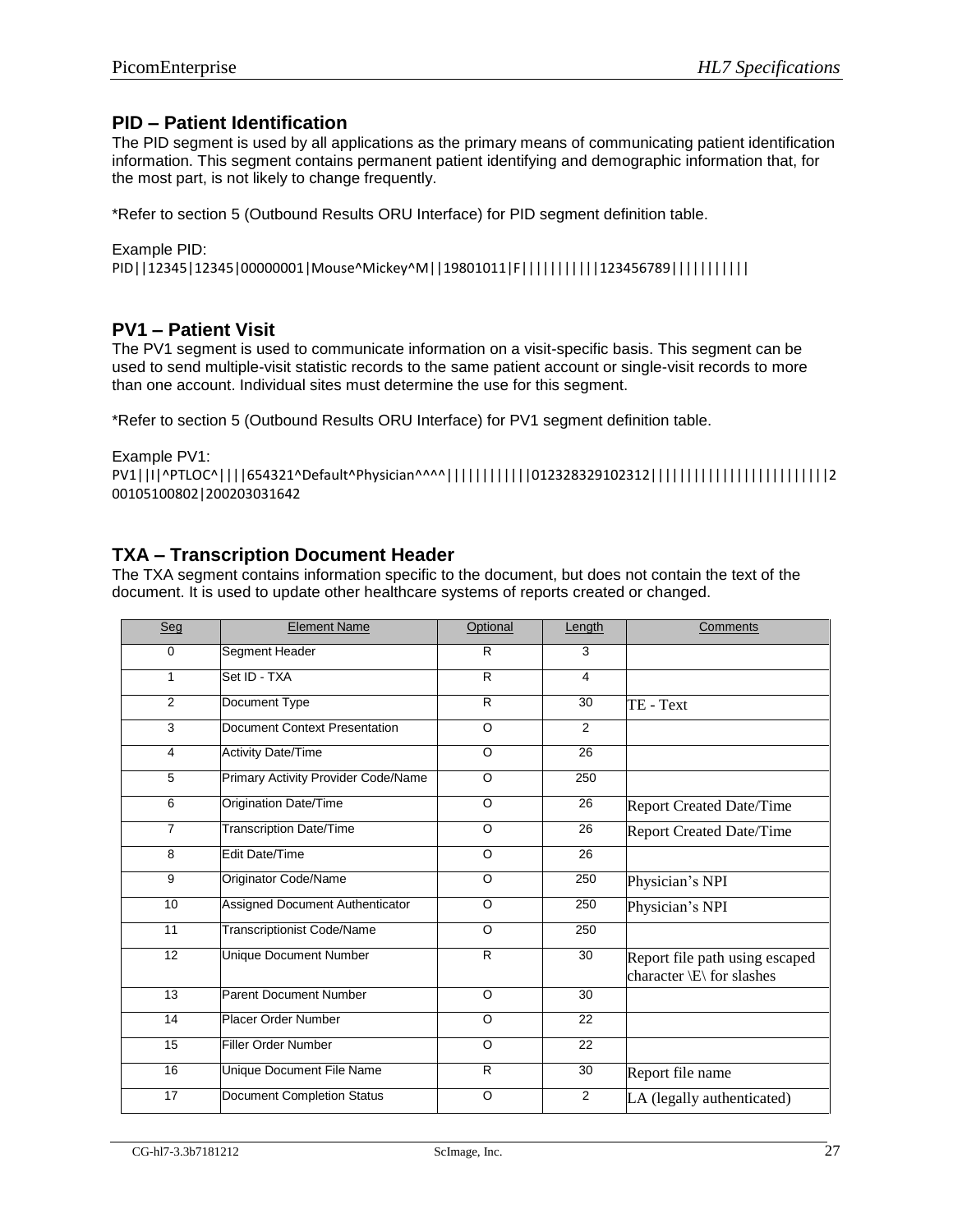| 18             | Document Confidentiality Status                                                                                        | С | 2   |                                             |
|----------------|------------------------------------------------------------------------------------------------------------------------|---|-----|---------------------------------------------|
| 19             | Document Availability Status                                                                                           | Ω | 2   |                                             |
| 20             | Document Storage Status                                                                                                | O | 2   |                                             |
| 21             | Document Change Reason                                                                                                 | C | 30  |                                             |
| 22             | Authentication Person, Time Stamp                                                                                      | C | 250 | Included for final and<br>addendum reports. |
| 23             | <b>Distributed Copies</b>                                                                                              | Ω | 250 |                                             |
| Identification | $R =$ Required, C = Conditionally Required, O = Optional, NU = Not Used, N = Numeric, AN = Alpha/Numeric, ID = Segment |   |     |                                             |

### Example TXA:

TXA|1|TE||||20070719133258|20070719133258||123456|123456||C:\E\folder\E\report.pdf||A123||report.pd f|LA|||||123456^Dr John Doe^200707191332|

# **Sample HL7 MDM Outbound Message**

MSH|^~\&|PICOM365|FACILITY\_A|EHR|FACILITY\_B|20070719134813||MDM^T01|20070719134813|P|2.4 PID||12345|12345|00000001|Patient^Name^M||19801011|F||||||||||123456789||||||||||| TXA|1|TE||||20070719133258|20070719133258||123456|123456||C:\E\folder\E\report.pdf||A123||report.pd f|LA|||||123456^Dr John Doe^200707191332|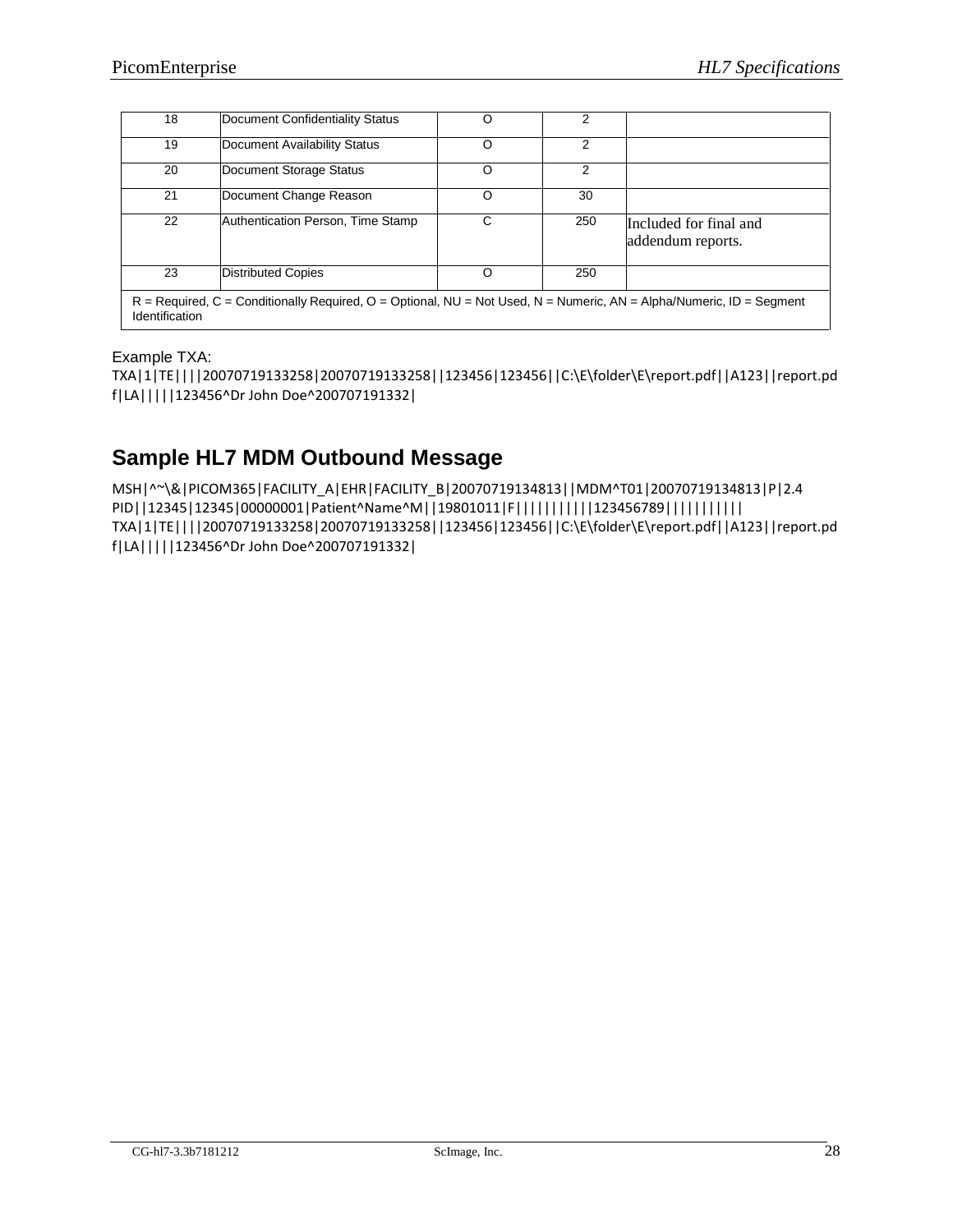# **7 Outbound DFT Interface**

# **DFT - P03 Event – A Post Detailed Financial Transaction**

The DFT message is used to notify a billing system of charge(s) after a report is signed off. ScImage, Inc. uses the segments and fields listed below. Other segments and fields are ignored.

| { } Indicate repeatable segments |
|----------------------------------|
| [] Indicate optional segments    |

| Message Segments | <b>Segment Name</b>           | Comments       |
|------------------|-------------------------------|----------------|
| <b>MSH</b>       | Message Header                | MSH-9: DFT^P03 |
| <b>EVN</b>       | Event                         |                |
| PID              | <b>Patient Identification</b> |                |
| [PV1]            | <b>Patient Visit</b>          |                |
| FT <sub>1</sub>  | <b>Financial Transaction</b>  |                |

# **Segment Fields**

### **MSH – Message Header**

The MSH segment defines the intent, source, destination, and some specifics of the syntax of a message.

\*Refer to section 5 (Outbound Results ORU Interface) for MSH segment definition table.

```
Example MSH:
MSH|^~\&|PICOM365|SCIMAGE|EHR||20150702105806905||DFT^P03|20150702105806905|T|2.3
```
### **EVN – Event Type**

The EVN segment details the trigger event information to the receiving application.

\*Refer to section 5 (Outbound Results ORU Interface) for EVN segment definition table.

Example EVN: EVN|P03|20150701084238||

### **PID – Patient Identification**

The PID segment is used by all applications as the primary means of communicating patient identification information. This segment contains permanent patient identifying and demographic information that, for the most part, is not likely to change frequently.

\*Refer to section 5 (Outbound Results ORU Interface) for PID segment definition table.

```
Example PID:
PID|1||910111111||PATIENT^NAME||19740428|M||||||||||111223333|||
```
### **PV1 – Patient Visit**

The PV1 segment is used to communicate information on a visit-specific basis. This segment can be used to send multiple-visit statistic records to the same patient account or single-visit records to more than one account. Individual sites must determine the use for this segment.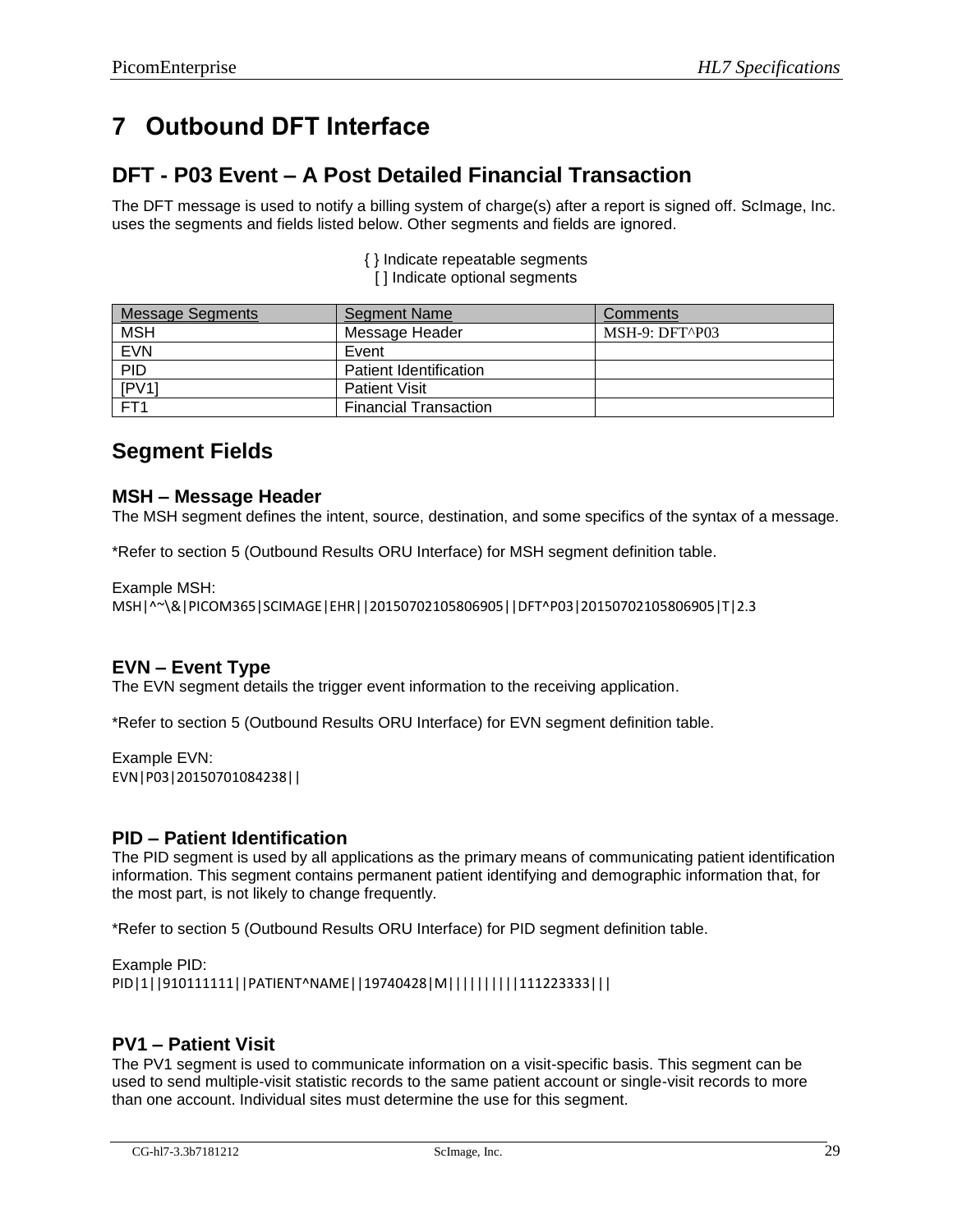\*Refer to section 5 (Outbound Results ORU Interface) for PV1 segment definition table.

Example PV1:

PV1|1||Room123||||||||||||||||Visit123|||||||||||||||||||||||||

### **FT1 – Financial Transaction**

The FT1 segment contains a patient's transaction information such as charges, payments and adjustments.

| Seg             | <b>Element Name</b>                                                                                                    | Optional           | Length          | Comments    |  |  |
|-----------------|------------------------------------------------------------------------------------------------------------------------|--------------------|-----------------|-------------|--|--|
| 0               | <b>Segment Header</b>                                                                                                  | R.                 | 3               | FT1         |  |  |
| $\mathbf{1}$    | Set ID-FT1                                                                                                             | $\overline{\rm o}$ | 4               |             |  |  |
| $\overline{2}$  | <b>Transaction ID</b>                                                                                                  | $\overline{\circ}$ | 12              |             |  |  |
| $\overline{3}$  | <b>Transaction Batch ID</b>                                                                                            | $\overline{\circ}$ | 10              |             |  |  |
| $\overline{4}$  | <b>Transaction Date</b>                                                                                                | R.                 | 26              |             |  |  |
| $\overline{5}$  | <b>Transaction Posting Date</b>                                                                                        | O                  | $\overline{26}$ |             |  |  |
| 6               | <b>Transaction Type</b>                                                                                                | $\overline{R}$     | 8               | CG - Charge |  |  |
| $\overline{7}$  | <b>Transaction Code</b>                                                                                                | $\mathsf{R}$       | 250             |             |  |  |
| $\overline{8}$  | <b>Transaction Description</b>                                                                                         | $\overline{\circ}$ | 40              |             |  |  |
| $\overline{9}$  | Transaction Description - Alt                                                                                          | $\overline{\circ}$ | 40              |             |  |  |
| 10              | <b>Transaction Quantity</b>                                                                                            | $\overline{\circ}$ | 6               |             |  |  |
| 11              | Transaction Amount - Extended                                                                                          | $\overline{\circ}$ | 12              |             |  |  |
| 12              | <b>Transaction Amount - Unit</b>                                                                                       | $\overline{\circ}$ | 12              |             |  |  |
| 13              | <b>Department Code</b>                                                                                                 | $\overline{O}$     | 250             |             |  |  |
| $\overline{14}$ | Insurance Plan ID                                                                                                      | $\overline{O}$     | 250             |             |  |  |
| 15              | <b>Insurance Amount</b>                                                                                                | $\overline{O}$     | $\overline{12}$ |             |  |  |
| 16              | <b>Assigned Patient Location</b>                                                                                       | $\overline{O}$     | 80              |             |  |  |
| 17              | Fee Schedule                                                                                                           | $\circ$            | $\mathbf{1}$    |             |  |  |
| $\overline{18}$ | Patient Type                                                                                                           | $\overline{\circ}$ | 2               |             |  |  |
| 19              | Diagnosis Code - FT1                                                                                                   | $\circ$            | 250             |             |  |  |
| 20              | Performed By Code                                                                                                      | $\overline{\circ}$ | 250             |             |  |  |
| $\overline{21}$ | Ordered By Code                                                                                                        | $\circ$            | 250             |             |  |  |
| $\overline{22}$ | <b>Unit Cost</b>                                                                                                       | $\overline{O}$     | 12              |             |  |  |
| $\overline{23}$ | <b>Filler Order Number</b>                                                                                             | $\overline{O}$     | 22              |             |  |  |
| $\overline{24}$ | <b>Entered By Code</b>                                                                                                 | $\overline{O}$     | 250             |             |  |  |
| 25              | Procedure Code                                                                                                         | $\circ$            | 250             |             |  |  |
| 26              | Procedure Code Modifier                                                                                                | $\overline{O}$     | 250             |             |  |  |
| Identification  | $R =$ Required, C = Conditionally Required, O = Optional, NU = Not Used, N = Numeric, AN = Alpha/Numeric, ID = Segment |                    |                 |             |  |  |

Example FT1: FT1|1|||20150702104817|20150702105806905|CG|71020|CHEST 2 VIEWS PA AND LAT||1|||DEPT||||||V70.7|374^Tests^Physician|374^Test^Physician^^^^^^CCPROVID^^^^CCPROVID||4879748 3||71020|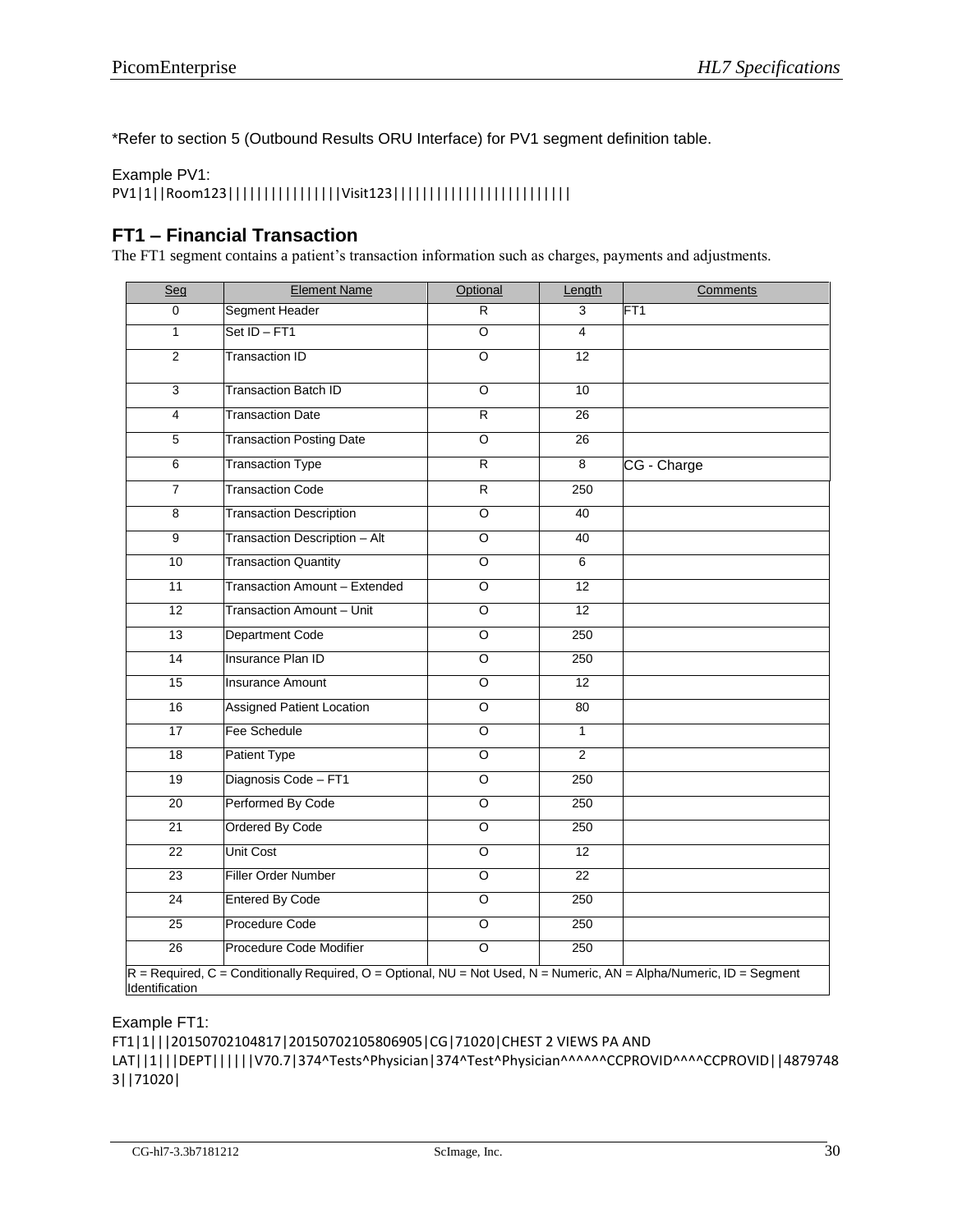# **Sample HL7 DFT Outbound Message**

MSH|^~\&|PICOM365|SCIMAGE|EHR||20150702105806905||DFT^P03|20150702105806905|T|2.3 EVN|P03|20150701084238|| PID|1||910111111||PATIENT^NAME||19740428|M||||||||||111223333||| PV1|1||Room123||||||||||||||||Visit123||||||||||||||||||||||||| FT1|1|||20150702104817|20150702105806905|CG|71020|CHEST 2 VIEWS PA AND LAT||1|||DEPT||||||V70.7|374^Tests^Physician|374^Test^Physician^^^^^^CCPROVID^^^^CCPROVID||4879748 3||71020|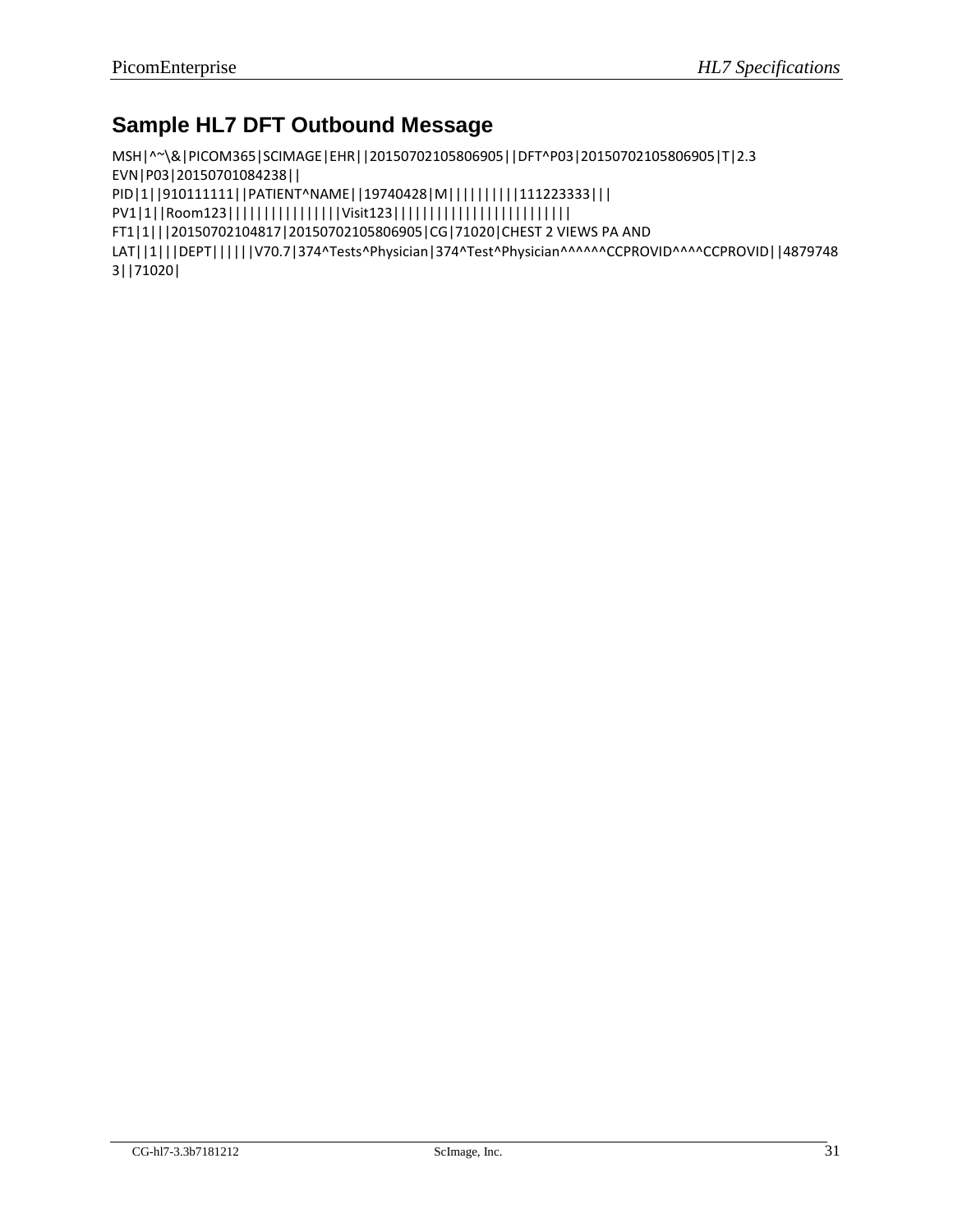# **8 Outbound Image Pointer (EMR Browser Interface)**

The EMR/PMS Browser Interface allows for integration with 3rd party<sup>1</sup> Electronic Medical Records or Practice Management Systems by providing image links to PicomWeb, the PicomEnterprise image web portal. The image link message, as is the case with other outbound messaging, is template-based and is highly configurable per installation. The receiving system extracts the URL information and imbeds the functionality appropriately.

# **Authentication Options**

- 1. **PicomEnterprise authentication:** In this configuration, users that launch the PicomWeb viewer from within the 3<sup>rd</sup> party application will be prompted with a PicomEnterprise login.
- 2. **Encrypted URL:** In this configuration, the PicomEnterprise username and password are encrypted within the web link. The user will be automatically logged in upon selecting the link. Additional information will be provided per installation.
- 3. **HTML-Post Method authentication:** In this configuration, the 3rd party application should incorporate the Image Pointer link into an HTML form post method. Here is an example HTML code snippet:

<form method="post" action="https://www.picom365.com"> Accession  $\langle$ input name="ACC" type="text"  $\langle$   $\rangle$   $\langle$ br  $\rangle$ Username <input name="Username" type="text" /> <br/> /> Password <input name="Password" type="text" /> <BR> MRN <input name="MRN" type="text" /> <button name="Button" type="submit">View in PicomWeb</button>

</form>

- 4. **LDAP authentication<sup>2</sup> :** PicomEnterprise supports LDAP authentication for user login. This is applicable to standard PICOM Client login as well as Image Link launch. Additional information will be provided per installation.
- 5. **Integrated Windows Authentication:** PicomEnterprise supports IWA authentication for user login. This is applicable to standard PICOM Client login as well as Image Link launch. Additional information will be provided per installation.

# **Sample Image Link Message**

MSH|^~\&|PICOM|SCIMAGE|||20110103124626134||ORM^O01|20110103124626134|P|2.3 PID|1||10002||TILLEY^FRAN^Q||19331212|F||||||||||SCI-43261 PV1|1|||||||||||||||||||||||||||||||||||||||||||20050724190102 ORC|SC||||||||20110103124626134 OBR|1|A122||73500^HIP LEFT|||20110103124626134|20110103124626134||||||||ROSE^JODY||||||20110103124626134|||2||||||||| ||20050724190102 OBX|1|RP|||https://www.Picom365.com/?ACC=A122||||||2

 $\overline{a}$ 

 $^{1}$  3<sup>rd</sup> party costs and limitations may apply

<sup>&</sup>lt;sup>2</sup> LDAP integration is sold separately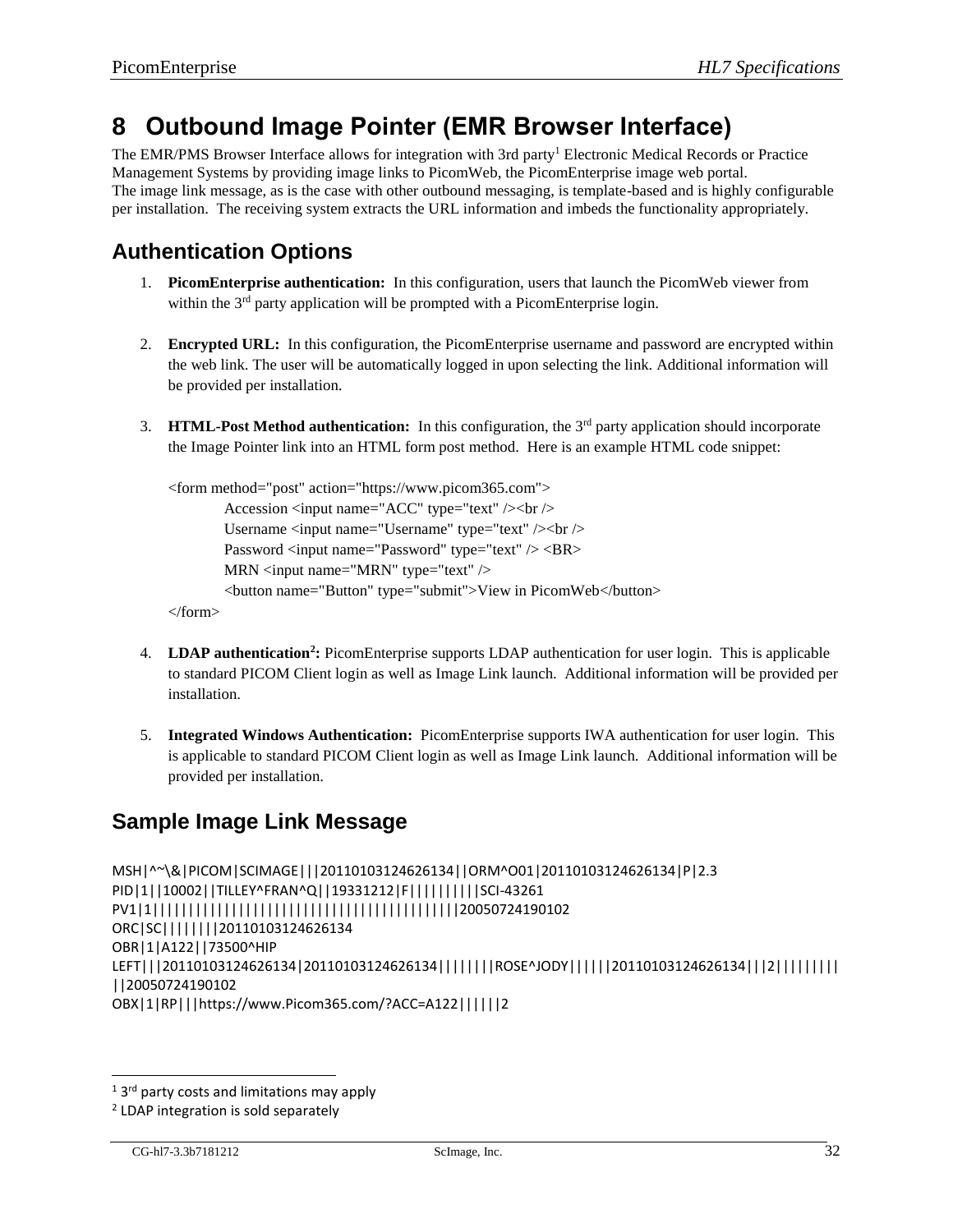# **Sample Image Link Message with Encrypted URL**

MSH|^~\&|PICOM|SCIMAGE|||20170710162629034||ORM^O01|20170710162629034|P|2.3 PID|1||10002||Demo^Patient A||19331212|F||||||||||SCI-43261 PV1|1|||||||||||||||||||||||||||||||||||||||||||20050724190102 ORC|SC||||||||20170710162629034 OBR|1|A122||73500^HIP LEFT|||20170710162629034|20170710162629034||||||||Dr. Referring^M.D.||||||20170710162629034|||2|||||||||||20050724190102 OBX|1|TX|||https://www.Picom365.com/?/OzpAUi8GxqMQ0vwX8AlxwJpwXAmslE0VnSz8wPW1cN3/sgrbZG8bH2 Dl2vKUvF7C0CXGTshCtT3jgQ3dRm/lg==||||||2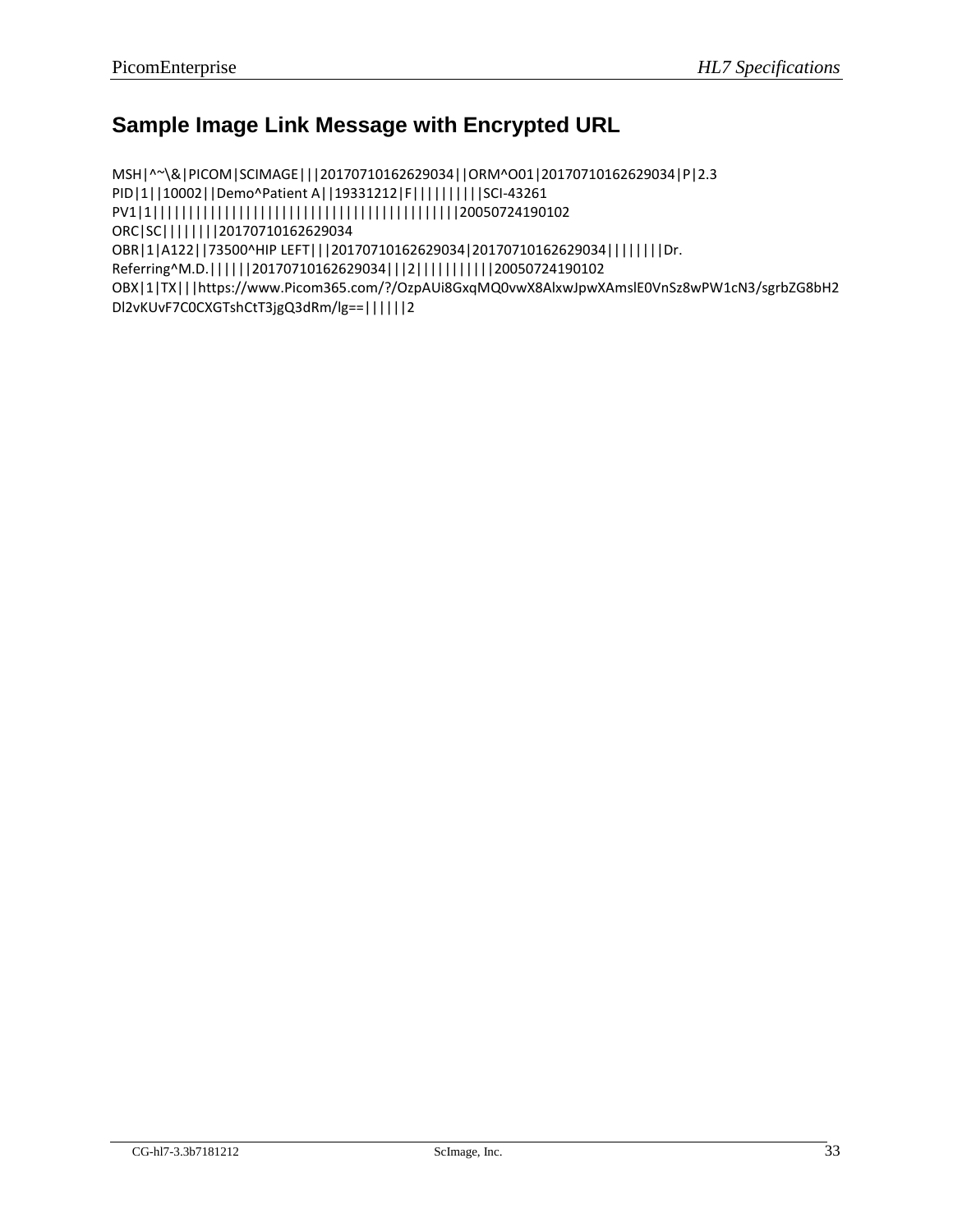# **9 Additional PicomEnterprise Interfaces**

ScImage offers the following additional interfaces to enhance the interoperability of the PicomEnterprise solution. These interfaces are sold separately.

# **PDF Report Pointer Interface**

To maintain the finished look of a report, PicomEnterprise offers an "ORU with shared PDF" interface. This interface, upon successful event trigger, will generate a copy of the report in PDF format on a designated shared network folder. This is accompanied by an ORU message to the 3<sup>rd</sup> party application with standard ORU message and the PDF filename and fully qualified path in an OBX segment as a text or remote pointer type.

# **Sample ORU with PDF Pointer Message**

MSH|^~\&|PICOM|SCIMAGE|PICOM|SCIMAGE|20110103151157492||ORU^R01|20110103151157492|P|2.3 PID|1||10001||MEYER^BILL^A|10001|19591023|M||||||||||A178| PV1|1||ER|||||||||||||||||||||||||||||||||||||||||20091103074042 ORC|RE|A178|A178|^ECHOCARDIOGAM COMPLETE (Vivd7) OBR|1|A178|A178||||20091103074042|||||||||||||||20110103151157492|||F|||||||||||20091103074042 OBX|1|TX|||**C:\PDFOutbox\20110103151157492.PDF**||||||F

# **Encapsulated PDF Report Interface**

PicomEnterprise offers an "ORU with Encapsulated PDF" interface. This interface, upon successful event trigger, will generate an ORU containing a Base64 encoded PDF.

# **Sample ORU with Encapsulated PDF Message**

MSH|^~\&|PICOM|SCIMAGE||SCI000|20170711115855546||ORU^R01|20170711115855546|P|2.3 PID|1|10001|10001|10001|Demo^Patient B||19591023|M|||||||||10001| PV1|1||Cardiology|||||||||||||||||||||||||||||||||||||||||20131029085712 ORC|RE|SAMPLE|SAMPLE||||||20170711115855546

OBR|1|SAMPLE|SAMPLE||||20131029085712|20170711115855546||||||||Dr.^Referring^M.D.||||2TEST||201 70612125740384|||F^20170612125740384|||||||Electronically Signed By: John^Reading||Dr.^Referring^M.D. OBX|1|ED|PDFReport^PDF Report1|1|^AP^PDF^Base64^

JVBERi0xLjMKJcfsj6IKNSAwIG9iago8PC9MZW5ndGggNiAwIFIvRmlsdGVyIC9GbGF0ZURlY29kZT4+CnN0cmVhbQp4n MVaWXMctxF+318xLy4vUtoR7gH4ZtEU5ZRlyxStOBXngSLFo0Jy15QoR/8+3cAA3bMDHk6kWCqRWByN7g9fH8Dqt07 2SncS/5bG8dXi6cHQnb1fpO7uYH9s3JwtfluE3uCf1MHbx1fds0NYGLvYa2V96A5PFyoNqc4p21vbDcH0F||||||F| OBX|2|ED|PDFReport^PDF Report1|2|^AP^PDF^Base64^(Continued Base64 encoded PDF to follow)||||||F|

# **Audio File (Transcriptionist) Interface**

PicomEnterprise offers an "ORU with Audio" interface. This interface is a transport mechanism to deliver the radiologist's recorded audio file (WMA / WAV) to a  $3<sup>rd</sup>$  party transcription system/service. This interface, upon successful event trigger, will generate a copy of the audio file on a designated shared network folder. This is accompanied by an ORU message to the  $3<sup>rd</sup>$  party indicating that an audio file is ready to be picked-up. Typical filename format: MRN~StudyDate~OrderNumber~AccessionNumber.wav